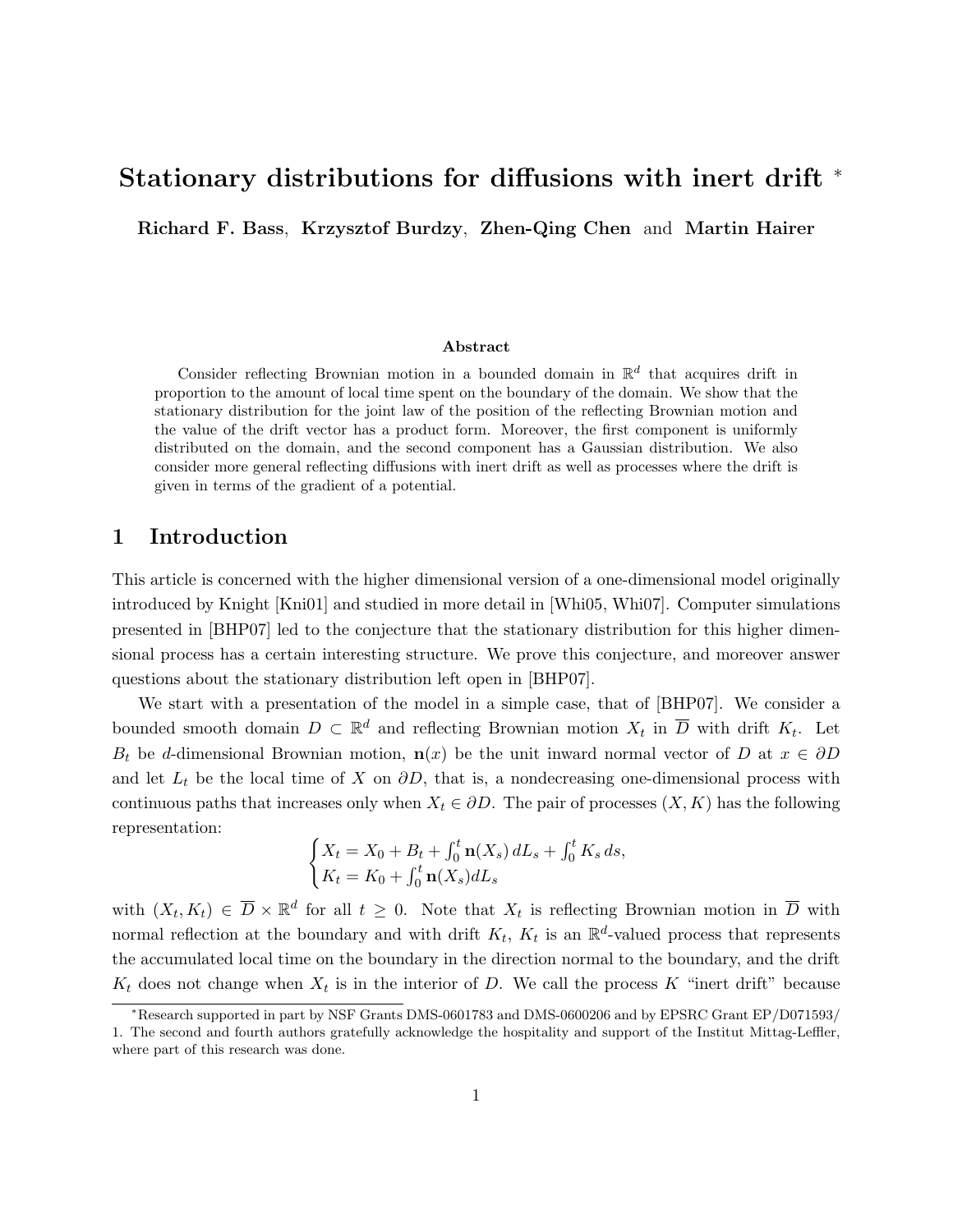it plays a role analogous to the inert particle in Knight's original model [Kni01] in one dimension. The main simulation result of [BHP07], which is done for a flat two-dimensional torus with a closed subset A removed from its center, where A is either a disk, an ellipse or a square, suggests that a stationary distribution for  $(X, K)$  exists and has a product form, i.e., that  $X_t$  and  $K_t$  are independent for each time  $t$  under the stationary distribution. Moreover, the first component of the stationary distribution is the uniform probability measure on  $D$ . We prove rigorously in this paper that this indeed holds, and we further show that the second component of the stationary distribution is Gaussian.

The product form of the stationary distribution was initially a mystery to us, especially since the components X and K of the vector  $(X, K)$  are not Markov processes. There are models known in mathematical physics where the stationary distribution of a Markov process has a product form although each component of the Markov process is not a Markov process itself. Examples may be found in Chapter VIII of [Lig85], in particular, Theorem 2.1 on page 380. As we will see at the beginning of Section 4, the product form of the stationary distribution in our model comes naturally from a computation with infinitesimal generators.

When  $d = 1$  and D is a finite interval in R, it is shown in [Whi05, BW04] that the process K, when time-changed by the local time  $L$ , has a Gaussian stationary distribution. The results of the present paper yield as a special case that the process K under its original time clock also has a Gaussian stationary distribution. Moreover, we show that if the inward normal vector field n in the equation for K is replaced by Γ**n** for some constant symmetric positive definite matrix Γ,  $(X, K)$ continues to have a product form for the stationary distribution, but this time the component  $K$ has a Gaussian distribution with covariance matrix Γ.

The main goal of this paper is to address the existence and uniqueness of the stationary distribution of normally reflecting Brownian motion with inert drift and to give an explicit formula for the stationary distribution. We also consider a larger class of reflecting diffusions, including what is sometimes known as distorted reflecting Brownian motion—see Theorem 5.2 below. Distorted reflected Brownian motion is the reflecting diffusion with generator  $\frac{1}{2\rho} \nabla (\rho \nabla)$  for a suitable function  $\rho$ .

We start by showing in Section 2 the weak existence and weak uniqueness of solutions to an SDE representing a large family of diffusions with reflection and inert drift. More specifically, let  $\rho$  be a  $C^2$  function on  $\overline{D}$  that is bounded between two positive constants and  $A(x) = (a_{ij}(x))_{n \times n}$ be a matrix-valued function on  $\mathbb{R}^d$  that is symmetric, uniformly positive definite, and each  $a_{ij}$  is bounded and  $C^2$  on  $\overline{D}$ . The vector  $\mathbf{u}(x) := \frac{1}{2}A(x)\mathbf{n}(x)$  is called the conormal vector at  $x \in \partial D$ . Let  $\sigma(x) = (\sigma_{ij}(x))$  be the positive symmetric square root of  $A(x)$ . For notational convenience, we sometimes use  $\partial_i$  to denote  $\frac{\partial}{\partial x_i}$ . For  $\varphi \in C^2(\mathbb{R}^d)$ , let

$$
\mathcal{L}\varphi(x) := \frac{1}{2\rho(x)} \sum_{i,j=1}^{d} \partial_i (\rho(x)a_{ij}(x)\partial_j \varphi(x)).
$$
\n(1.1)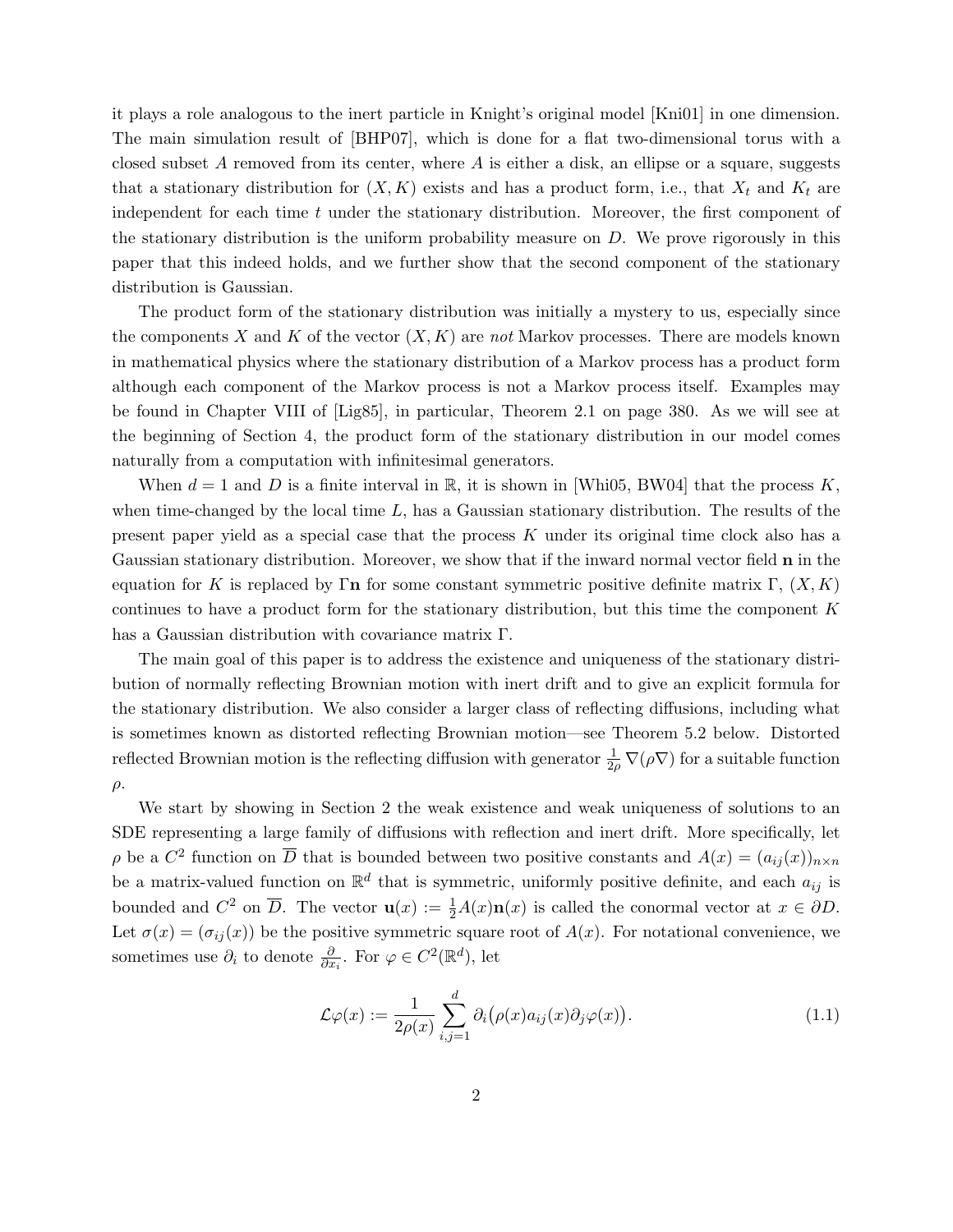Let  $\mathbf{b}(x)$  be the vector whose  $k^{th}$  component is

$$
b_k(x) = \frac{1}{2} \sum_{i=1}^d \partial_i a_{ik}(x).
$$

Let B be standard d-dimensional Brownian motion and  $\bf{v}$  a bounded measurable vector field on  $\partial D$ . Consider the following diffusion process X taking values in  $\overline{D}$  such that for all  $t \geq 0$ ,

$$
\begin{cases}\ndX_t = \sigma(X_t) \, dB_t + \mathbf{b}(X_t) \, dt + \frac{1}{2} (A \nabla \log \rho)(X_t) dt + \mathbf{u}(X_t) \, dL_t + K_t \, dt, \\
t \mapsto L_t \text{ is continuous and non-decreasing with } L_t = \int_0^t \mathbf{1}_{\partial D}(X_s) \, dL_s, \\
dK_t = \mathbf{v}(X_t) \, dL_t.\n\end{cases} \tag{1.2}
$$

In Theorem 2.1, we show that the above stochastic differential equation (SDE) has a unique weak solution  $(X, K)$  for every starting point  $(x_0, k_0) \in \overline{D} \times \mathbb{R}^d$ . The solution  $(X, K)$  of  $(1.2)$  is called a (symmetric) reflecting diffusion on D with inert drift. Let  $X^0$  be symmetric reflecting diffusion on D with infinitesimal generator  $\mathcal L$  in (1.1); that is,  $X^0$  is a continuous process taking values in  $\overline D$ such that for every  $t \geq 0$ ,

$$
\begin{cases} dX_t^0 = \sigma(X_t^0) dB_t + \mathbf{b}(X_t^0) dt + \frac{1}{2} (A \nabla \log \rho)(X_t) dt + \mathbf{u}(X_t^0) dL_t^0, \\ t \mapsto L_t^0 \text{ is continuous and non-decreasing with } L_t^0 = \int_0^t \mathbf{1}_{\partial D}(X_s^0) dL_s^0. \end{cases}
$$
(1.3)

The continuous non-decreasing process  $L^0$  is called the boundary local time of  $X^0$ . When  $\sigma$  is the identity matrix,  $X^0$  is distorted reflecting Brownian motion on  $\overline{D}$ . The main observation of Section 2 is that the reflecting diffusion  $(X, K)$  with inert drift can be obtained from the reflecting diffusion  $(X^0, K_0 + \int_0^1 \mathbf{n}(X_s^0) dL_s^0)$  without inert drift by a suitable Girsanov transform, and vice versa. A further change of measure (see Theorem 2.3) shows that, if **c** is a bounded  $\mathbb{R}^d$ -valued function on  $\overline{D}$ , the following SDE with "generalized inert drift":

$$
\begin{cases}\ndX_t = \sigma(X_t) dB_t + \mathbf{b}(X_t) dt + \frac{1}{2} (A \nabla \log \rho)(X_t) dt + \mathbf{u}(X_t) dL_t + K_t dt, \\
t \mapsto L_t \text{ is continuous and non-decreasing with } L_t = \int_0^t \mathbf{1}_{\partial D}(X_s) dL_s, \\
dK_t = \mathbf{v}(X_t) dL_t + \mathbf{c}(X_t) dt,\n\end{cases}
$$
\n(1.4)

has a unique weak solution  $(X, K)$  taking values in  $\overline{D}\times\mathbb{R}^d$  for every starting point  $(x_0, k_0) \in \overline{D}\times\mathbb{R}^d$ .

The questions of strong existence and strong uniqueness for solutions to (1.2) are discussed in Section 3. They are resolved positively under the additional assumption that  $\mathbf{v} = a_0 \mathbf{u}$  for some constant  $a_0 \in \mathbb{R}$ . This section uses some ideas and results from [LS84], but the main idea of our argument is different from the one in that paper, and we believe ours is somewhat simpler.

In Section 4 we consider symmetric diffusions with drift given as the gradient of a potential. We do this because the analysis of the stationary distribution is much easier in the case of a smooth potential than the "singular" potential representing reflection on the boundary of a domain. More specifically, let  $\Gamma$  be a symmetric positive definite constant  $d \times d$ -matrix and  $V \in C^1(D)$  tending to infinity in a suitable way as x approaches the boundary  $\partial D$ . Consider the following diffusion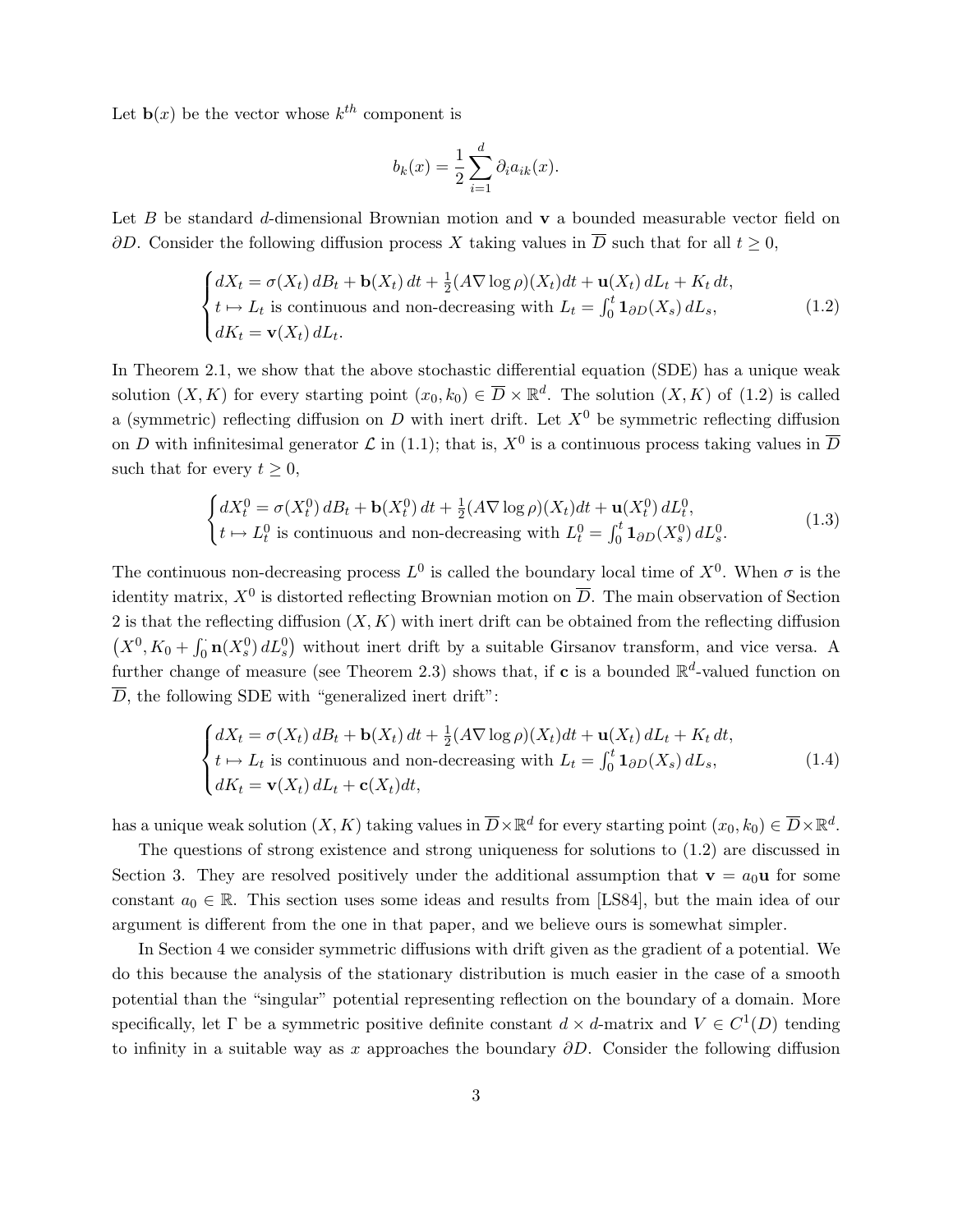process X on D associated with generator  $\mathcal{L} = \frac{1}{2}$  $\frac{1}{2}e^V\nabla\left(e^{-V}A\nabla\right)$  but with an additional "inert" drift  $K_t$ :

$$
\begin{cases}\ndX_t = \sigma(X_t) dB_t + \mathbf{b}(X_t) dt - \frac{1}{2} (A \nabla V)(X_t) dt + K_t dt, \\
dK_t = -\frac{1}{2} \Gamma \nabla V(X_t) dt,\n\end{cases} \tag{1.5}
$$

Here  $A = A(x) = \sigma^T \sigma$  is a  $d \times d$  matrix-valued function that is uniformly elliptic and bounded, with  $\sigma_{ij} \in C^1(\overline{D})$ . Note that equation (1.5) is missing the term  $\mathbf{u}(X_t) dL_t$  which is present in (1.2). This is because the process defined in (1.5) never hits the boundary of the domain. We show in Theorem 4.3 that if  $e^{-V/2} \in W_0^{1,2}$  $0^{1,2}(D)$ , then the SDE (1.5) has a unique conservative solution  $(X, K)$  which has a stationary probability distribution

$$
\pi(dx, dy) = c_1 \mathbf{1}_D(x) e^{-V(x)} e^{-(\Gamma^{-1}y, y)} dx dy.
$$

In other words,  $(X, K)$  has a product form stationary distribution, with  $ce^{-V} dx$  in the X component, and a Gaussian distribution with covariance matrix  $\Gamma$  in the K component. Observe that  $c e^{-V}$  dx with normalizing constant  $c > 0$  is the stationary distribution for the conservative symmetric diffusion  $X^0$  in D with generator  $\frac{1}{2}e^V\nabla(e^{-V}A\nabla)$ . The uniqueness of the stationary measure for solutions of (1.5) is addressed in Proposition 4.8 under much stronger conditions.

In Section 5, we prove weak convergence of a sequence of solutions of (1.5) to symmetric reflecting diffusions with inert drift given by (1.2) where  $\rho \equiv 1$  and  $\mathbf{v} = \Gamma \mathbf{n}$  for some symmetric positive definite constant matrix Γ. This implies

$$
\pi(dx, dy) = c_2 \mathbf{1}_D(x) e^{-(\Gamma^{-1}y, y)} dx dy
$$

is a stationary distribution for solutions  $(X, K)$  of  $(1.2)$  with  $\rho \equiv 1$  and  $\mathbf{v} = \Gamma \mathbf{n}$ ; see Theorem 5.2. Observe that  $c_3 \mathbf{1}_D(x) dx$  with  $c_3 > 0$  being a normalizing constant is the stationary distribution for the symmetric reflecting diffusion  $X^0$  on  $\overline{D}$  with generator  $\frac{1}{2} \nabla (A \nabla)$  in (1.3). If one prefers to have a stationary measure of the form  $\pi(dx, dy) = c_3 \mathbf{1}_D(x) \rho(x) e^{-(\Gamma^{-1}y, y)} dx dy$ , where  $c_3 > 0$  is a normalizing constant, then one needs to consider the SDE  $(X, K)$  with generalized inert drift (1.4) by taking  $c(x)$  there to be  $\Gamma \nabla \log \rho(x)$ ; see Theorem 5.2.

Finally, Section 6 completes our program by showing irreducibility in the sense of Harris for reflecting diffusions with inert drift given by (1.2) under the assumption that  $\rho \equiv 1$ ,  $\mathbf{v} = \Gamma \mathbf{n}$  for some symmetric positive definite constant matrix  $\Gamma$ , A is the identity matrix,  $\mathbf{u} = \mathbf{n}$ , and  $\mathbf{b} = 0$ . Uniqueness of the stationary distribution follows from the irreducibility.

The level of generality of our results varies throughout the paper, for technical reasons. We leave it as an open problem to prove a statement analogous to Theorem 6.2 in the general setting of Theorem 2.3. The calculation at the beginning of Section 4 indicates that in order for the solution  $(X, K)$  of (1.2) to have a product form stationary distribution, the inert drift vector field v has to be of the form  $\Gamma$  n for some symmetric positive definite constant matrix  $\Gamma$ . We leave the verification of this conjecture as another open problem.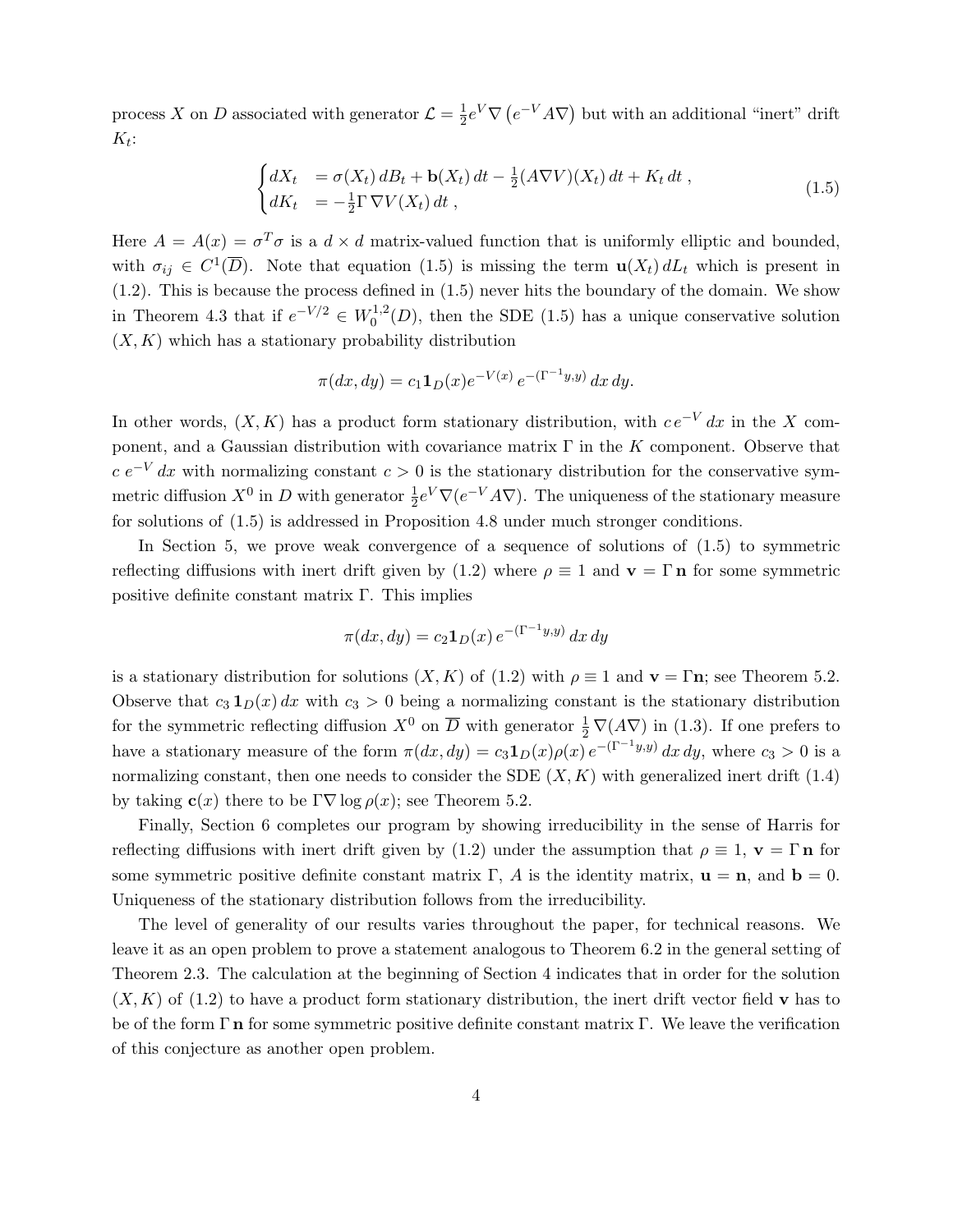Our model belongs to a family of processes with "reinforcement" surveyed by Pemantle in [Pem07]; see especially Section 6 of that survey and references therein. Papers [BL02, BR03, BR05] study a process with a drift defined in terms of a "potential" and the "normalized" occupation measure. While there is no direct relationship to our results, there are clear similarities between that model and ours.

We are grateful to Boris Rozovskii and David White for very useful advice. We also thank the referee for suggestions that significantly improved the substance and presentation of this paper.

# 2 Weak existence and uniqueness

This section is devoted to weak existence and uniqueness of solutions to an SDE representing a family of reflecting diffusions with inert drift.

Let D be a bounded  $C^2$  domain in  $\mathbb{R}^d$ ,  $d \geq 2$ , and denote by **n** the inward unit normal vector field on  $\partial D$ . Throughout this paper, all vectors are column vectors. Let  $\rho$  be a  $C^2$  function on  $\overline{D}$  that is bounded between two positive constants and  $A(x) = (a_{ij}(x))_{n \times n}$  be a matrix-valued function on  $\mathbb{R}^d$  that is symmetric, uniformly positive definite, and each  $a_{ij}$  is bounded and  $C^2$  on D. The vector  $\mathbf{u}(x) := \frac{1}{2}A(x)\mathbf{n}(x)$  is called the conormal vector at  $x \in \partial D$ . Clearly there exists  $c_1 > 0$  such that  $\mathbf{u}(x) \cdot \mathbf{n}(x) \ge c_1$  for all  $x \in \partial D$ . Let  $\sigma(x) = (\sigma_{ij}(x))$  be the positive symmetric square root of  $A(x)$ . For  $\varphi \in C^2(\mathbb{R}^d)$ , let

$$
\mathcal{L}\varphi(x) := \frac{1}{2\rho(x)} \sum_{i,j=1}^d \partial_i \left( \rho(x) a_{ij}(x) \partial_j \varphi(x) \right).
$$

Let  $\widehat{\mathbf{b}}(x)$  be the vector whose  $k^{th}$  component is

$$
\widehat{b}_k(x) = \frac{1}{2\rho(x)} \sum_{i=1}^d \partial_i(\rho(x)a_{ik}(x)).
$$

Thus  $\hat{b}_k$  is the same as  $\mathcal L$  operating on the function  $f_k(x) = x_k$ . Note that  $\hat{\mathbf{b}} = \mathbf{b} + \frac{1}{2}A\nabla \log \rho$ .

Let  $B$  be a standard d-dimensional Brownian motion and  $\bf{v}$  a bounded measurable vector field on  $\partial D$ . Consider the following system of stochastic differential equations, with the extra condition that  $X_t \in \overline{D}$  for all  $t \geq 0$ :

$$
\begin{cases}\ndX_t = \sigma(X_t) dB_t + \hat{\mathbf{b}}(X_t) dt + \mathbf{u}(X_t) dL_t + K_t dt, \\
t \mapsto L_t \text{ is continuous and non-decreasing with } L_t = \int_0^t \mathbf{1}_{\partial D}(X_s) dL_s, \\
dK_t = \mathbf{v}(X_t) dL_t.\n\end{cases} \tag{2.1}
$$

The proof of the next theorem says that reflecting diffusions with inert drift can be obtained from the corresponding symmetric reflecting diffusions without inert drift by suitable Girsanov transforms, and vice versa.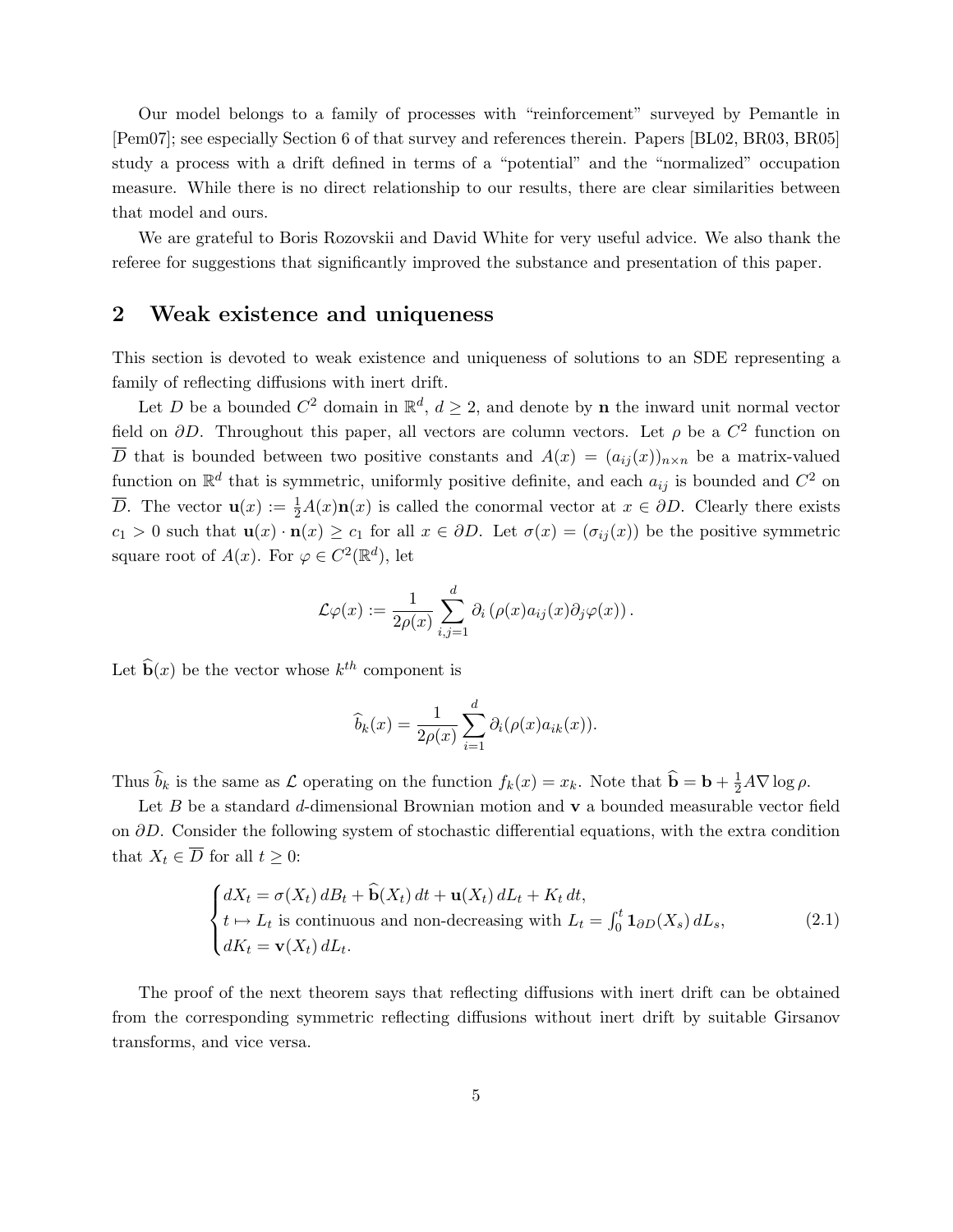**Theorem 2.1** For every  $x \in \overline{D}$  and  $y \in \mathbb{R}^d$  there exists a unique weak solution  $\{(X_t, K_t), t \in$  $[0, \infty)$  to  $(2.1)$  with  $(X_0, K_0) = (x, y)$ .

Proof. Consider the following SDE,

$$
\begin{cases} dX_t = \sigma(X_t) dB_t + \widehat{\mathbf{b}}(X_t) dt + \mathbf{u}(X_t) dL_t, \\ t \mapsto L_t \text{ is continuous and non-decreasing with } L_t = \int_0^t \mathbf{1}_{\partial D}(X_s) dL_s, \end{cases}
$$
(2.2)

with  $X_t \in \overline{D}$  for every  $t \geq 0$ . Weak existence and uniqueness of solutions to (2.2) follow from [Che93] or [DI93]. Corollary 5.2 in [DI93], where the existence and uniqueness of a strong solution are given. (We have been informed by the authors of [DI93] that there is a gap in the proof of Case 2 in [DI93], but we need only Case 1. Moreover they have informed us that a correction for Case 2 is in press.) The distribution of the solution to (2.2) with  $X_0 = x \in D$  will be denoted by  $\mathbb{P}_x$ .

Note that the remaining part of the proof uses only the  $C<sup>1</sup>$ -smoothness of the domain and Lipschitz continuity of  $a_{ij}$  and  $\rho$ . Let  $K_t := y + \int_0^s \mathbf{v}(X_s) dL_s$  and  $\sigma^{-1}(x)$  be the inverse matrix of  $\sigma(x)$ . Define for  $t \geq 0$ ,

$$
M_t = \exp\left(\int_0^t \sigma^{-1}(X_s) K_s dB_s - \frac{1}{2} \int_0^t |\sigma^{-1}(X_s) K_s|^2 ds\right).
$$

It is clear that M is a continuous positive local martingale with respect to the minimal augmented filtration  $\{\mathcal{F}_t, t \geq 0\}$  of X. Let  $T_n = \inf\{t > 0 : |K_t| \geq 2^n\}$ . Since  $L_t < \infty$  for every  $t < \infty$ ,  $\mathbb{P}_x$ -a.s., and |v| is uniformly bounded, we see that  $K_t < \infty$  for every  $t < \infty$ ,  $\mathbb{P}_x$ -a.s. Hence,  $T_{\infty} := \lim_{n \to \infty} T_n = \infty$ ,  $\mathbb{P}_x$ -a.s. For every  $n \geq 1$ ,  $\{M_{T_n \wedge t}, \mathcal{F}_t, t \geq 0\}$  is a martingale.

For  $x \in \overline{D}$ ,  $y \in \mathbb{R}^d$  and  $n \geq 1$ , define a new probability measure  $\mathbb{Q}_{x,y}$  by

$$
d\mathbb{Q}_{x,y} = M_{T_n} d\mathbb{P}_x \qquad \text{on } \mathcal{F}_{T_n} \text{ for every } n \ge 1.
$$

It is routine to check this defines a probability measure  $\mathbb{Q}_{x,y}$  on  $\mathcal{F}_{\infty}$ . By the Girsanov theorem (cf. [RY99]), the process

$$
W_t := B_t - \int_0^t \sigma^{-1}(X_s) K_s ds,
$$

is a Brownian motion up to time  $T_n$  for every  $n \geq 1$ , under the measure  $\mathbb{Q}_{x,y}$ . Thus we have from (2.2) that under  $\mathbb{Q}_{x,y}$ , up to time  $T_n$  for every  $n \geq 1$ ,

$$
dX_t = \sigma(X_t) dW_t + \mathbf{b}(X_t) dt + \mathbf{u}(X_t) dL_t + K_t dt.
$$

In other words,  $\{(X_t, K_t), 0 \le t < T_\infty\}$  under the measure  $\mathbb{Q}_{x,y}$  is a weak solution of (2.1).

We make a digression on the use of the strong Markov property. At this point in the proof, we cannot claim that  $(X, K)$  is a strong Markov process. Note however that if T is a finite stopping time, then  $(X_{t+T}, K_{t+T})$  is again a solution of  $(2.1)$  with initial values  $(X_T, K_T)$ . We can therefore use regular conditional probabilities as a technical substitute for the strong Markov property; this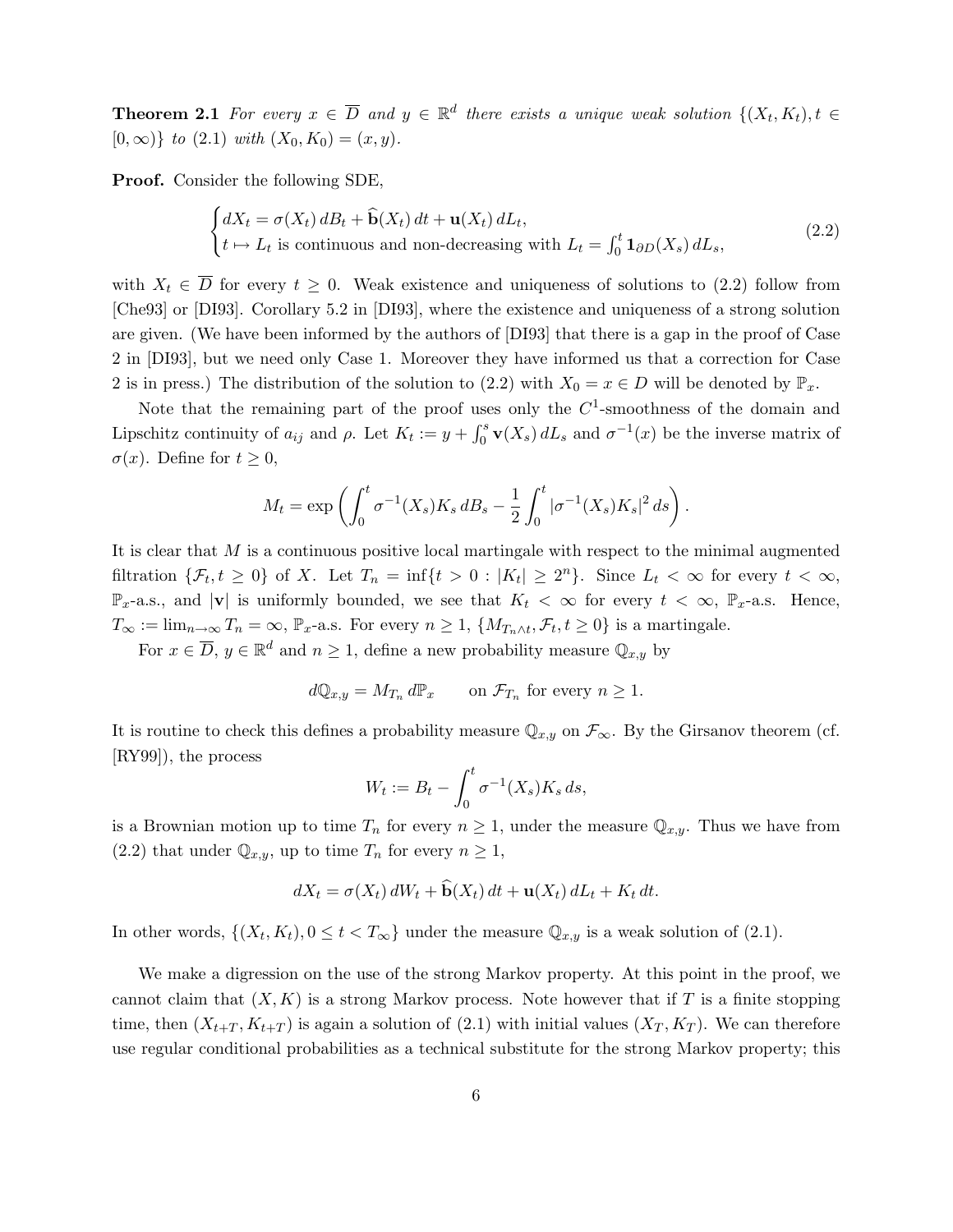technique has been described in great detail in Remark 2.1 of [BBC07], where we used the name "pseudo-strong Markov property." Throughout the remainder of this proof we will use the pseudostrong Markov property in place of the traditional strong Markov property and refer the reader to [BBC07] for details.

We will next show that  $T_{\infty} = \infty$ ,  $\mathbb{Q}_{x,y}$ -a.s., i.e., the process is conservative. This is the same as saying |K| does not "explode" in finite time under  $\mathbb{Q}_{x,y}$ . The intuitive reason why this should be true is the following. Consider a one-dimensional Brownian motion starting at 1 with a very large constant negative drift of size  $c$  and reflect it at the origin. Then a simple calculation shows that the local time accumulated at the origin by this process up to time 1 is also of order  $c$ . This suggests that if K is very large, the local time accumulated in a time interval of order 1 by X on the boundary  $\partial D$  will be approximately proportional to K. Since this feeds back into the right hand side of the definition of K in  $(2.1)$ , one would expect K to grow at most exponentially fast in time.

Consider  $\varepsilon = 2^{-j} > 0$  where  $j \ge 1$  is an integer. Our argument applies only to small  $\varepsilon > 0$  so we will now impose some assumptions on  $\varepsilon$ . Consider  $x_0 \in \partial D$  and let  $CS_{x_0}$  be an orthonormal coordinate system such that  $x_0 = 0$  in  $CS_{x_0}$  and the positive part of the d-th axis contains  $\mathbf{n}(x_0)$ . Let  $n_0 = n(x_0)$ . Recall that D has a  $C^1$  boundary and that there exists  $c_1 > 0$  such that  $u(x) \cdot n(x) > c_1$ for all  $x \in \partial D$ . Hence there exist  $\varepsilon_0 > 0$  and  $c_2 > 0$ , such that for all  $\varepsilon \in (0, \varepsilon_0)$ , every  $x_0 \in \partial D$ and all points  $x = (x_1, \ldots, x_d) \in \partial D \cap B(x_0, (6/c_2 + 5)\varepsilon)$ , we have  $|x_d| < \varepsilon/2$  and  $\mathbf{u}(x) \cdot \mathbf{n}_0 > c_2$ , in  $CS_{x_0}$ . Since  $|\mathbf{v}(x)| \le c_3 < \infty$  for all  $x \in \partial D$ , we can make  $\varepsilon_0 > 0$  smaller, if necessary, so that  $(2c_2)/(c_3\varepsilon) - 5\varepsilon \geq \varepsilon$  for all  $\varepsilon \in (0, \varepsilon_0]$ .

Let

$$
S_0 = \inf\{t > 0 : |K_t| \ge 1/\varepsilon\},
$$
  
\n
$$
S_{n+1} = \inf\{t > S_n : ||K_t| - |K_{S_n}|| \ge (6c_3/c_2)\varepsilon\}, \qquad n \ge 0.
$$

We will estimate  $\mathbb{Q}_{x,y}(S_{n+1} - S_n > \varepsilon^2 \mid \mathcal{F}_{S_n})$  for  $n = 0, \ldots, \lbrack \varepsilon^{-2} c_2 / (6c_3) \rbrack$ . Note that  $X_{S_n} \in \partial D$ for every  $n$  because  $K$  does not change when  $X$  is in the interior of the domain. Note also that  $|K_{S_n}| \leq 2/\varepsilon$  for every  $n \leq \varepsilon^{-2} c_2/(6c_3)$  by construction.

For  $n \geq 0$ , let

$$
Y_t^{(n)} = \int_{S_n}^{S_n+t} \sigma(X_s) dW_s + \int_{S_n}^{S_n+t} \mathbf{b}(X_s) ds,
$$

$$
F_n = \left\{ \sup_{t \in [0,\varepsilon^2]} |Y_t^{(n)}| < \varepsilon \right\}.
$$

It is standard to show that there exist  $\varepsilon_0$ ,  $p_0 > 0$ , not depending on n, such that if  $\varepsilon < \varepsilon_0$ , then

$$
\mathbb{Q}_{x,y}(F_n \mid \mathcal{F}_{S_n}) \ge p_0.
$$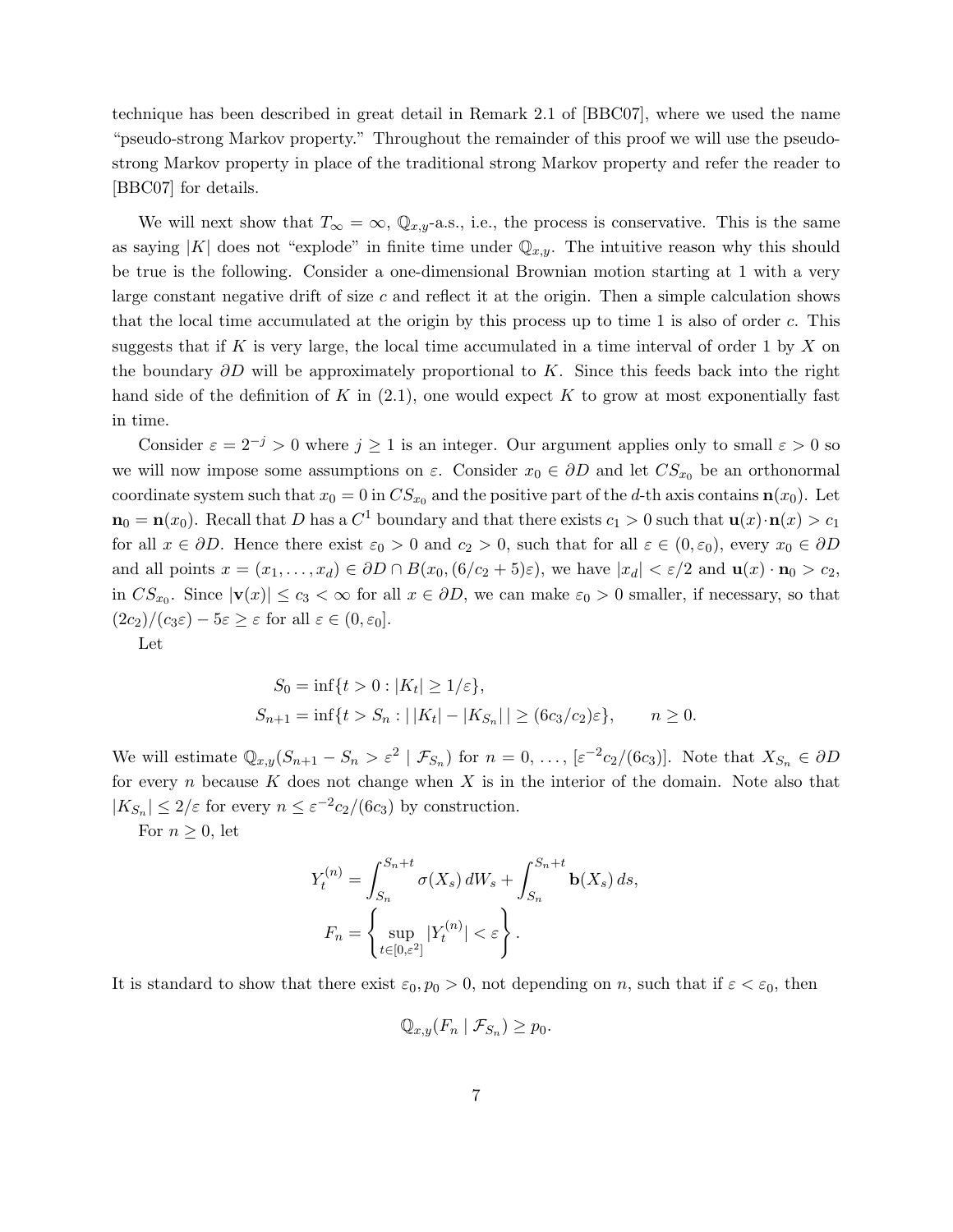Let

$$
R_n = (S_n + \varepsilon^2) \wedge \inf\{t \ge S_n : |K_t| \ge 4/\varepsilon\}.
$$

Suppose that the event  $F_n$  holds. We will analyze the path of the process  $\{(X_t, K_t), S_n \le t \le$  $R_n$ . First, we will argue that  $X_t \in B(X_{S_n}, (6/c_2 + 5)\varepsilon)$  for  $S_n \le t \le R_n$ . Suppose otherwise. Let  $U_1 = \inf\{t > S_n : X_t \notin B(X_{S_n}, (6/c_2 + 5)\varepsilon)\}\$ and  $U_2 = \sup\{t < U_1 : X_t \in \partial D\}$ . We have

$$
(6/c_2 + 5)\varepsilon = |X_{U_1} - X_{S_n}| = \left| Y_{U_1 - S_n} + \int_{S_n}^{U_1} K_t dt + \int_{S_n}^{U_1} \mathbf{u}(X_t) dL_t \right|.
$$

So on  $F_n \cap \{U_1 \leq R_n\},\$ 

$$
\left| \int_{S_n}^{U_2} \mathbf{u}(X_t) dL_t \right| = \left| \int_{S_n}^{U_1} \mathbf{u}(X_t) dL_t \right|
$$
  
\n
$$
\ge (6/c_2 + 5)\varepsilon - \left| Y_{U_1 - S_n} + \int_{S_n}^{U_1} K_t dt \right|
$$
  
\n
$$
\ge (6/c_2 + 5)\varepsilon - \varepsilon - \int_{S_n}^{S_n + \varepsilon^2} 4/\varepsilon dt
$$
  
\n
$$
\ge (6/c_2 + 5)\varepsilon - \varepsilon - 4\varepsilon
$$
  
\n
$$
= (6/c_2)\varepsilon.
$$

We will use the coordinate system  $CS_{X_{S_n}}$  to make the following observations. The last formula implies that the d-th coordinate of  $\int_{S_n}^{U_2}$ **u** $(X_t) dL_t$  is not less than 6 $\varepsilon$ . Hence the d-th coordinate of  $X_{U_2}$  must be greater than or equal to

$$
6\varepsilon - \left| Y_{U_1 - S_n} + \int_{S_n}^{U_1} K_t dt \right| \ge 6\varepsilon - \varepsilon - \int_{S_n}^{S_n + \varepsilon^2} 4/\varepsilon dt \ge 6\varepsilon - \varepsilon - 4\varepsilon = \varepsilon.
$$

This is a contradiction because  $X_{U_2} \in \partial D$  and the d-th coordinate for all  $x \in \partial D \cap B(X_{S_n}, (6/c_2 +$  $(5)\varepsilon$ ) is bounded by  $\varepsilon/2$ . So on  $F_n$ , we have  $X_t \in B(X_{S_n}, (6/c_2 + 5)\varepsilon)$  for  $t \in [S_n, R_n]$ .

We will use a similar argument to show that  $R_n = S_n + \varepsilon^2$  on  $F_n$ . Suppose that  $R_n < S_n + \varepsilon^2$ . Then  $S_n \le R_n$  and  $|K_{R_n}| = 4/\varepsilon$ . Let  $U_3 = \sup\{t < R_n : X_t \in \partial D\}$ . The definition of  $S_n$  implies that  $K_{S_n} \leq 2/\varepsilon$  for  $n \leq \left[\varepsilon^{-2} c_2/(6c_3)\right]$ . We have

$$
\left| \int_{S_n}^{R_n} \mathbf{v}(X_t) dL_t \right| = |K_{R_n} - K_{S_n}| \ge 4/\varepsilon - 2/\varepsilon = 2/\varepsilon.
$$

Since  $|\mathbf{v}(x)| \leq c_3$ , we have  $L_{R_n} - L_{S_n} \geq 2/(c_3\varepsilon)$ , so the d-th coordinate of  $\int_{S_n}^{R_n} \mathbf{u}(X_t) dL_t$ , which is the same as  $\int_{S_n}^{U_3} \mathbf{u}(X_t) dL_t$ , is bounded below by  $(2c_2)/(c_3\varepsilon)$ . But then on  $F_n$ , the d-th coordinate of  $X_{U_3}$  must be greater than or equal to

$$
(2c_2)/(c_3\varepsilon)-\left|Y_{R_n-S_n}+\int_{S_n}^{R_n}K_t dt\right|\geq (2c_2)/(c_3\varepsilon)-\varepsilon-\int_{S_n}^{S_n+\varepsilon^2}4/\varepsilon dt=(2c_2)/(c_3\varepsilon)-5\varepsilon\geq\varepsilon.
$$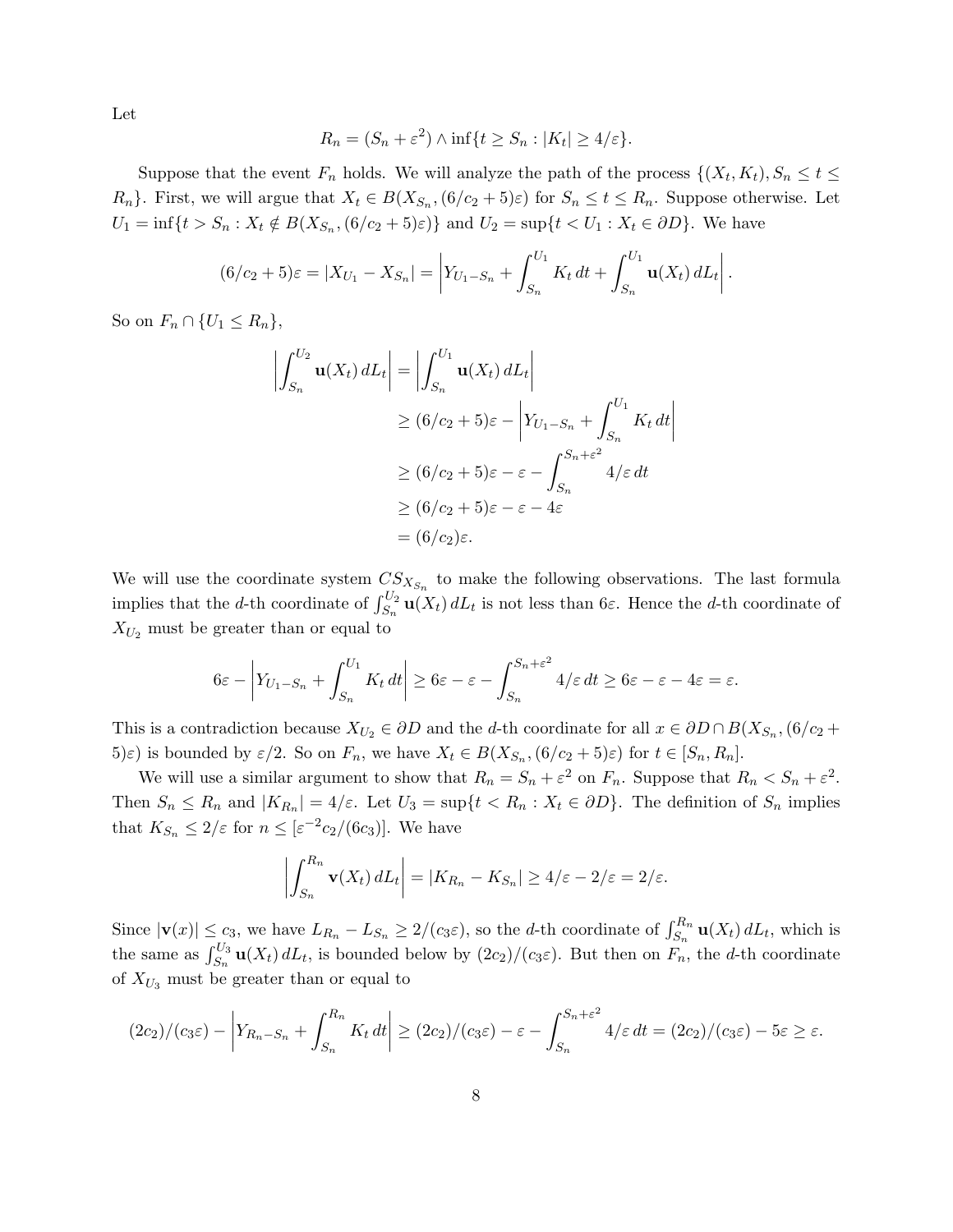This is a contradiction because  $X_{U_3} \in \partial D$  and the d-th coordinate for all  $x \in \partial D \cap B(x_0, (6/c_2+5)\varepsilon)$ is bounded by  $\varepsilon/2$ . So on  $F_n$  we have  $R_n = S_n + \varepsilon^2$ .

We will now use the same idea to show that on  $F_n$ ,  $L_{S_n+\varepsilon^2}-L_{S_n} < (6/c_2)\varepsilon$ . Assume that  $L_{S_n+\varepsilon^2} - L_{S_n} \geq (6/c_2)\varepsilon$ . Let  $U_4 = \sup\{t \leq S_n + \varepsilon^2 : X_t \in \partial D\}$ . The *d*-th coordinate of  $\int_{S_n}^{U_4}$ **u**( $X_t$ )  $dL_t$  is bounded below by  $6\varepsilon$ . But then on  $F_n$ , the d-th coordinate of  $X_{U_3}$  must be greater than or equal to

$$
6\varepsilon - \left| Y_{R_n - S_n} + \int_{S_n}^{R_n} K_t dt \right| \ge 6\varepsilon - \varepsilon - \int_{S_n}^{S_n + \varepsilon^2} 4/\varepsilon dt \ge \varepsilon.
$$

This is a contradiction because  $X_{U_3} \in \partial D$  and the d-th coordinate for all  $x \in \partial D \cap B(x_0, (6/c_2+5)\varepsilon)$ is bounded by  $\varepsilon/2$ . We see that if the event  $F_n$  holds, then

$$
|\,|K_{S_n+\varepsilon^2}|-|K_{S_n}|\,|\leq \int_{S_n}^{S_n+\varepsilon^2} |\mathbf{v}(X_t)|\,dL_t\leq c_3(L_{S_n+\varepsilon^2}-L_{S_n})\leq c_3(6/c_2)\varepsilon.
$$

Hence, if the event  $F_n$  holds, then  $S_{n+1} > S_n + \varepsilon^2$ . We see that

$$
\mathbb{Q}_{x,y}(S_{n+1} > S_n + \varepsilon^2 \mid \mathcal{F}_{S_n}) \ge p_0.
$$

Recall that we took  $\varepsilon = 2^{-j}$  so that  $S_0 = T_j$ . The last estimate and the pseudo-strong Markov property applied at stopping times  $S_n$  allow us to apply some estimates known for a Bernoulli sequence with success probability  $p_0$  to the sequence of events  $\{S_{n+1} > S_n + \varepsilon^2\}$ . Specifically, there is some  $p_1 > 0$  so that for all sufficiently small  $\varepsilon = 2^{-j} > 0$ ,

$$
\mathbb{Q}_{x,y}(T_{j+1} - T_j \ge (c_2/(6c_3))p_0/2 \,|\, \mathcal{F}_{T_j})
$$
\n
$$
= \mathbb{Q}_{x,y} \left( \sum_{n=0}^{[\varepsilon^{-2}c_2/(6c_3)]} (S_{n+1} - S_n) \ge (c_2/(6c_3))p_0/2 \,|\, \mathcal{F}_{T_j} \right)
$$
\n
$$
\ge \mathbb{Q}_{x,y} \left( \frac{\varepsilon^2}{c_2/(6c_3)} \sum_{n=0}^{[\varepsilon^{-2}c_2/(6c_3)]} \mathbf{1}_{\{S_{n+1} > S_n + \varepsilon^2\}} \ge p_0/2 \,|\, \mathcal{F}_{T_j} \right)
$$
\n
$$
\ge p_1.
$$

Once again, we use an argument based on comparison with a Bernoulli sequence, this time with success probability p<sub>1</sub>. We conclude that there are infinitely many n such that  $T_{j+1} - T_j \geq$  $(c_2/(6c_3))p_0/2$ ,  $\mathbb{Q}_{x,y}$ -a.s. We conclude that  $T_{\infty} = \infty$ ,  $\mathbb{Q}_{x,y}$ -a.s., so our process  $(X_t, K_t)$  is defined for all  $t \in [0, \infty)$ .

Next we will prove weak uniqueness. Suppose that  $\mathbb{Q}'_{x,y}$  is the distribution of any weak solution to (2.1) and define  $\mathbb{P}'_x$  by

$$
d\mathbb{P}'_x = \frac{1}{M_{T_n}} d\mathbb{Q}'_{x,y} \qquad \text{on } \mathcal{F}_{T_n} \text{ for every } n \ge 1.
$$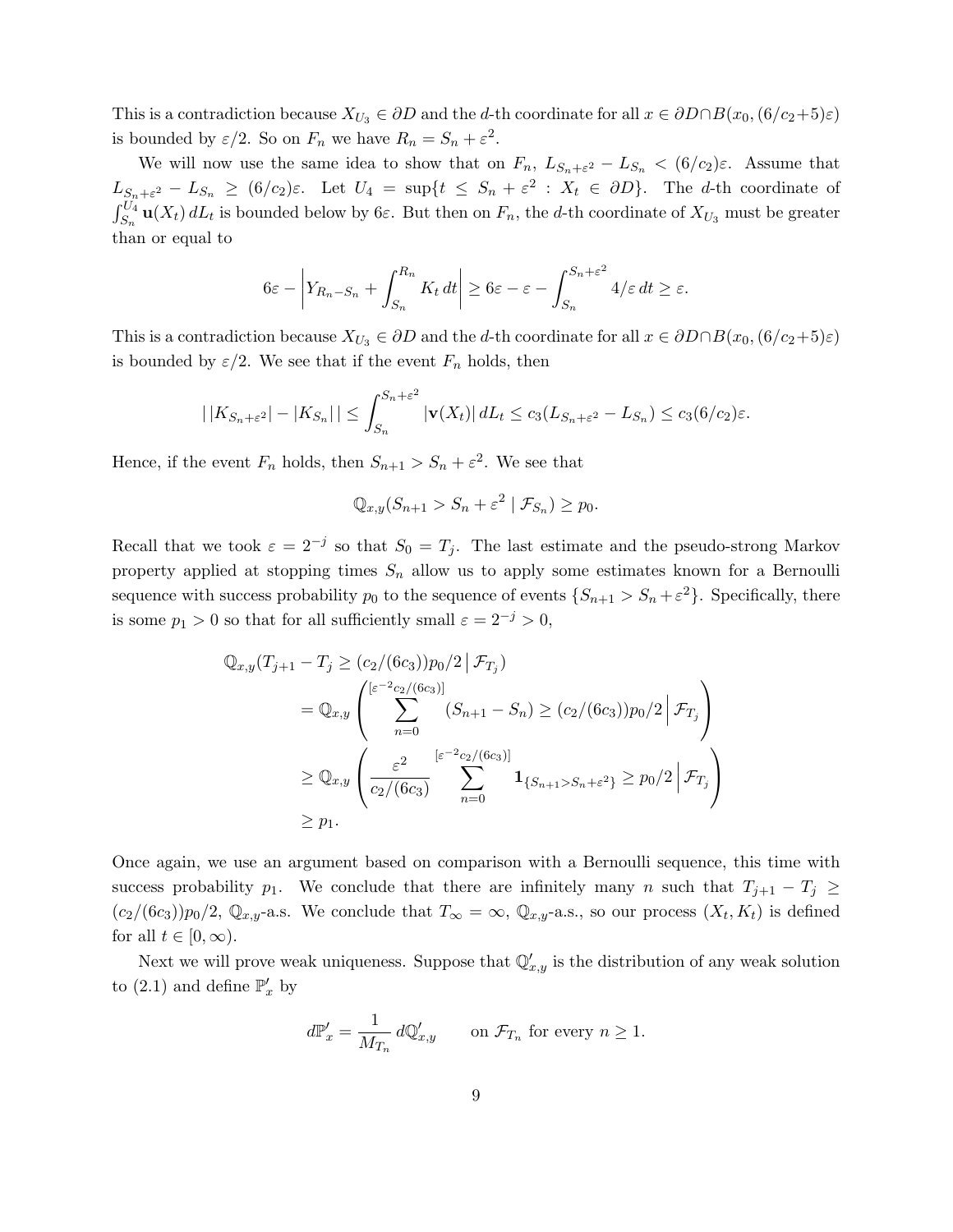Reversing the argument in the first part of the proof, we conclude that X under  $\mathbb{P}'_x$  solves (2.2). It follows from the strong uniqueness for (2.2) that  $\mathbb{P}'_x = \mathbb{P}_x$ , and, therefore,  $\mathbb{Q}'_{x,y} = \mathbb{Q}_{x,y}$  on  $\mathcal{F}_{T_n}$ . Since this holds for all *n*, we see that  $\mathbb{Q}'_{x,y} = \mathbb{Q}_{x,y}$  on  $\mathcal{F}_{\infty}$ .  $\Box$ 

**Remark 2.2** The assumptions that D is a bounded  $C^2$  domain and that the  $a_{ij}$ 's and  $\rho$  are  $C^2$  on  $\overline{D}$  are only used in the weak existence and uniqueness of the solution X to (2.2). The remaining proof only requires that D be a bounded  $C^1$  domain and that the  $a_{ij}$ 's and  $\rho$  are Lipschitz in  $\overline{D}$ . In fact, when D is a bounded  $C^1$  domain and the  $a_{ij}$ 's and  $\rho$  are Lipschitz on  $\overline{D}$ , the weak existence of solutions to (2.2) follows from [Che93] and so we have the weak existence to the SDE (2.1). We believe the weak uniqueness for solutions to  $(2.2)$  and consequently to  $(2.1)$  also holds under this weaker assumption by an argument analogous to that in [BBC05, Section 4]. However to give the full details of the proof would take a significant number of pages, so we leave the details to the reader.  $\Box$ 

We remarked earlier that if T is a finite stopping time, then  $(X_{t+T}, K_{t+T})$  is again a solution to (2.1) with starting point  $(X_T, K_T)$ . This observation together with the weak uniqueness of the solution to (2.1) implies that  $(X_t, K_t)$  is a strong Markov process in the usual sense; cf. [Bas97, Section I.5].

For later use, we present a result on diffusions with "generalized inert drift." Let c be a bounded  $\mathbb{R}^d$ -valued function on  $\overline{D}$ . Consider the following system of stochastic differential equations with the extra condition that  $X_t \in \overline{D}$  for all  $t \geq 0$ :

$$
\begin{cases}\ndX_t = \sigma(X_t) dB_t + \hat{\mathbf{b}}(X_t) dt + \mathbf{u}(X_t) dL_t + K_t dt, \\
t \mapsto L_t \text{ is continuous and non-decreasing with } L_t = \int_0^t \mathbf{1}_{\partial D}(X_s) dL_s, \\
dK_t = \mathbf{v}(X_t) dL_t + \mathbf{c}(X_t) dt.\n\end{cases}
$$
\n(2.3)

**Theorem 2.3** Under the conditions of this section and the assumption that **c** is a bounded  $\mathbb{R}^d$ valued function on  $\overline{D}$ , for every  $x \in \overline{D}$  and  $y \in \mathbb{R}^d$  there exists a unique weak solution  $\{(X_t, K_t), t \in$  $[0, \infty)$  to  $(2.3)$  with  $(X_0, K_0) = (x, y)$ .

**Proof.** Note that the weak existence and uniqueness for solution of  $(2.3)$  with  $(X_0, K_0) = (x, y)$  is equivalent to that for the solution of

$$
X_t = x + \int_0^t \sigma(X_s) dB_s + \int_0^t \widehat{\mathbf{b}}(X_s) ds + \int_0^t \mathbf{u}(X_s) dL_s
$$
  
+ 
$$
\int_0^t \left( y + \int_0^s \mathbf{v}(X_r) dL_r \right) ds + \int_0^t \left( \int_0^s \mathbf{c}(X_r) dr \right) ds,
$$
 (2.4)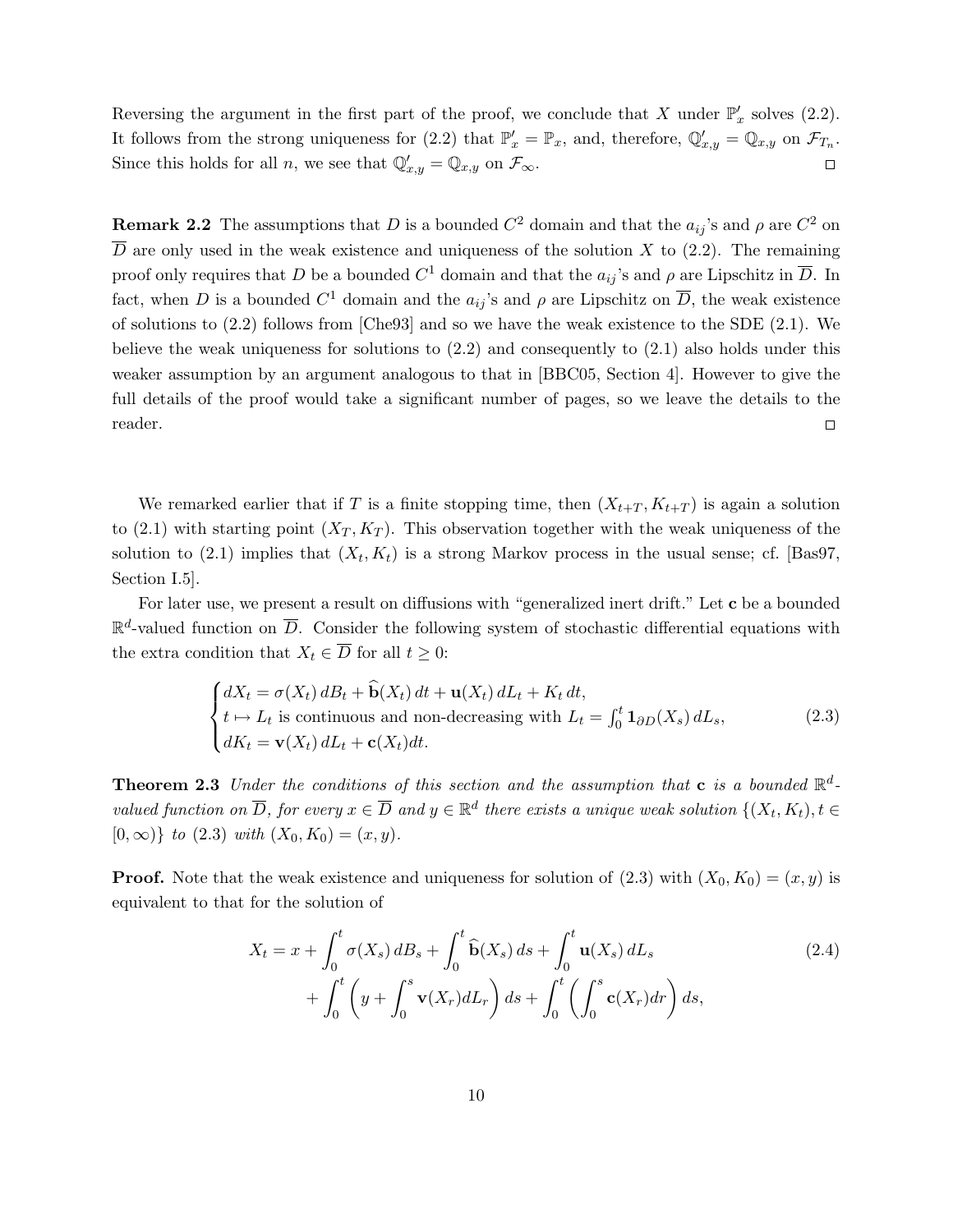with  $X_t \in \overline{D}$ . Similarly, the weak existence and uniqueness for the solution of (2.1) with  $(X_0, K_0)$  =  $(x, y)$  is equivalent to that for the solution of

$$
X_t = x + \int_0^t \sigma(X_s) dB_s + \int_0^t \widehat{\mathbf{b}}(X_s) ds + \int_0^t \mathbf{u}(X_s) dL_s + \int_0^t \left( y + \int_0^s \mathbf{v}(X_r) dL_r \right) ds, \qquad (2.5)
$$

with  $X_t \in \overline{D}$ . The solutions to (2.4) and (2.5) are related by a Girsanov transform. Since **c** is bounded, the result of this theorem follows from Theorem 2.1.  $\Box$ 

# 3 Pathwise uniqueness

We will prove strong existence and strong uniqueness for solutions to  $(2.1)$  under assumptions stronger than those in Section 2, namely, we will assume that the vector field v is a fixed constant multiple of **u**. Throughout this section, D is a bounded  $C^2$  domain in  $\mathbb{R}^d$ , each  $a_{ij}$  and  $\rho$  are  $C^{1,1}$ on  $\overline{D}$  and so the vector  $\hat{b}$  in (2.1) is Lipschitz continuous. Our approach to the strong existence and uniqueness for solutions to (2.1) uses some ideas and results from [LS84], but the main idea of our argument is different from the one in that paper, and we believe ours is somewhat simpler. It is probably possible to produce a proof along the lines of [LS84], but a detailed version of that argument adapted to our setting would be at least as long as the one we give here.

**Theorem 3.1** Suppose that  $\mathbf{v} \equiv a_0 \mathbf{u}$  for some constant  $a_0 \in \mathbb{R}$ . For each  $(x, y) \in \overline{D} \times \mathbb{R}^d$ , there exists a unique strong solution  $\{(X_t, K_t), t \in [0, \infty)\}\$  to  $(2.1)$  with  $(X_0, K_0) = (x, y)$ .

**Proof.** When  $a_0 = 0$ ,  $K_t = K_0$  for every  $t \geq 0$ . In this case, the result follows from [DI93] (as mentioned above there is a gap in the proof of Case 2 in [DI93]; we need only Case 1). So without loss of generality, we assume  $a_0 \neq 0$ .

First we will prove pathwise uniqueness. Suppose that there exist two solutions  $(X_t, K_t)$  and  $(X'_t, K'_t)$ , driven by the same Brownian motion B, starting with the same initial values  $(X_0, K_0)$  =  $(X'_0, K'_0) = (x, y)$ , and such that  $(X_t, K_t) \neq (X'_t, K'_t)$  for some t with positive probability.

We let  $\Lambda = 2A^{-1}$ . The matrix-valued function  $\Lambda(x) = {\lambda_{ij}(x)}_{1 \le i,j \le d}$ ,  $x \in \mathbb{R}^d$ , is symmetric and such that  $x \to \Lambda(x)$  is uniformly elliptic and in  $C_b^2$ . We have

$$
\mathbf{u}(x)^T \Lambda(x) = \mathbf{n}(x)^T \qquad \text{for every } x \in \partial D. \tag{3.1}
$$

Moreover, since the vector  $\mathbf{n}(x)$  points inwards, there exists  $c_1 < \infty$  such that

$$
\mathbf{u}(x)^T \Lambda(x) (x - x') \le c_1 |x - x'|^2 \quad \text{for } x \in \partial D \text{ and } x' \in \overline{D}.
$$
 (3.2)

Let  $c_2 > 1$  be such that

$$
c_2^{-1}I_{d \times d} \le \Lambda(x) \le c_2 I_{d \times d} \qquad \text{for every } x \in \mathbb{R}^d,
$$
 (3.3)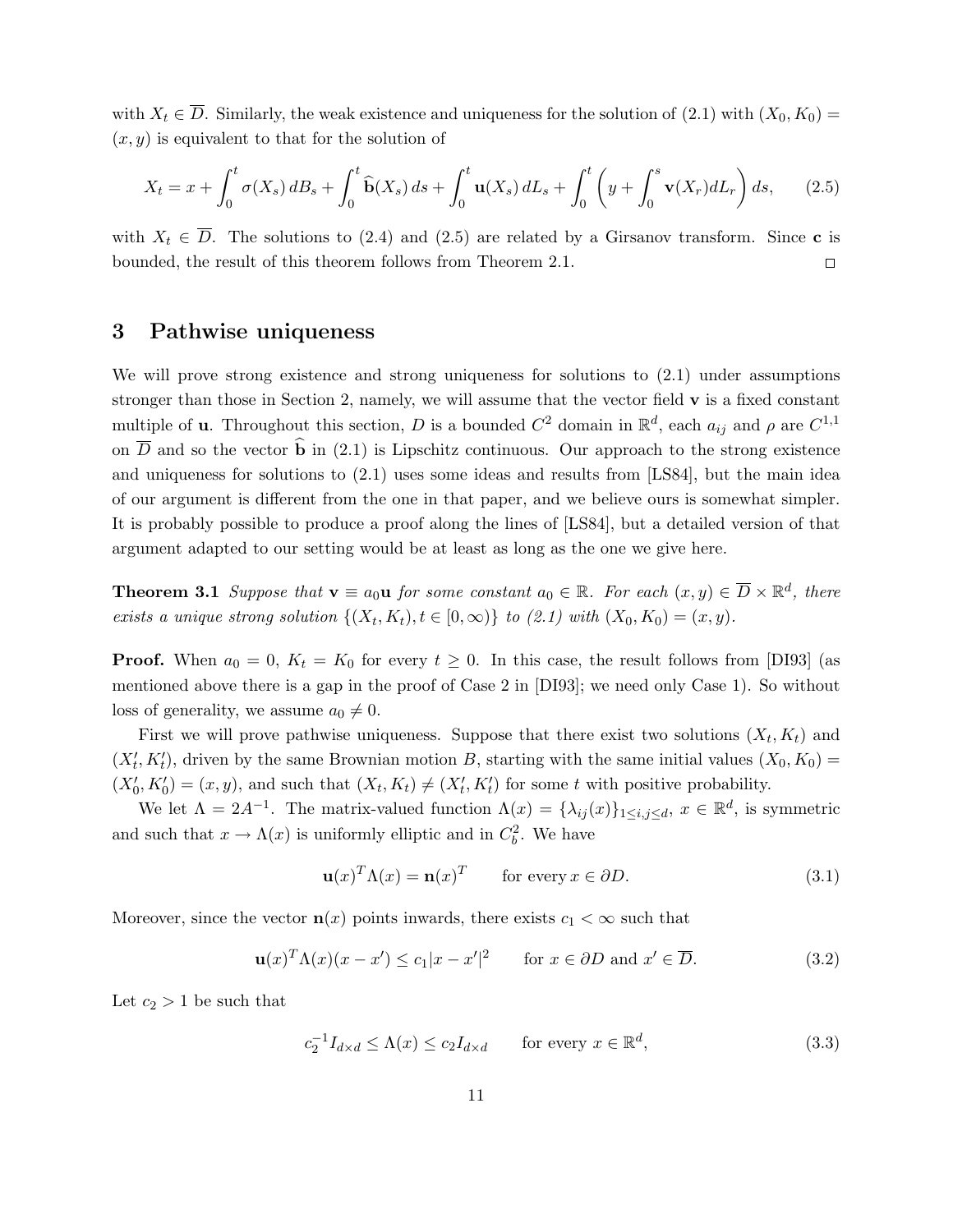where  $I_{d \times d}$  is the  $d \times d$ -dimensional identity matrix. Define  $\lambda := c_2^3$ .

Let

$$
U_t = \int_0^t \sigma(X_t) dB_t + \int_0^t \widehat{\mathbf{b}}(X_t) dt,
$$
  

$$
V_t = \int_0^t K_t dt,
$$

and define  $U'_t$  and  $V'_t$  in a similar way relative to  $X'.$ 

We fix an arbitrary  $p_1 < 1$  and an integer  $k_0$  such that in  $k_0$  Bernoulli trials with success probability 1/2, at least  $k_0/4$  of them will occur with probability  $p_1$  or greater. Let  $t_1 = 1/k_0$ .

Consider some  $\varepsilon, c_0 > 0$ , and let

$$
T_1 = \inf\{t > 0 : |X_t - X'_t| > 0\},
$$
  
\n
$$
T_k = (T_{k-1} + t_1) \wedge \inf\{t > T_{k-1} : |X_t - X'_t| \vee |U_t - U'_t| \ge \lambda^{k-1} \varepsilon\}
$$
  
\n
$$
\wedge \inf\{t > T_{k-1} : |L_t - L_{T_{k-1}}| \vee |L'_t - L'_{T_{k-1}}| > c_0\}, \qquad k \ge 2.
$$

We will specify the values of  $\varepsilon$  and  $c_0$  later in the proof.

It is easy to see from  $(2.1)$  that it is impossible to have  $X_t$  equal to  $X_t'$  on some random interval  $[0, T^*]$ , and at the same time  $U_t \neq U'_t$  or  $K_t \neq K'_t$  for some  $t \in [0, T^*]$ . Hence, with probability 1,  $U_t = U'_t$  and  $K_t = K'_t$  for  $t \in [0, T_1]$ .

The idea of our pathwise uniqueness proof is as follows. Define

$$
S = (T_1 + 1/4) \wedge \inf\{t \ge T_1 : (L_t - L_{T_1}) \vee (L'_t - L'_{T_1}) \ge c_0/(4t_1)\}.
$$

We will show that for any  $p_1 < 1$  and integer  $k_0 = k_0(p_1)$  as defined above and every  $\varepsilon > 0$ ,

$$
\mathbb{P}\left(\sup_{t\in[0,S]}|X_t - X'_t| \le \varepsilon \lambda^{k_0}\right) \ge p_1. \tag{3.4}
$$

As  $\varepsilon > 0$  is arbitrary, we have

$$
\mathbb{P}\left(X_t = X'_t \text{ for every } t \in [0, S]\right) \ge p_1 > 0,
$$

which contradicts the definition of  $T_1$ , in view of the remarks following the definition. This contradiction proves the pathwise uniqueness.

Gronwall's inequality says that if  $g(t)$  is nonnegative and locally bounded and  $g(t) \leq a +$  $b \int_0^t g(s) ds$ , then  $g(t) \leq a e^{bt}$ . Suppose now that f is a nonnegative nondecreasing function and  $g(t) \le f(t) + b \int_0^t g(s) ds$ . Applying Gronwall's inequality for  $t \le t_1$  with  $a = f(t_1)$ , we have

$$
g(t_1) \le f(t_1)e^{bt_1}.\tag{3.5}
$$

We apply the inequality with  $g(t) = |K_t - K_t'|$  and

$$
f(t) = |K_{T_1} - K'_{T_1}| + \sup_{T_1 \le s \le t} (|X_s - X'_s| + |U_s - U'_s|).
$$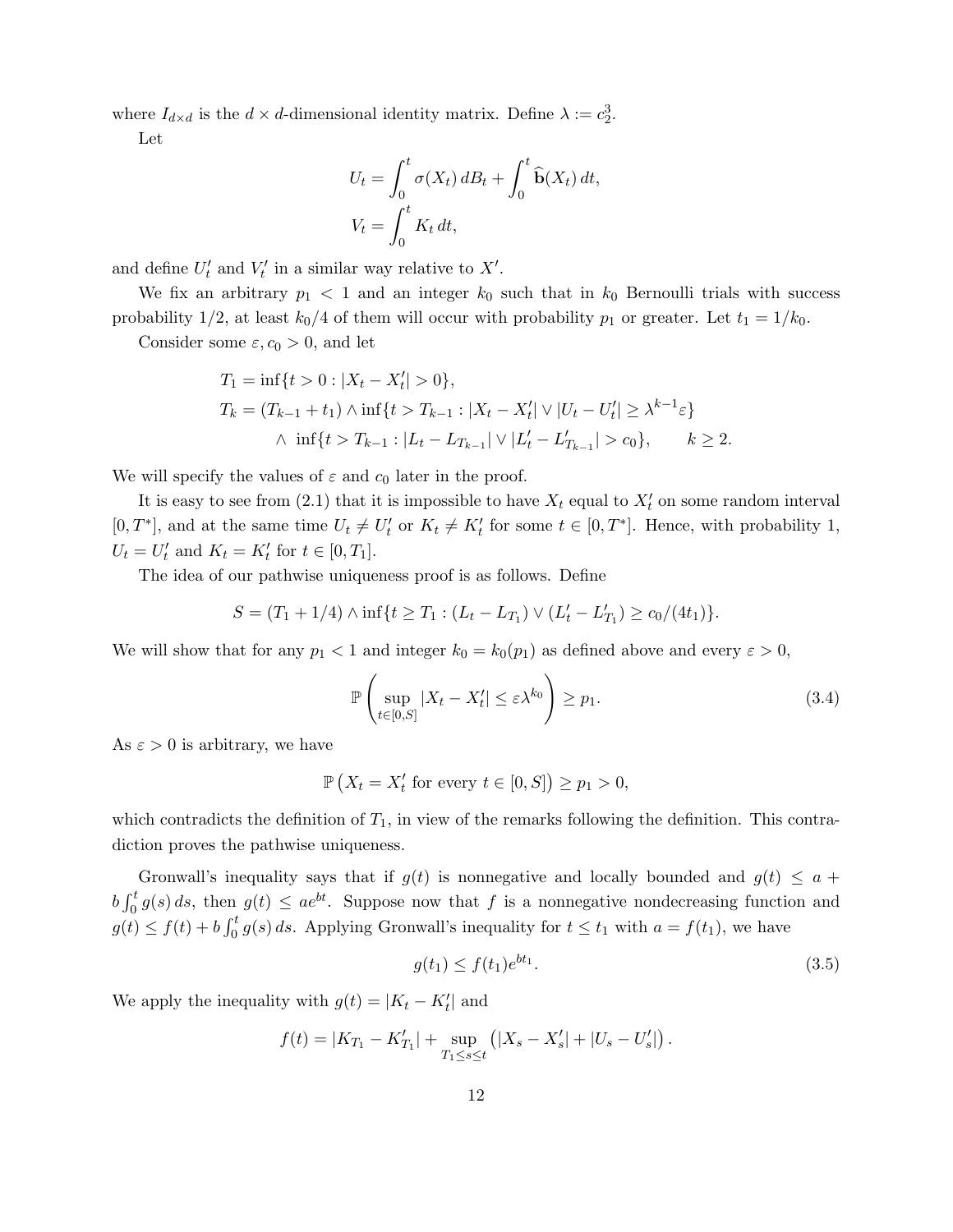Since  $\mathbf{v} \equiv a_0 \mathbf{u}$ , we have  $\int_0^t \mathbf{u}(X_s) dL_s = \frac{1}{a_0}$  $\frac{1}{a_0}(K_t - K_0)$  and so

$$
K_t - K_0 = a_0(X_t - x_0 - U_t - V_t),
$$

and similarly for  $K'$ . Thus

$$
K_t - K'_t = a_0(X_t - X'_t - U_t + U'_t - V_t + V'_t),
$$

and hence for  $t \geq T_1$ ,

$$
|K_t - K'_t| \le 2|a_0| \left( \sup_{T_1 \le s \le t} (|X_s - X'_s| + |U_s - U'_s|) + \int_{T_1}^t |K_s - K'_s| \, ds \right).
$$

By (3.5), for  $t \ge T_1$ ,

$$
|K_t - K'_t| \le e^{2|a_0|(t-T_1)} \left( 2|a_0| \sup_{T_1 \le s \le t} (|X_s - X'_s| + |U_s - U'_s|) \right).
$$

Recall that  $t_1 = 1/k_0$ . It follows that  $T_{k_0} - T_1 \leq 1$  and  $e^{2|a_0|(t-T_1)} \leq e^{2|a_0|}$  for  $t \leq T_{k_0}$ . The definition of the  $T_k\!\!$  's implies that

$$
\sup_{0 \le s \le T_k} |X_s - X'_s| \le \lambda^{k-1} \varepsilon \quad \text{and} \quad \sup_{0 \le s \le T_k} |U_s - U'_s| \le \lambda^{k-1} \varepsilon. \tag{3.6}
$$

We obtain for  $t \leq T_k$  with  $k \leq k_0$ ,

$$
|K_t - K'_t| \le 4e^{2|a_0|} |a_0| \lambda^{k-1} \varepsilon. \tag{3.7}
$$

By Ito's formula we have

$$
(X_{T_k} - X'_{T_k})^T \Lambda (X_{T_k}) (X_{T_k} - X'_{T_k}) - (X_{T_{k-1}} - X'_{T_{k-1}})^T \Lambda (X_{T_{k-1}}) (X_{T_{k-1}} - X'_{T_{k-1}}) \tag{3.8}
$$

$$
= \int_{T_k}^{T_k} d \left( (X_t - X'_t)^T \Lambda (X_t) (X_t - X'_t) \right)
$$

$$
J_{T_{k-1}}^{T_k}
$$
  
= 
$$
2 \int_{T_{k-1}}^{T_k} (X_t - X_t')^T \Lambda(X_t) (\sigma(X_t) - \sigma(X_t')) dB_t
$$
 (3.9)

$$
+2\int_{T_{k-1}}^{T_k} (X_t - X_t')^T \Lambda(X_t)(\widehat{\mathbf{b}}(X_t) - \widehat{\mathbf{b}}(X_t')) dt
$$
\n(3.10)

$$
+ 2 \int_{T_{k-1}}^{T_k} (X_t - X_t')^T \Lambda(X_t) (K_t - K_t') dt \tag{3.11}
$$

$$
+ 2 \int_{T_{k-1}}^{T_k} \mathbf{u}(X_t)^T \Lambda(X_t) (X_t - X_t') dL_t \tag{3.12}
$$

$$
-2\int_{T_{k-1}}^{T_k} \mathbf{u}(X'_t)^T \Lambda(X_t) (X_t - X'_t) dL'_t \tag{3.13}
$$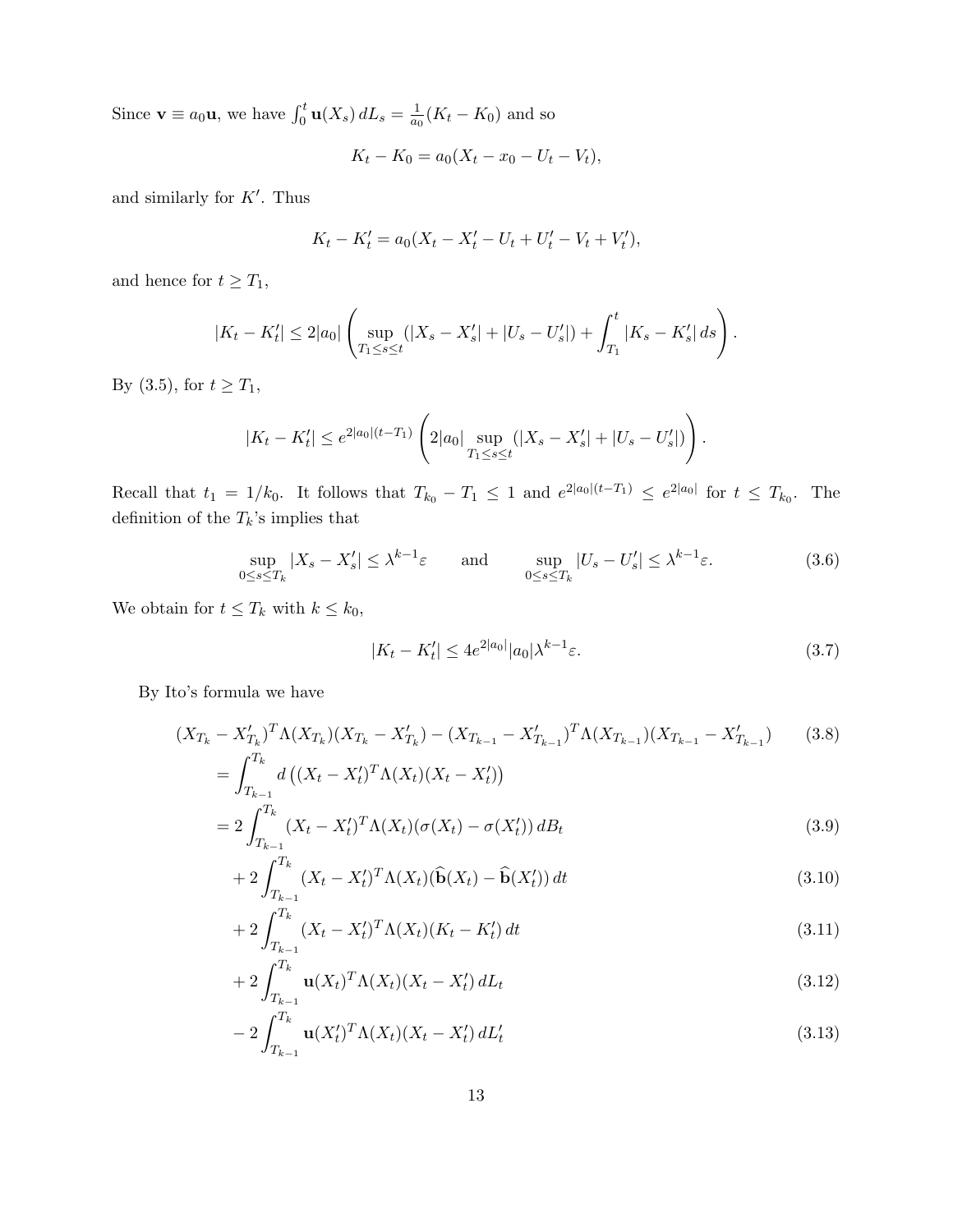$$
+\int_{T_{k-1}}^{T_k} \sum_{i=1}^d (X_t - X_t')^T \frac{\partial}{\partial x_i} \Lambda(X_t) (X_t - X_t') dX_t^i \tag{3.14}
$$

$$
+\frac{1}{2}\int_{T_{k-1}}^{T_k}\sum_{i,j=1}^d (X_t-X_t')^T\left(\frac{\partial}{\partial x_i}\frac{\partial}{\partial x_j}\Lambda(X_t)\right)(X_t-X_t')(\sigma^2(X_t))_{ij} dt\tag{3.15}
$$

$$
+2\int_{T_{k-1}}^{T_k} \sum_{i,j,n,m=1}^d (X_t^i - (X')_t^i) \frac{\partial}{\partial x_n} \lambda_{ij}(X_t) \sigma_{nm}(X_t) (\sigma_{jm}(X_t) - \sigma_{jm}(X'_t)) dt \quad (3.16)
$$

$$
+\int_{T_{k-1}}^{T_k} \sum_{i,j,m=1}^d \lambda_{ij}(X_t)(\sigma_{im}(X_t) - \sigma_{im}(X'_t))(\sigma_{jm}(X_t) - \sigma_{jm}(X'_t)) dt.
$$
 (3.17)

We are now going to bound each of these terms individually in order to show that  $(3.4)$  holds. Recall that  $\lambda = c_2^3 > 1$ . Taking  $c_3 > 0$  so that  $\lambda^{1/3}c_3 + \lambda^{-4/3} < 1$ , it follows from (3.3) that if

$$
(X_{T_k} - X'_{T_k})^T \Lambda (X_{T_k}) (X_{T_k} - X'_{T_k}) - (X_{T_{k-1}} - X'_{T_{k-1}})^T \Lambda (X_{T_{k-1}}) (X_{T_{k-1}} - X'_{T_{k-1}}) \le c_3 \lambda^{2(k-1)} \varepsilon^2
$$
(3.18)

and

$$
|X_{T_{k-1}} - X'_{T_{k-1}}| \le \lambda^{k-2} \varepsilon,\tag{3.19}
$$

then

$$
|X_{T_k} - X'_{T_k}| < \lambda^{k-1} \varepsilon. \tag{3.20}
$$

In view of our assumptions on  $\Lambda$  and  $\sigma$ ,

$$
\operatorname{Var}\left(2\int_{T_{k-1}}^{T_k} (X_t - X'_t)^T \Lambda(X_t) (\sigma(X_t) - \sigma(X'_t)) \, dB_t \mid \mathcal{F}_{T_{k-1}}\right) \\
\leq \mathbb{E}\left(c_4 \int_{T_{k-1}}^{T_k} \sup_{T_{k-1} \leq s \leq T_k} |X_s - X'_s|^4 \, dt \mid \mathcal{F}_{T_{k-1}}\right) \leq c_4 \lambda^{4(k-1)} \varepsilon^4 t_1.
$$

We make  $t_1 > 0$  smaller (and therefore  $k_0$  larger), if necessary, so that by Doob's and Chebyshev's inequalities,

$$
\mathbb{P}\Big(\Big|2\int_{T_{k-1}}^{T_k} (X_t - X_t')^T \Lambda(X_t) (\sigma(X_t) - \sigma(X_t')) \, dB_t \Big| \ge (1/100)c_3 \lambda^{2(k-1)} \varepsilon^2 \Big| \, \mathcal{F}_{T_{k-1}} \Big) \le \frac{1}{100}.\tag{3.21}
$$

We make  $t_1 > 0$  smaller, if necessary, so that

$$
\left| 2 \int_{T_{k-1}}^{T_k} (X_t - X_t')^T \Lambda(X_t) (\widehat{\mathbf{b}}(X_t) - \widehat{\mathbf{b}}(X_t')) dt \right| \le c_5 \int_{T_{k-1}}^{T_k} |X_t - X_t'|^2 dt \qquad (3.22)
$$
  

$$
\le c_5 t_1 \lambda^{2(k-1)} \varepsilon^2 \le (1/100) c_3 \lambda^{2(k-1)} \varepsilon^2.
$$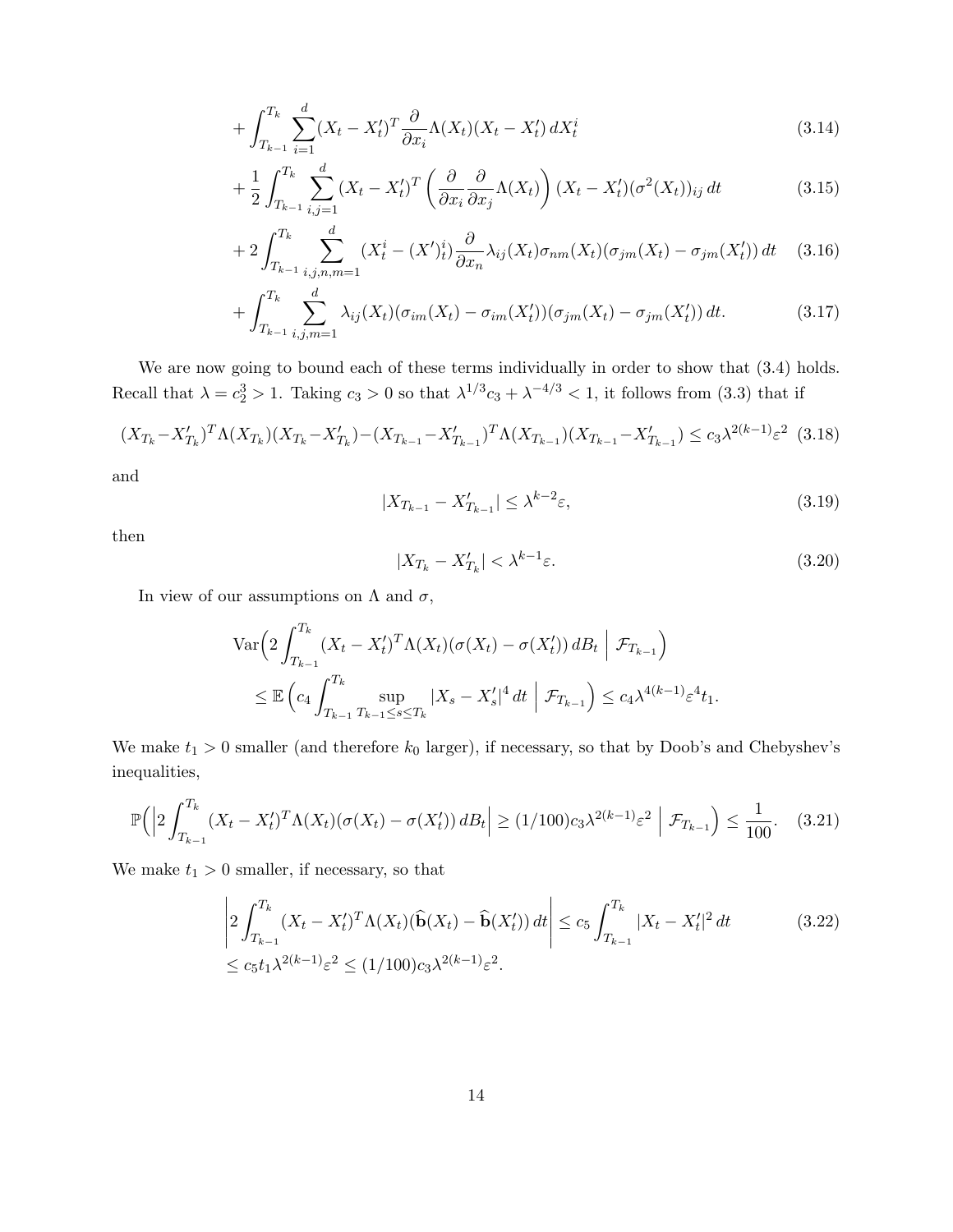We use (3.7) and make  $t_1 > 0$  smaller, if necessary, to obtain

$$
\left| 2 \int_{T_{k-1}}^{T_k} (X_t - X_t')^T \Lambda(X_t) (K_t - K_t') dt \right| \leq \left| c_6 \int_{T_{k-1}}^{T_k} |(X_t - X_t')^T \Lambda(X_t)| \lambda^{k-1} \varepsilon dt \right|
$$
\n
$$
\leq c_7 \int_{T_{k-1}}^{T_k} |X_t - X_t'| \lambda^{k-1} \varepsilon dt
$$
\n
$$
\leq (1/100) c_3 \lambda^{2(k-1)} \varepsilon^2.
$$
\n(3.23)

We now apply (3.2) and make  $c_0 > 0$  in the definition of  $T_k$  sufficiently small so that

$$
2\int_{T_{k-1}}^{T_k} \mathbf{u}(X_t)^T \Lambda(X_t) (X_t - X_t') dL_t \le 2c_1 \int_{T_{k-1}}^{T_k} |X_t - X_t'|^2 dL_t
$$
\n
$$
\le (1/100)c_3 \lambda^{2(k-1)} \varepsilon^2.
$$
\n(3.24)

We have

$$
- 2 \int_{T_{k-1}}^{T_k} \mathbf{u}(X'_t)^T \Lambda(X_t) (X_t - X'_t) dL'_t
$$
  
= 
$$
2 \int_{T_{k-1}}^{T_k} \mathbf{u}(X'_t)^T \Lambda(X'_t) (X'_t - X_t) dL'_t - 2 \int_{T_{k-1}}^{T_k} \mathbf{u}(X'_t)^T (\Lambda(X_t) - \Lambda(X'_t)) (X_t - X'_t) dL'_t,
$$

so, by using  $(3.2)$  as before and making  $c_0 > 0$  even smaller, we obtain the following estimate,

$$
-2\int_{T_{k-1}}^{T_k} \mathbf{u}(X'_t)^T \Lambda(X_t)(X_t - X'_t) dL'_t
$$
\n
$$
\leq 2c_1 \int_{T_{k-1}}^{T_k} |X_t - X'_t|^2 dL'_t + c_8 \int_{T_{k-1}}^{T_k} |X_t - X'_t|^2 dL'_t
$$
\n
$$
\leq (1/100)c_3 \lambda^{2(k-1)} \varepsilon^2.
$$
\n(3.25)

We have

$$
\int_{T_{k-1}}^{T_k} \sum_{i=1}^d (X_t - X'_t)^T \frac{\partial}{\partial x_i} \Lambda(X_t) (X_t - X'_t) dX_t^i
$$
\n
$$
= \int_{T_{k-1}}^{T_k} \sum_{i=1}^d (X_t - X'_t)^T \frac{\partial}{\partial x_i} \Lambda(X_t) (X_t - X'_t) \sum_{j=1}^d \sigma_{ij}(X_t) dB_t^j
$$
\n
$$
+ \int_{T_{k-1}}^{T_k} \sum_{i=1}^d (X_t - X'_t)^T \frac{\partial}{\partial x_i} \Lambda(X_t) (X_t - X'_t) (\hat{b}_i(X_t) + K_t^i) dt
$$
\n
$$
+ \int_{T_{k-1}}^{T_k} \sum_{i=1}^d (X_t - X'_t)^T \frac{\partial}{\partial x_i} \Lambda(X_t) (X_t - X'_t) \mathbf{u}^i(X_t) dL_t.
$$
\n(3.26)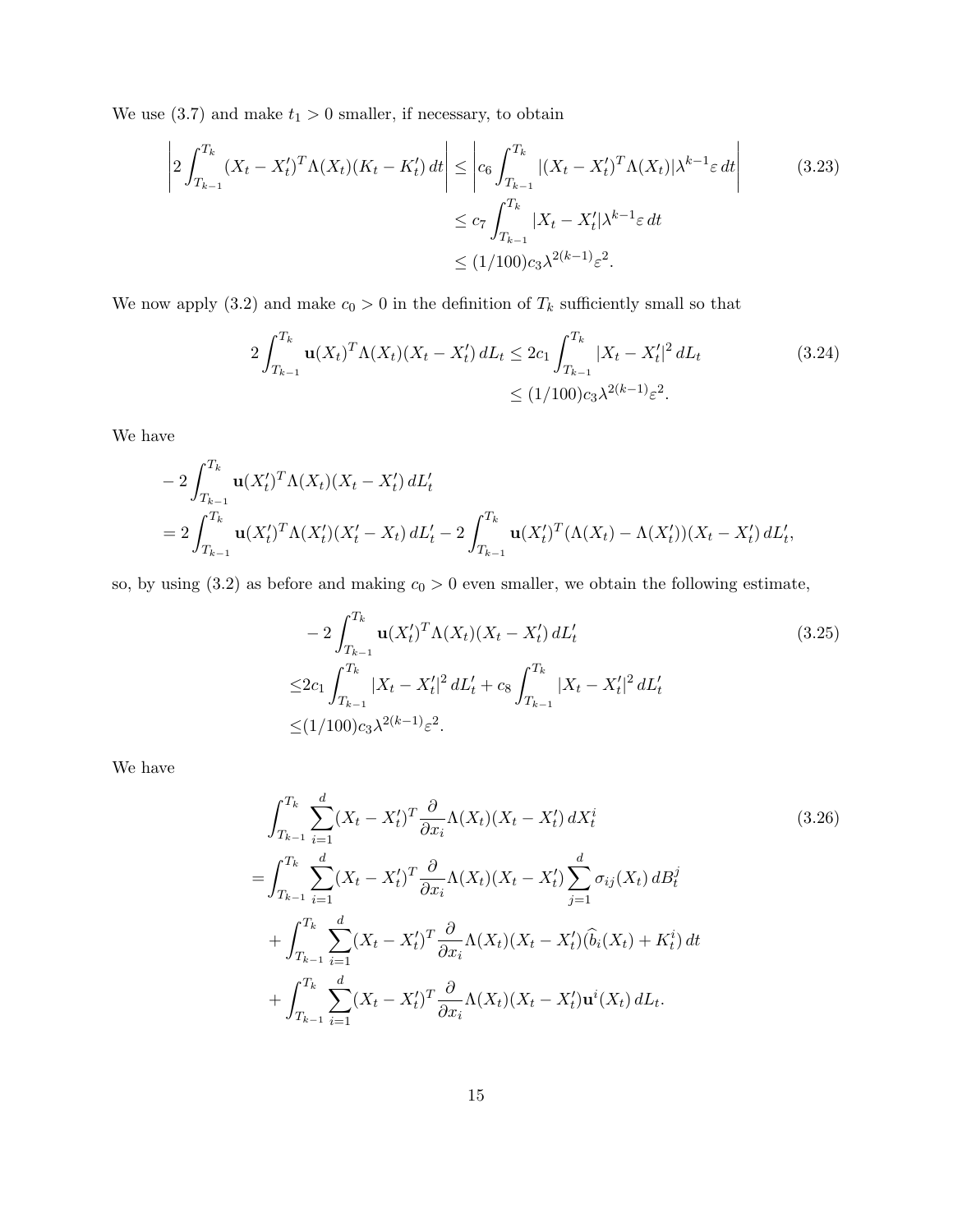The three terms on the right hand side of the above formula can be estimated in the same way as in (3.21), (3.22) and (3.25). Hence,

$$
\mathbb{P}\left(\left|\int_{T_{k-1}}^{T_k} \sum_{i=1}^d (X_t - X_t')^T \frac{\partial}{\partial x_i} \Lambda(X_t) (X_t - X_t') \sum_{j=1}^d \sigma_{ij}(X_t) \, dB_t^j\right| \ge (1/100)c_3 \lambda^{2(k-1)} \varepsilon^2 \left|\mathcal{F}_{T_{k-1}}\right)
$$
\n
$$
\le \frac{1}{100},\tag{3.27}
$$

$$
\left| \int_{T_{k-1}}^{T_k} \sum_{i=1}^d (X_t - X_t')^T \frac{\partial}{\partial x_i} \Lambda(X_t) (X_t - X_t') (\hat{b}_i(X_t) + K_t^i) dt \right| \le (1/100) c_3 \lambda^{2(k-1)} \varepsilon^2, \tag{3.28}
$$

$$
\left| \int_{T_{k-1}}^{T_k} \sum_{i=1}^d (X_t - X_t')^T \frac{\partial}{\partial x_i} \Lambda(X_t) (X_t - X_t') \mathbf{u}^i(X_t) \, dL_t \right| \le (1/100) c_3 \lambda^{2(k-1)} \varepsilon^2. \tag{3.29}
$$

The following estimate is completely analogous to (3.22), and may require that we make  $t_0 > 0$ smaller,

$$
\left| \frac{1}{2} \int_{T_{k-1}}^{T_k} \sum_{i,j=1}^d (X_t - X_t')^T \left( \frac{\partial}{\partial x_i} \frac{\partial}{\partial x_j} \Lambda(X_t) \right) (X_t - X_t') (\sigma^2(X_t))_{ij} dt \right|
$$
\n
$$
+ 2 \int_{T_{k-1}}^{T_k} \sum_{i,j,n,m=1}^d (X_t^i - (X')_t^i) \frac{\partial}{\partial x_n} \lambda_{ij} (X_t) \sigma_{nm}(X_t) (\sigma_{jm}(X_t) - \sigma_{jm}(X_t')) dt
$$
\n
$$
+ \int_{T_{k-1}}^{T_k} \sum_{i,j,m=1}^d \lambda_{ij} (X_t) (\sigma_{im}(X_t) - \sigma_{im}(X_t')) (\sigma_{jm}(X_t) - \sigma_{jm}(X_t')) dt
$$
\n
$$
\leq c_9 \int_{T_{k-1}}^{T_k} |X_t - X_t'|^2 dt
$$
\n
$$
\leq c_9 t_1 \lambda^{2(k-1)} \varepsilon^2 \leq (1/100) c_3 \lambda^{2(k-1)} \varepsilon^2.
$$
\n(1/100)

Combining (3.8)-(3.30), we see that conditioned on  $\mathcal{F}_{T_{k-1}}$ , with probability 3/4 or greater the following event holds:

$$
(X_{T_k} - X'_{T_k})^T \Lambda (X_{T_k}) (X_{T_k} - X'_{T_k}) - (X_{T_{k-1}} - X'_{T_{k-1}})^T \Lambda (X_{T_{k-1}}) (X_{T_{k-1}} - X'_{T_{k-1}}) \le c_3 \lambda^{2(k-1)} \varepsilon^2.
$$

In view of  $(3.18)-(3.20)$ , this implies that if  $(3.19)$  and the above display hold, then

$$
|X_{T_k} - X'_{T_k}| < \lambda^{k-1} \varepsilon. \tag{3.31}
$$

Let

$$
T'_{k} = (T_{k-1} + t_1) \wedge \inf \left\{ t > T_{k-1} : |X_t - X'_t| \geq \lambda^{k-1} \varepsilon \right\}.
$$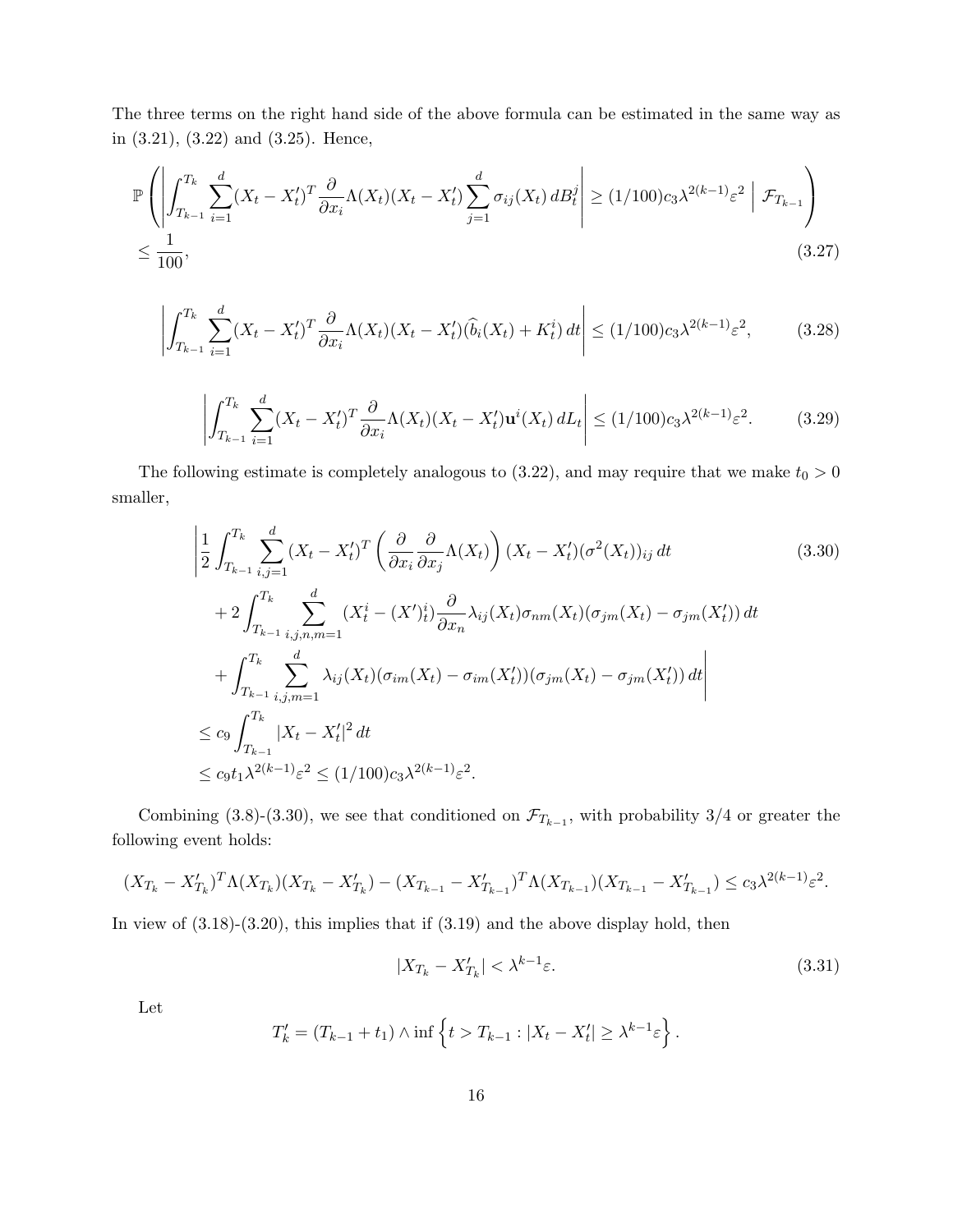By Doob's inequality, if  $t_1 > 0$  is sufficiently small,

$$
\mathbb{P}\Big(\sup_{T_{k-1}\leq s\leq T'_k}|U_s-U'_s|\geq (1/2)\lambda^{k-1}\varepsilon\Big|\mathcal{F}_{T_{k-1}}\Big)\leq 1/4.\tag{3.32}
$$

Let

$$
F_k = \{T_k = T_{k-1} + t_1\} \cup \{|L_{T_k} - L_{T_{k-1}}| \vee |L'_{T_k} - L'_{T_{k-1}}| > c_0\}.
$$

By (3.31) and (3.32),

$$
\mathbb{P}(F_k \mid \mathcal{F}_{T_{k-1}}) \ge 1/2. \tag{3.33}
$$

Recall the definition of  $k_0$  relative to  $p_1 \in (0,1)$ . Repeated application of the strong Markov property at the stopping times  $T_k$  and comparison with a Bernoulli sequence prove that at least  $k_0/4$  of the events  $F_k$  will occur with probability  $p_1$  or greater. This implies that with probability  $p_1$  or greater,

either 
$$
T_{k_0} - T_1 \ge 1/4
$$
 or  $L_{T_{k_0}} - L_{T_1} \ge c_0/(4t_1)$  or  $L'_{T_{k_0}} - L'_{T_1} \ge c_0/(4t_1)$ .

From  $(3.6)$  and the definitions of  $T_1$  and  $S$ ,

$$
\mathbb{P}\Big(\sup_{t\in[0,S]}|X_t-X'_t|\leq \varepsilon\lambda^{k_0}\Big)\geq \mathbb{P}(S\leq T_{k_0})\geq p_1.
$$

As  $\varepsilon > 0$  is arbitrary, we have

$$
\mathbb{P}\left(X_t = X'_t \text{ for every } t \in [0, S]\right) \ge p_1 > 0,
$$

which contradicts the definition of  $T_1$ . This completes the proof of pathwise uniqueness.

Strong existence follows from weak existence and pathwise uniqueness using a standard argument; see [RY99, Section IX.1].  $\Box$ 

### 4 Diffusions with gradient drifts

This section is devoted to analysis of a diffusion with inert drift given as the gradient of a potential. We will use such diffusions to approximate diffusions with reflection, but the analysis of the stationary measure is easier in the case when the drift is smooth. Let V be a  $C<sup>1</sup>$  function on D that goes to  $+\infty$  sufficiently fast as x approaches the boundary of D. We will consider the diffusion process on D associated with generator  $\mathcal{L} = \frac{1}{2}$  $\frac{1}{2}e^V\nabla(e^{-V}A\nabla)$  but with an additional "inert" drift. More precisely, let  $\Gamma$  be a non-degenerate constant  $d \times d$ -matrix. We consider the SDE

$$
\begin{cases}\ndX_t = \sigma(X_t) dB_t + \mathbf{b}(X_t) dt - \frac{1}{2}(A\nabla V)(X_t) dt + K_t dt, \\
dK_t = -\frac{1}{2}\Gamma \nabla V(X_t) dt,\n\end{cases} \tag{4.1}
$$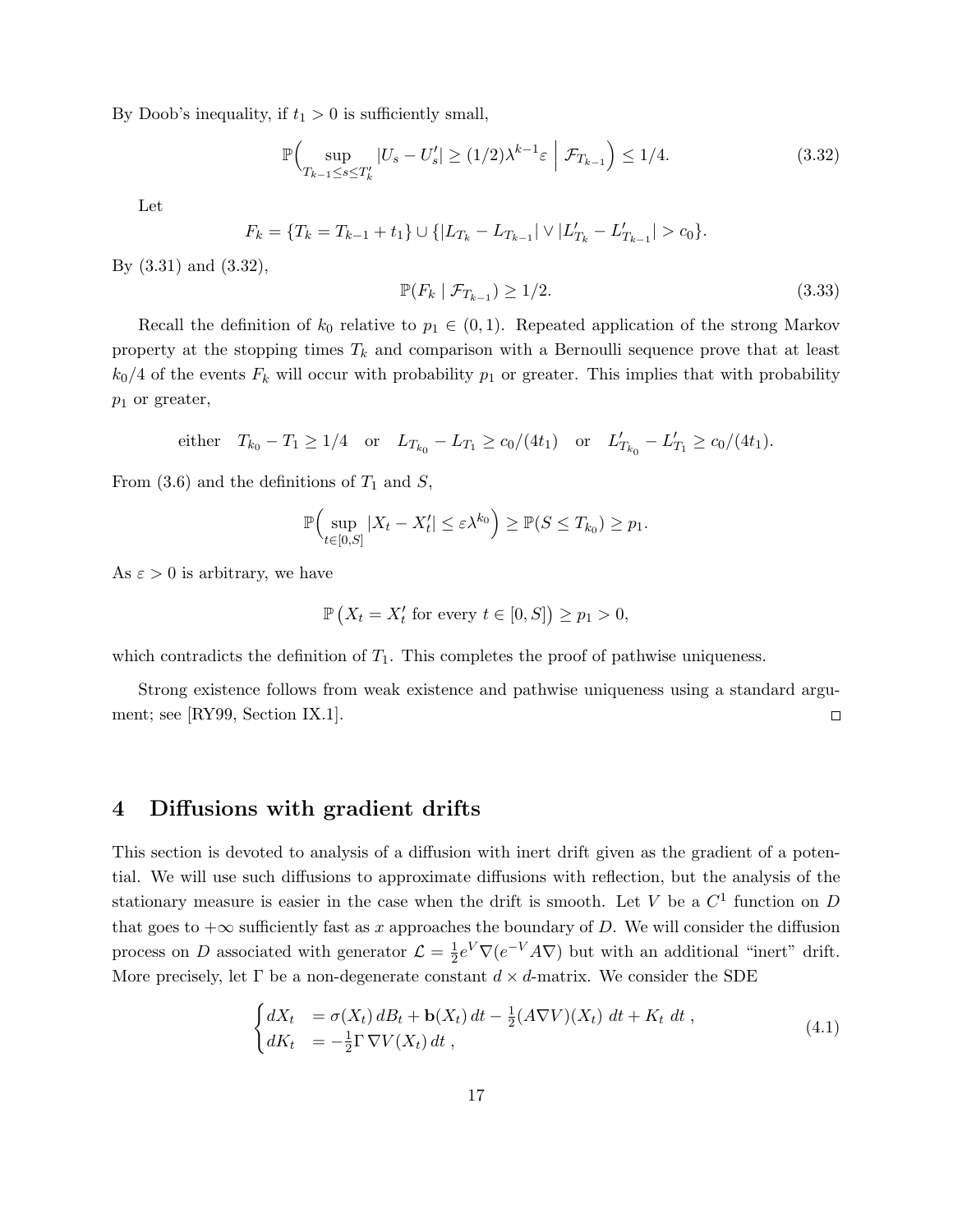where  $A = A(x) = (a_{ij}) = \sigma^T \sigma$  is uniformly elliptic and bounded. We assume that  $\sigma \in C^1(\overline{D})$  and  $\mathbf{b} = (b_1, \dots, b_d)$  with  $b_k(x) := \frac{1}{2} \sum_{i=1}^d \partial_i a_{ik}(x)$ . Note that, since  $\sigma \in C^1(\overline{D}), V \in C^1(D)$  and  $\mathbf{b}$  is bounded, (4.1) has a unique weak solution  $(X, K)$  up to the time inf $\{t > 0 : X_t \notin D$  or  $K_t = \infty\}.$ 

To find a candidate for the stationary distribution for  $(X, K)$ , we will do some computations with processes of the form  $f(X_t, K_t)$ , where  $f \in C^2(\mathbb{R}^{2d})$ . We will use the following notation,

$$
\nabla_x f(x, y) = \left( \frac{\partial}{\partial x_1} f(x_1, \dots, x_d, y_1, \dots, y_d), \dots, \frac{\partial}{\partial x_d} f(x_1, \dots, x_d, y_1, \dots, y_d) \right)^T,
$$
  
\n
$$
\nabla_y f(x, y) = \left( \frac{\partial}{\partial y_1} f(x_1, \dots, x_d, y_1, \dots, y_d), \dots, \frac{\partial}{\partial y_d} f(x_1, \dots, x_d, y_1, \dots, y_d) \right)^T,
$$
  
\n
$$
\mathcal{L}_x f(x, y) = \frac{1}{2} e^{V(x)} \sum_{i,j=1}^d \frac{\partial}{\partial x_i} \left( e^{-V(x)} a_{ij}(x) \frac{\partial}{\partial x_j} f(x, y) \right),
$$
  
\n
$$
\mathcal{L}_x^* f(x, y) = \frac{1}{2} \sum_{i,j=1}^d \frac{\partial}{\partial x_i} \left( e^{-V(x)} a_{ij}(x) \frac{\partial}{\partial x_j} \left( e^{V(x)} f(x, y) \right) \right).
$$

For  $f \in C^2(\mathbb{R}^{2d})$ , by Ito's formula, we have

$$
df(X_t, K_t) = \nabla_x f dX_t + \nabla_y f dK_t + \frac{1}{2} \sum_{i,j=1}^d \frac{\partial}{\partial x_i} \frac{\partial}{\partial x_j} f(x_1, \dots, x_d, y_1, \dots, y_d) d\langle X^i, X^j \rangle_t
$$
  
\n= local martingale + \left( \mathcal{L}\_x f + \nabla\_x f \cdot K\_t - \frac{1}{2} \nabla\_y f \cdot \Gamma \nabla\_x V \right) dt.

So the process  $(X, K)$  has the generator

$$
\mathcal{G}f(x,y) := \mathcal{L}_x f(x,y) + y \cdot \nabla_x f(x,y) - \frac{1}{2} \Gamma \nabla_x V(x) \cdot \nabla_y f(x,y) \tag{4.2}
$$

for  $x \in D$  and  $y \in \mathbb{R}^d$ .

We will now assume that  $(X, K)$  has a stationary measure of a special form. Then we will do some calculations to find an explicit formula for the stationary measure, and finally we will show that the calculations can be traced back to complete the proof that the measure we started with is indeed the stationary distribution.

Suppose that  $(X, K)$  has a stationary distribution  $\pi$  of the form  $\pi(dx, dy) = \rho_1(x)\rho_2(y) dx dy$ . Let G be defined by (4.2) with  $C_c^2(D\times\mathbb{R}^d)$  as its domain  $\mathcal{D}(\mathcal{G})$  of definition. It follows that  $\mathcal{G}^*\pi=0$ , in the sense that for every  $f \in \mathcal{D}(\mathcal{G}),$ 

$$
\int_{\mathbb{R}^{2d}} \mathcal{G}f(x,y)\pi(dx,dy) = 0.
$$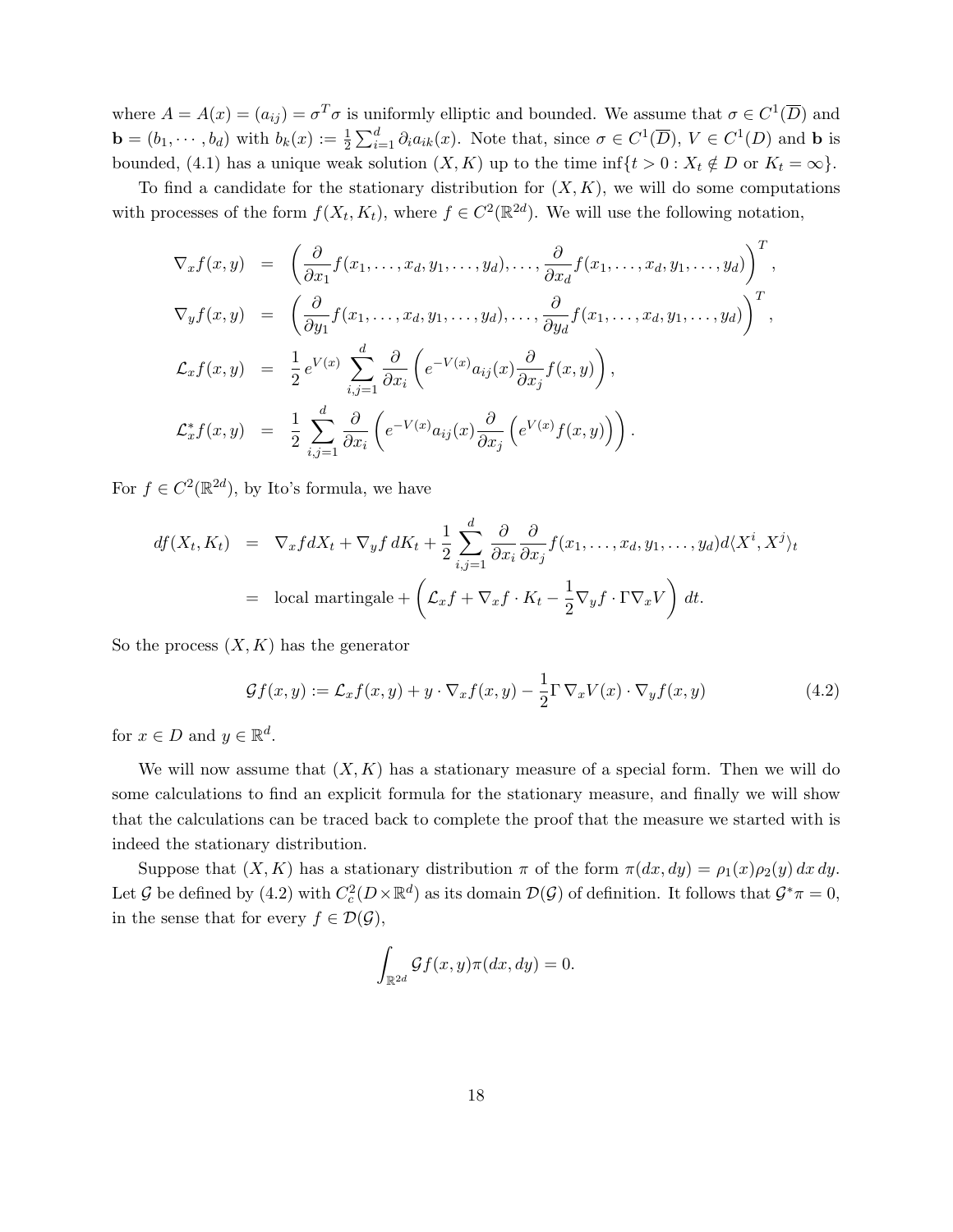Then we have for every  $f \in C_c^2(D \times \mathbb{R}^d)$ , by the integration by parts formula,

$$
0 = \int_{\mathbb{R}^d} \left( \int_D (\rho_1(x) y \cdot \nabla_x f(x, y) + \rho_1(x) \mathcal{L}_x f(x, y)) dx \right) \rho_2(y) dy
$$
  

$$
- \frac{1}{2} \int_D \left( \int_{\mathbb{R}^d} \rho_2(y) \Gamma \nabla_x V(x) \cdot \nabla_y f(x, y) dy \right) \rho_1(x) dx
$$
  

$$
= \int_{\mathbb{R}^d} \left( \int_D (-\nabla_x \rho_1(x) \cdot y f(x, y) + \mathcal{L}_x^* \rho_1(x) f(x, y)) dx \right) \rho_2(y) dy
$$
  

$$
+ \frac{1}{2} \int_D \left( \int_{\mathbb{R}^d} \Gamma \nabla_x V(x) \cdot \nabla_y \rho_2(y) f(x, y) dy \right) \rho_1(x) dx.
$$

This implies that

$$
\rho_2(y) \left( \nabla_x \rho_1(x) \cdot y - \mathcal{L}_x^* \rho_1(x) \right) - \frac{1}{2} \rho_1(x) \Gamma \nabla_x V(x) \cdot \nabla_y \rho_2(y) = 0 \quad \text{for } (x, y) \in D \times \mathbb{R}^d. \tag{4.3}
$$

We now make an extra assumption that  $\rho_1(x) = ce^{-V(x)}$ . Then we have

$$
\rho_2(y)\nabla_x V(x) \cdot y + \frac{1}{2}\Gamma \nabla_x V(x) \cdot \nabla_y \rho_2(y) = 0 \quad \text{for } (x, y) \in D \times \mathbb{R}^d.
$$

Since  $V(x)$  blows up as x approaches the boundary  $\partial D$ ,  $\{\nabla_x V(x), x \in D\}$  spans the whole of  $\mathbb{R}^d$ . (If not, there exists  $v \in \mathbb{R}^d$  such that  $\langle v, \nabla V(x) \rangle \leq 0$  for every  $x \in \mathbb{R}^d$ . One then gets a contradiction to the fact that there exists  $r_0 > 0$  (possibly  $r_0 = +\infty$ ) such that  $\lim_{r \to r_0} V(x + v r) = \infty$  for every  $x \in D.$ ) So we must have

$$
y + \frac{1}{2}\Gamma^T \nabla_y \log \rho_2(y) = 0 \qquad \text{for every } y \in \mathbb{R}^d.
$$
 (4.4)

This implies that Γ is symmetric. To see this, denote the entries of Γ by  $(\gamma_{ij})$ . Then for every  $y = (y_1, \dots, y_d)^T \in \mathbb{R}^d$  and  $1 \leq i \leq d$ , we have by (4.4)

$$
y_i + \frac{1}{2} \sum_{j=1}^d \gamma_{ij} \frac{\partial}{\partial y_j} \log \rho_2(y) = 0.
$$

Taking the partial derivative with respect to  $y_k$  yields

$$
\delta_{ik} + \frac{1}{2} \sum_{j=1}^d \gamma_{ij} \frac{\partial^2}{\partial y_j \partial y_k} \log \rho_2(y) = 0 \quad \text{for every } 1 \le i, k \le d.
$$

This says that  $-\frac{1}{2}$  $\frac{1}{2}\Gamma$  is the inverse matrix of the Hessian of log  $\rho_2$ , which is symmetric, and so is  $\Gamma$ . We obtain from (4.4) that

$$
\nabla_y \log \rho_2(y) = -2\Gamma^{-1}y \quad \text{for every } y \in \mathbb{R}^d.
$$

Hence we have

$$
\log \rho_2(y) = -(\Gamma^{-1}y, y) + c_1,
$$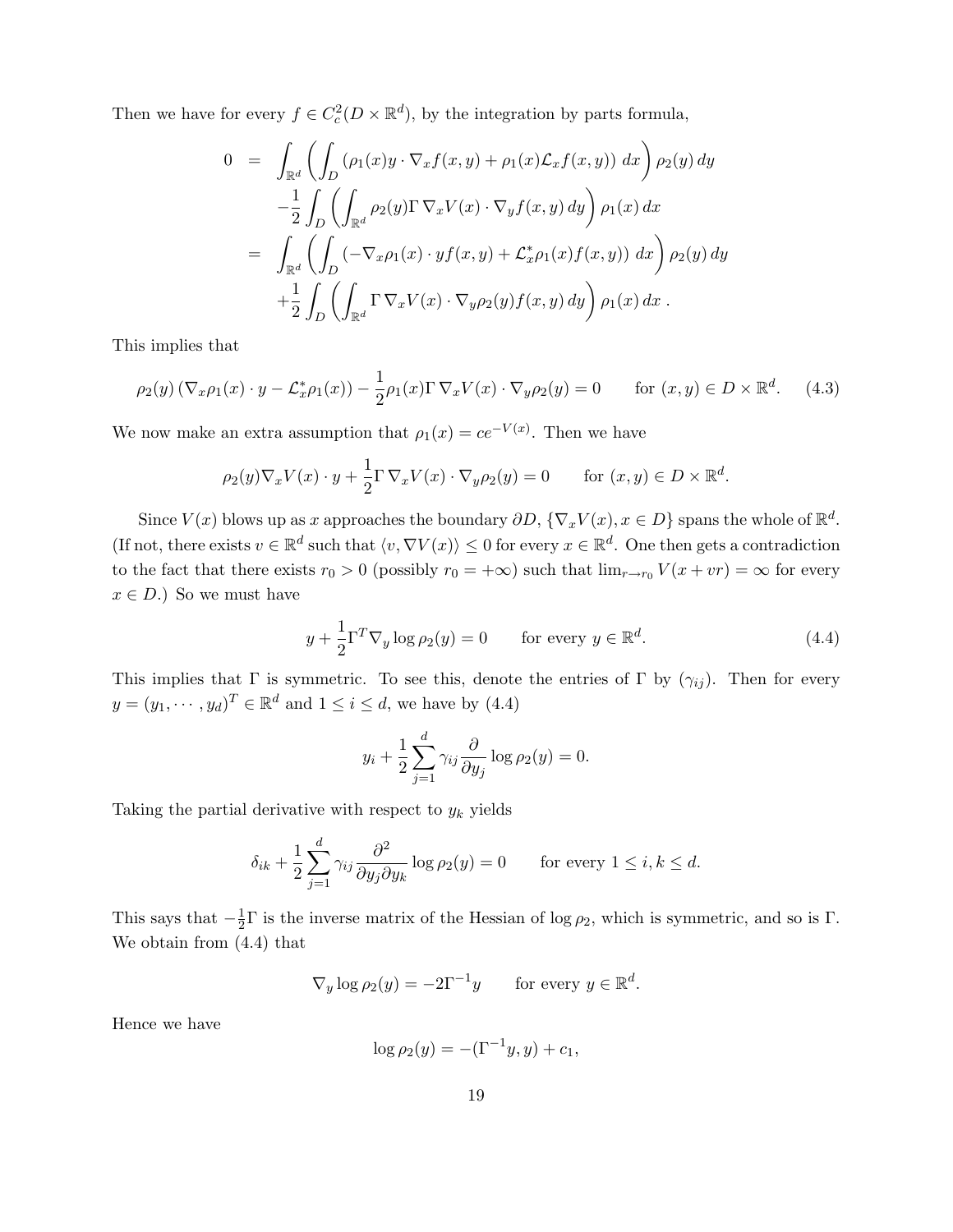or

$$
\rho_2(y) = c_2 \exp\left(-\left(\Gamma^{-1}y, y\right)\right)
$$

.

The above calculations suggests that when  $\Gamma$  is a symmetric positive definite matrix, the stationary distribution for the process  $(X, K)$  in  $(2.1)$  has the form

$$
c_3 \mathbf{1}_D(x) \exp\left(-V(x) - (\Gamma^{-1}y, y)\right) dx dy,
$$

where  $c_3 > 0$  is the normalizing constant. This is made rigorous in the following result. Recall that a process is said to be conservative if it does not explode in finite time. In the present setting, since we consider processes taking values on  $D \times \mathbb{R}^d$ , this means that the second component does not explode and that the first component does not reach the boundary of D.

**Theorem 4.1** Suppose that  $\Gamma$  is a symmetric positive definite matrix, each  $\sigma_{ij}$  is  $C^1$  on  $\overline{D}$  so that  $A = \sigma^T \sigma$  is uniformly elliptic and bounded on D, and V is a  $C^1$  potential on D. Suppose that

$$
\pi(dx, dy) := c_0 \mathbf{1}_D(x) \exp\left(-V(x) - (\Gamma^{-1}y, y)\right) dx dy
$$

is a probability measure on  $D\times\mathbb{R}^d$  such that the diffusion process of (4.1) with initial distribution  $\pi$ is conservative. Then the process of  $(4.1)$  has  $\pi$  as a (possibly not unique) stationary distribution.

**Proof.** Let G be the operator defined by (4.2) with domain  $\mathcal{D}(\mathcal{G}) = C_c^2(D \times \mathbb{R}^d)$ . The above calculation shows that

$$
\int_{D \times \mathbb{R}^d} \mathcal{G}f(x, y)\pi(dx, dy) = 0 \quad \text{for every } f \in \mathcal{D}(\mathcal{G}).
$$
\n(4.5)

Let  $E := D \times \mathbb{R}^d$  and  $E_{\Delta} = E \cup {\Delta}$  be the one-point compactification of E. Recall G is defined by (4.2) with  $\mathcal{D}(\mathcal{G}) = C_c^2(E)$ . Since (4.5) holds, we have by Theorem 9.17 in Chapter 4 of [EK86] that  $\pi$  is a stationary measure for some solution  $\mathbb P$  to the martingale problem for  $(\mathcal G, \mathcal D(\mathcal G))$ . In [EK86, Theorem 4.9.17], the measure  $\mathbb P$  is a probability measure on the product space  $E^{\mathbb R_+}$ . However by [EK86, Corollary 4.3.7], any solution of the martingale problem for  $(\mathcal{G}, \mathcal{D}(\mathcal{G}))$  has a modification with sample paths in the Skorokhod space  $\mathbb{D}(\mathbb{R}_+, E_\Delta)$  of right continuous paths on  $\mathbb{E}_\Delta$ having left limits. Thus we can assume that  $\mathbb P$  is a  $\mathbb D(\mathbb R_+, E_\Delta)$ -solution to the martingale problem  $(\mathcal{G}, \mathcal{D}(\mathcal{G}))$  with stationary distribution  $\pi$ . Let  $(X, K)$  denote the coordinate maps on  $E_{\Delta}$  and set

$$
\zeta := \inf\{t > 0 : (X_t, K_t) = \Delta\}.
$$

We show next that  $\{(X_t, K_t), t < \zeta\}$  under  $\mathbb P$  is a solution to SDE (4.1) up to time  $\zeta$ .

Let  $f(x, y) = g(x)h(y)$  with  $g \in C_c^2(D)$  and  $h \in C_c^2(\mathbb{R}^d)$ . Then under  $\mathbb{P}$ ,

$$
g(X_t)h(K_t) = g(X_0)h(K_0) + \text{martingale}
$$
  
+ 
$$
\int_0^t \left( h(K_s)\mathcal{L}_x f(X_s) + h(K_s)K_s \cdot \nabla_x g(X_s) - \frac{1}{2}g(X_s)\Gamma \nabla_x V(X_s) \cdot \nabla_y h(K_s) \right) ds.
$$
 (4.6)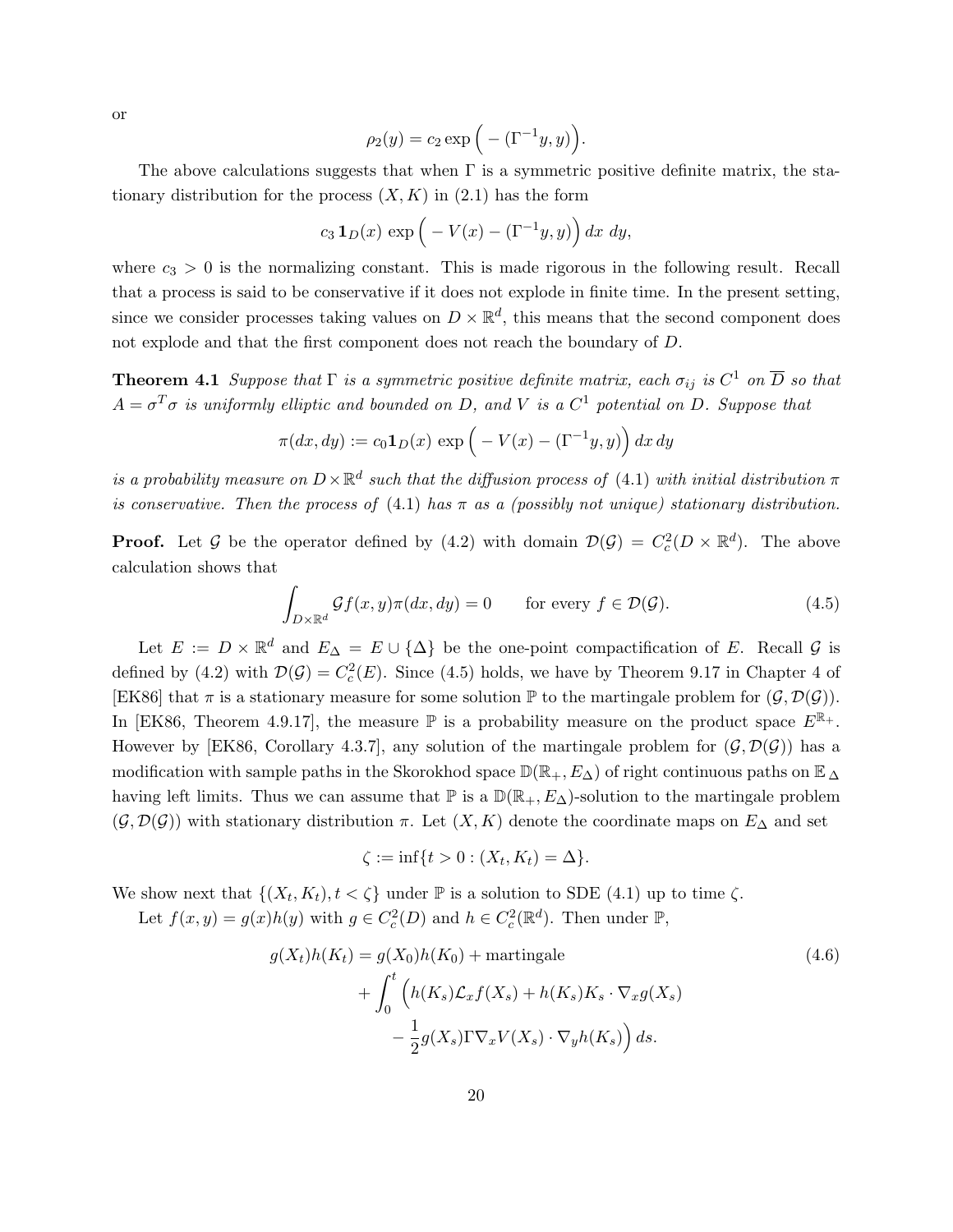Here and below, we use the convention that for any function f on E,  $f(\Delta) := 0$ . Let  $D_n$  be subdomains of D increasing to D, let  $E_n = D_n \times B(0,n)$ , and let  $\tau_n = \inf\{t : (X_t, K_t) \notin E_n\}.$ Suppose  $g \in C^2(\overline{D})$ . Let  $g_n$  be a function in  $C_c^2(D)$  that equals g on  $D_n$  and  $h_n$  a function in  $C_c^2(\mathbb{R}^d)$  that equals 1 on  $B(0,n)$ . Applying (4.6) to  $g_n$  and  $h_n$ , we have, under  $\mathbb{P}$ , that

$$
g(X_t) = g(X_0) + \text{local martingale} + \int_0^t \left( \mathcal{L}_x g(X_s) + K_s \cdot \nabla_x g(X_s) \right) ds \tag{4.7}
$$

for  $0 \le t \le \tau_n$ . Letting  $n \to \infty$ , (4.7) holds for  $0 \le t < \zeta$ . Let  $g(x) = x_i$ . There are local martingales  $M = (M^1, \dots, M^d)$  such that

$$
dX_t = dM_t + \mathbf{b}(X_t) dt - \frac{1}{2} (A \nabla V)(X_t) dt + K_t dt, \qquad t < \zeta.
$$

Applying Ito's formula to  $X_t^i X_t^j$  $y_t^j$  yields  $\langle M^i, M^j \rangle_t = \langle X^i, X^j \rangle_t = \int_0^t a_{ij}(X_s) ds$  for  $t < \zeta$ . Define  $dB_t := \sigma^{-1}(X_t) dM_t$ . Then  $\{B_t, t < \zeta\}$  is a Brownian motion up to time  $\zeta$  and  $M_t = \int_0^t \sigma(X_s) dB_s$ for  $t < \zeta$ . Hence we have

$$
dX_t = \sigma(X_t) dB_t + \mathbf{b}(X_t) dt - \frac{1}{2} (A \nabla V)(X_t) dt + K_t dt, \qquad t < \zeta.
$$
 (4.8)

Similarly to the derivation of (4.7), from (4.6), we have for every  $h \in C^2(\mathbb{R}^d)$  that has bounded derivatives,

$$
h(K_t) = h(K_0) + \text{local martingale} - \frac{1}{2} \int_0^t \Gamma \nabla_x V(X_s) \cdot \nabla_y h(K_s) \, ds, \qquad t < \zeta.
$$

In particular, taking  $h(y) = y_i, 1 \le i \le d$ , there are local martingales  $N = (N^1, \dots, N^d)$  such that

$$
dK_t = dN_t - \frac{1}{2} \Gamma \nabla_x V(X_s) \, ds, \qquad t < \zeta.
$$

Applying Ito's formula to  $K^i K^j$  yields  $\langle N^i, N^j \rangle_t = \langle K^i, K^j \rangle_t = 0$  for  $t < \zeta$ . Hence

$$
dK_t = -\frac{1}{2}\Gamma \nabla_x V(X_s) \, ds, \qquad t < \zeta.
$$

This together with (4.5) implies that  $\{(X_t, K_t), t < \zeta\}$  under  $\mathbb P$  is a (continuous) weak solution to (4.1) with initial distribution  $\pi$  up to time  $\zeta$ . Since  $a_{ij}, V \in C^1(\overline{D})$ , weak uniqueness holds for solutions of (4.1) (see [SV72]). So under our conservativeness assumption, (4.1) has a conservative weak solution with initial distribution  $\pi$  which is unique in distribution. By standard techniques (cf. the proof of [Bas97, Proposition I.2.1]), any weak solution to (4.1) gives rise to a solution to the martingale problem for  $(\mathcal{G}, \mathcal{D}(\mathcal{G}))$ . This implies that  $\zeta = \infty$  because  $(X, K)$  with the initial distribution  $\pi$  is a conservative solution to (4.1), by assumption. We conclude that  $\pi$  is a stationary distribution for (4.1).  $\Box$ 

We will present an easily verifiable condition on  $V$  for Theorem 4.1 to be applicable. The following preliminary result for diffusions without inert drift may have interest of its own.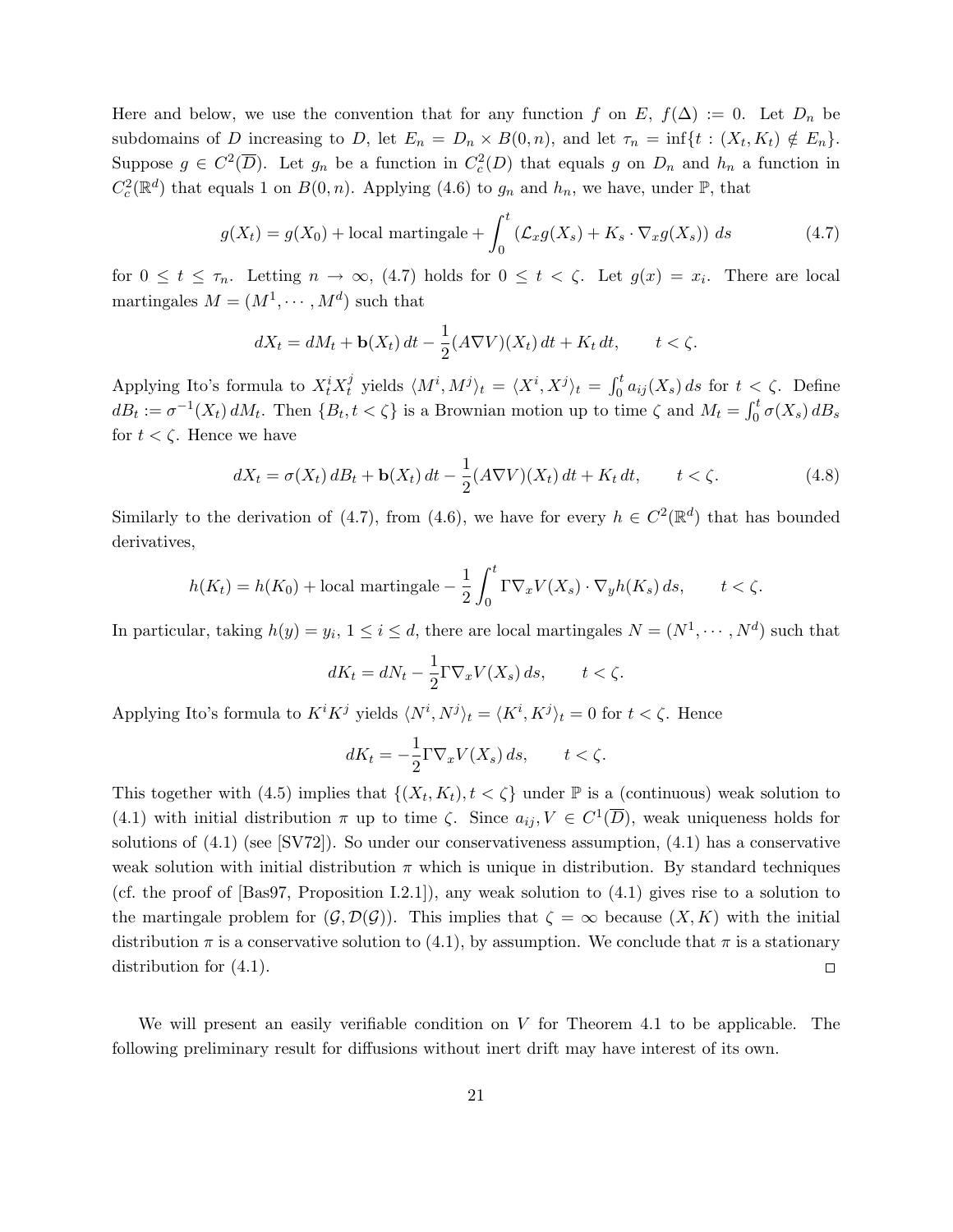Recall that  $W_0^{1,2}$  $C_0^{1,2}(D)$  is the closure of the space  $C_c^{\infty}(D)$  of smooth functions with compact support in D under the Sobolev norm  $||u||_{1,2} := \left(\int_D (|u(x)| + \sum_{i=1}^d |\partial_i u(x)|^2) dx\right)^{1/2}$ .

**Theorem 4.2** Let  $D \subset \mathbb{R}^d$  be a domain (i.e. a connected open set) and  $A(x) = (a_{ij}(x))$  be a measurable  $d \times d$  matrix-valued function on D that is uniformly elliptic and bounded. Suppose that  $\varphi$  is a function in  $W_0^{1,2}$  $\int_0^{1,2}(D)$  that is positive on D. Then the minimal diffusion X on D having infinitesimal generator  $\mathcal{L} = \frac{1}{2\varphi^2} \sum_{i,j=1}^d \partial_i (\varphi^2 a_{ij} \partial_j)$  is conservative.

**Proof.** The process  $X$  is the symmetric diffusion (with respect to the symmetrizing measure  $\varphi(x)^2 dx$  associated with the Dirichlet form  $(\mathcal{E}, \mathcal{F})$  in  $L^2(D, \varphi(x)^2 dx)$ , where

$$
\mathcal{E}(u,v) = \frac{1}{2} \int_D \sum_{i,j=1}^d a_{ij}(x) \partial_i u(x) \partial_j v(x) \varphi(x)^2 dx,
$$

and F is the closure of  $C_c^{\infty}(D)$  with respect to the norm  $\sqrt{\mathcal{E}_1}$ ; here we define

$$
\mathcal{E}_1(u, u) := \mathcal{E}(u, u) + \int_D u(x)^2 \varphi(x)^2 dx.
$$

Let  $X^0$  be the symmetric diffusion in D with respect to Lebesgue measure on D associated with the Dirichlet form  $(\mathcal{E}^0, W_0^{1,2}(D))$  in  $L^2(D, dx)$ , where

$$
\mathcal{E}^0(u,v) = \frac{1}{2} \int_D \sum_{i,j=1}^d a_{ij}(x) \partial_i u(x) \partial_j v(x) dx.
$$

Then by  $[C+04, Theorems 2.6 and 2.8], X can be obtained from  $X^0$  through a Girsanov transform$ using the martingale  $dZ_t = \varphi(X_t^0)^{-1} dM_t^{\varphi}$ , where  $M^{\varphi}$  is the martingale part of the Fukushima decomposition for  $\varphi(X_t^0) - \varphi(X_0^0)$ . We now conclude from [C+04, Theorem 2.6(ii)] that X is conservative.  $\Box$ 

Recall the definition of  $W_0^{1,2}$  $_{0}^{1,2}(D)$  stated before Theorem 4.2.

**Theorem 4.3** Suppose that  $\Gamma$  is a constant symmetric positive definite matrix. Let  $D \subset \mathbb{R}^d$  be a bounded domain,  $\sigma = \sigma(x)$  be a  $d \times d$  matrix that is  $C^1$  on  $\overline{D}$  so that  $A = \sigma^T \sigma$  is uniformly elliptic and bounded on D. Suppose that V is a  $C^1$  function in D such that  $\varphi = e^{-V/2} \in W_0^{1,2}$  $\binom{1,2}{0}$ . Then the (minimal) solution of (4.1) with initial distribution  $\pi$  is conservative and has  $\pi$  as its stationary distribution.

**Proof.** Let  $(X, \mathbb{P}_x)$  denote the symmetric diffusion process with infinitesimal generator

$$
\mathcal{L}_x := \frac{1}{2} e^V \sum_{i,j=1}^d \partial_i \left( e^{-V} a_{ij} \partial_j \right).
$$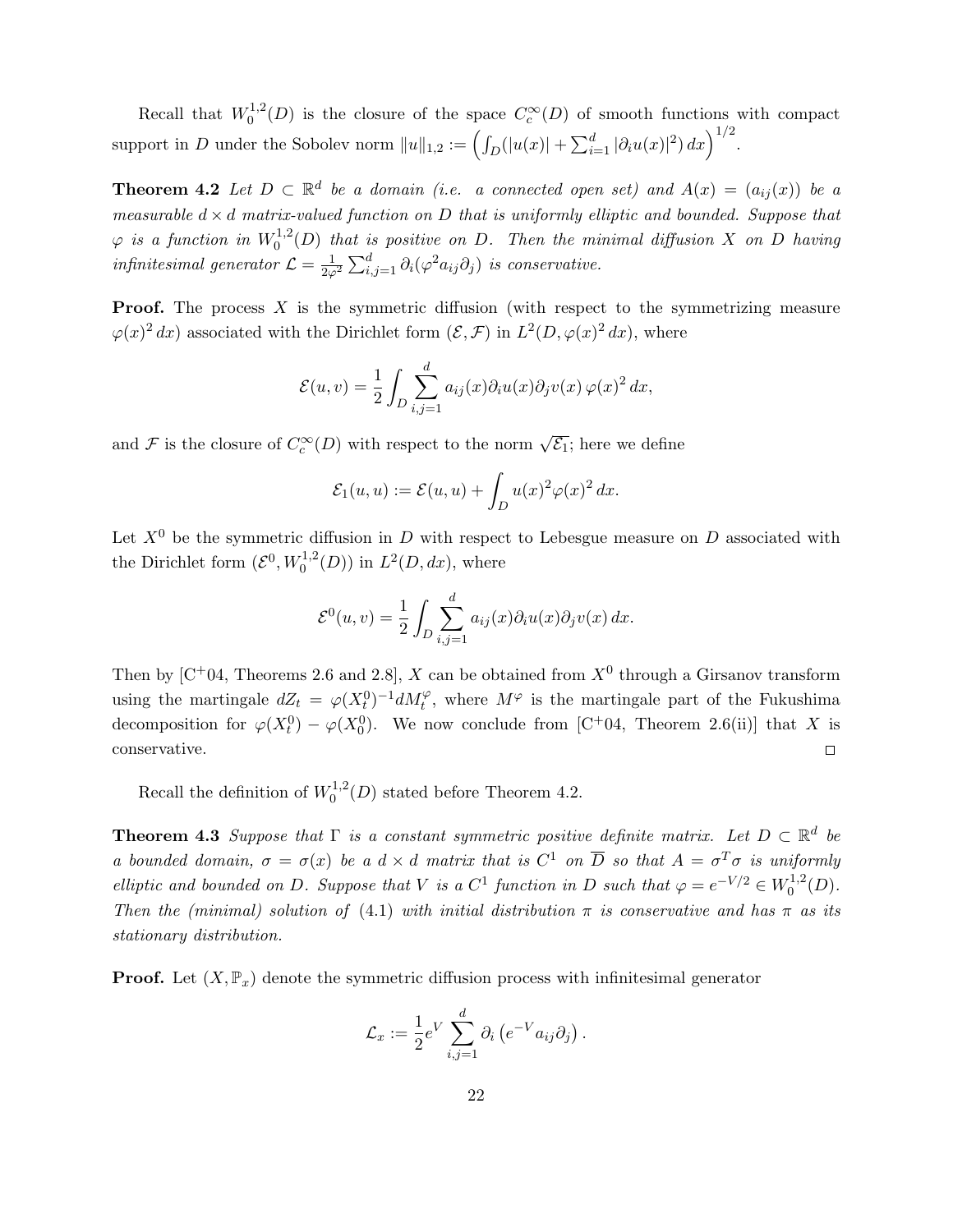By Theorem 4.2,  $(X, \mathbb{P}_x)$  is conservative. Let  $K_t = K_0 - \frac{1}{2}$  $\frac{1}{2} \int_0^t (\Gamma \nabla V)(X_s) ds$ . Define for  $t \geq 0$ ,

$$
M_t := \exp\left(\sigma^{-1}(X_s)K_s dB_s - \frac{1}{2}\int_0^t |\sigma^{-1}(X_s)K_s|^2 ds\right).
$$

Clearly  $\{M_t, t \geq 0\}$  is a continuous positive  $\mathbb{P}_x$ -local martingale for every  $x \in D$  with respect to the minimal augmented filtration  $\{\mathcal{F}_t, t \geq 0\}$  of X. For  $n \geq 1$ , let  $T_n := \inf\{t > 0 : |K_t| \geq 2^n\}$ . Since X is conservative, we have  $T_{\infty} := \lim_{n \to \infty} T_n = \infty$ ,  $\mathbb{P}_x$ -a.s., for all  $x \in D$ .

Let  $\mathbb P$  be the distribution of the symmetric stationary diffusion X with initial probability distribution  $c_1e^{-V} dx$  in D. The existence of such a measure follows, for example, from Theorem 4.2. By enlarging the filtration if necessary, let  $K_0$  have the Gaussian distribution  $c_2 \exp(-(\Gamma^{-1}y, y)),$ independent of the symmetric diffusion X. Define a new probability measure  $\mathbb Q$  on  $\mathcal F_{\infty}$  by

$$
\frac{d\mathbb{Q}}{d\mathbb{P}} = M_t \qquad \text{on } \mathcal{F}_t \quad \text{for every } t \ge 0.
$$

By the Girsanov theorem, the process

$$
W_t := B_t - \int_0^t \sigma^{-1}(X_s) K_s ds
$$

is a Brownian motion under  $\mathbb Q$  up to the time  $T_{\infty}$ , so under  $\mathbb Q$ ,

$$
\begin{cases} dX_t = \sigma(X_t) dW_t + \mathbf{b}(X_t) dt - \frac{1}{2} (A \nabla V)(X_t) dt + K_t dt, & \text{for } 0 \le t < T_\infty. \end{cases}
$$
 (4.9)

Note that  $(X, K)$  has initial distribution  $\pi$  under Q.

Conversely, given a solution  $(X, K)$  of (4.9) under the measure  $\mathbb Q$ , the process X is a conservative  $\mathcal{L}_x$ -diffusion under the measure

$$
\exp\left(-\sigma^{-1}(X_s)K_s dW_s - \frac{1}{2}\int_0^t |\sigma^{-1}(X_s)K_s|^2 ds\right) dQ.
$$

So to prove that the solution to (4.1) is conservative, it suffices to show that  $\mathbb{Q}(T_{\infty} = \infty) = 1$ .

We are going to show that  $\{M_t, t \geq 0\}$  is in fact a positive P-martingale. This implies that  $\mathbb{Q}(T_{\infty} = \infty) = 1$  because  $\mathbb{Q}(T_{\infty} > t) = \mathbb{E}_{\mathbb{P}}[M_t] = 1$  for every  $t > 0$ .

Let  $E := D \times \mathbb{R}^d$  and  $E_{\Delta} = E \cup {\Delta}$  be the one-point compactification of E. Recall G is defined by (4.2) with  $\mathcal{D}(\mathcal{G}) = C_c^2(E)$ . Since (4.5) holds, by the same argument as in the proof of Theorem 4.1, we deduce that  $\pi$  is a stationary measure for some solution  $\widehat{Q}$  on  $\mathbb{D}(\mathbb{R}_+, E_{\Delta})$  to the martingale problem for  $(\mathcal{G}, \mathcal{D}(\mathcal{G}))$ . Let  $(\widehat{X}, \widehat{K})$  denote the coordinate maps on  $E_{\Delta}$  and set  $\zeta := \inf\{t > 0 : (X_t, K_t) = \Delta\}$ . Then  $\{(X_t, K_t), t < \zeta\}$  satisfies the SDE (4.9), and consequently, it has the same distribution as  $\{(X_t, K_t), t < T_\infty\}$  under  $\mathbb{Q}$ .

Note that the matrix  $\sigma^{-1}$  is bounded so there is a constant  $c_1 > 0$  such that

$$
|\sigma^{-1}(x)v| \le c_1|v| \qquad \text{for every } x \in \overline{D} \text{ and } v \in \mathbb{R}^d.
$$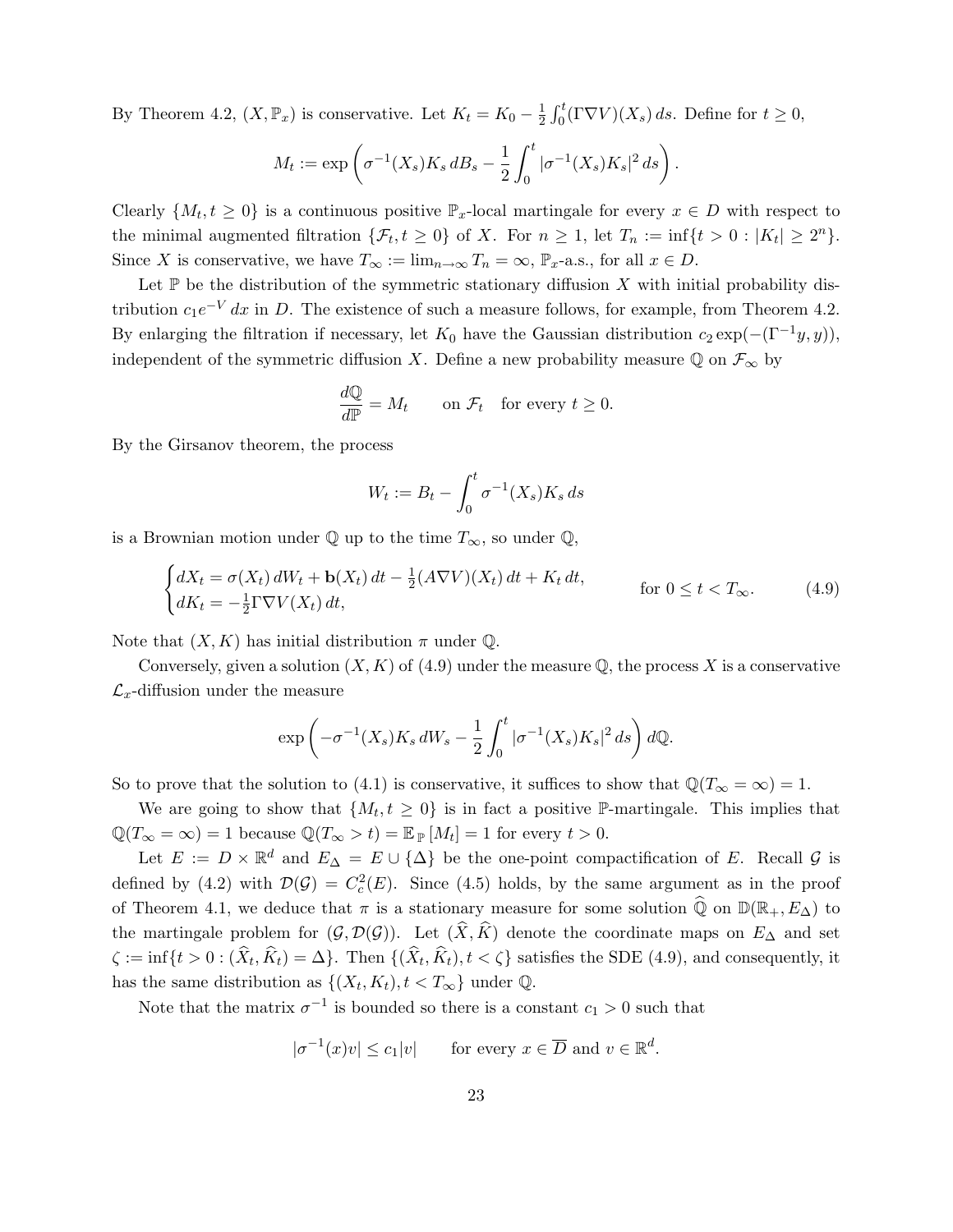Since under  $\widehat{Q}$ ,  $\widehat{K}_t$  has the same Gaussian distribution for every  $t \geq 0$ , there exist  $c_2$  and  $c_3$  such that if  $r \leq c_2$ , then

$$
\mathbb{E}_{\widehat{\mathbb{Q}}}\left[\exp\left(r\left|\sigma^{-1}(\widehat{X}_s)\widehat{K}_s\right|^2\right)\right] \leq \mathbb{E}_{\widehat{\mathbb{Q}}}\left[\exp\left(rc_1^2\left|\widehat{K}_s\right|^2\right)\right] \leq c_3 \quad \text{for every } s \geq 0.
$$

By Jensen's inequality applied with the measure  $\frac{1}{t_0} 1_{[0,t_0]}(s) ds$  with  $t_0 \in (0, c_2/3]$  and the function  $e^x$  we have

$$
\mathbb{E}_{\widehat{\mathbb{Q}}}\left[\exp\left(3\int_0^{t_0} \left|\sigma^{-1}(\widehat{X}_s)\widehat{K}_s\right|^2 ds\right)\right] = \mathbb{E}_{\widehat{\mathbb{Q}}}\left[\exp\left(\frac{1}{t_0}\int_0^{t_0} \left(3t_0 \left|\sigma^{-1}(\widehat{X}_s)\widehat{K}_s\right|^2\right) ds\right)\right]
$$
  

$$
\leq \mathbb{E}_{\widehat{\mathbb{Q}}}\left[\frac{1}{t_0}\int_0^{t_0} \exp\left(3t_0 \left|\sigma^{-1}(\widehat{X}_s)\widehat{K}_s\right|^2\right) ds\right]
$$
  

$$
\leq \frac{1}{t_0}\int_0^{t_0} c_3 ds = c_3.
$$

Define  $N_t = \int_0^t \sigma^{-1}(X_s) K_s dB_s$ . This is a martingale with respect to P and its quadratic variation  $\langle N \rangle_t$  is equal to  $\int_0^t |\sigma^{-1}(X_s)K_s|^2 ds$  under both P and Q. Note that  $\exp(-N_t - \frac{1}{2})$  $\frac{1}{2}\langle N \rangle_t$ ) is a positive local martingale with respect to  $\mathbb P$  and hence a  $\mathbb P$ -supermartingale. Recall that  $T_\infty$  is the lifetime for  $(X, K)$ , i.e.,  $(X_t, K) = \Delta$  for  $t \geq T_{\infty}$ , and that by convention, every function f on E is extended to a function on  $E_{\Delta}$  by setting  $f(\Delta) = 0$ . In particular, we have  $N_t = N_{t \wedge T_{\infty}}$ . We have

$$
\mathbb{E}_{\mathbb{Q}}\Big[e^{-2N_t}\Big] = \mathbb{E}_{\mathbb{P}}\Big[e^{-N_t - \frac{1}{2}\langle N \rangle_t}\Big] \le 1.
$$

Using Cauchy-Schwartz,

$$
\mathbb{E}_{\mathbb{P}}\left[\exp\left(\int_0^t \left|\sigma^{-1}(X_s)K_s\right|^2 ds\right)\right] = \mathbb{E}_{\mathbb{P}}\left[e^{\langle N\rangle_t}\right]
$$
  
\n
$$
= \mathbb{E}_{\mathbb{Q}}\left[e^{\langle N\rangle_t}e^{-N_t-\frac{3}{2}\langle N\rangle_t}\right]
$$
  
\n
$$
\leq \left(\mathbb{E}_{\mathbb{Q}}\left[e^{-2N_t}\right]\right)^{1/2}\left(\mathbb{E}_{\mathbb{Q}}\left[e^{3\langle N\rangle_t}\right]\right)^{1/2}
$$
  
\n
$$
\leq \left(\mathbb{E}_{\mathbb{Q}}\left[\exp\left(3\int_0^t \left|\sigma^{-1}(X_s)K_s\right|^2 ds\right)\right]\right)^{1/2}
$$
  
\n
$$
\leq \left(\mathbb{E}_{\widehat{\mathbb{Q}}}\left[\exp\left(3\int_0^t \left|\sigma^{-1}(\widehat{X}_s)\widehat{K}_s\right|^2 ds\right)\right]\right)^{1/2}.
$$

As we observed in the previous paragraph, the last term is bounded if  $t \leq c_2$ . It follows from Novikov's criterion (see [RY99, Proposition VIII.1.15]) that  $\{M_t, t \in [0, c_2]\}$  is a uniformly integrable P-martingale. It follows that  $\mathbb{Q}(T_{\infty} > c_2) = 1$ . Using the Markov property, we have  $\mathbb{Q}(T_{\infty} = \infty) =$ 1. Consequently,  $\pi$  is a stationary distribution for  $(X, K)$  of  $(4.1)$ . This proves the theorem.  $\Box$ 

The next corollary follows immediately from Theorem 4.3 and the fact that the solution of (4.1) depends in a continuous way in its initial starting point  $(x_0, k_0)$ .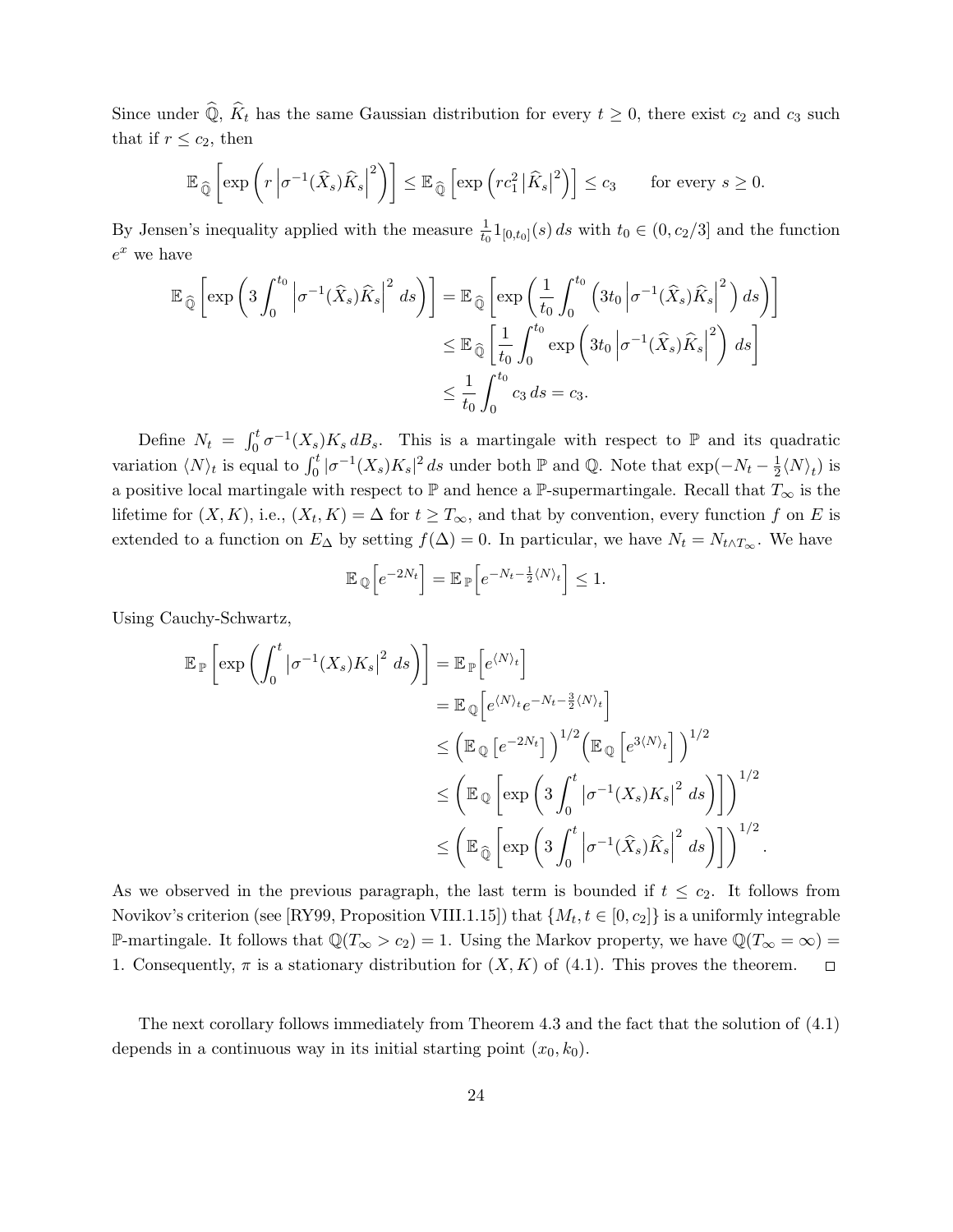**Corollary 4.4** Under the conditions of Theorem 4.3, for every  $(x_0, k_0) \in D \times \mathbb{R}^d$ , the minimal solution of  $(4.1)$  with initial value  $(x_0, k_0)$  is conservative.

The following remark gives some sufficient conditions for  $\varphi \in W_0^{1,2}$  $0^{1,2}(D)$  and thus for the condition of Theorem 4.1 to hold with  $e^{-V} = \varphi^2$ .

**Remark 4.5** (i) Let  $W^{1,2}(D) := \{f \in L^2(D,dx) : \nabla f \in L^2(D,dx)\}.$  It is known (see, for example, [FOT94]) that a function  $u \in W^{1,2}(D)$  is in  $W_0^{1,2}$  $_0^{\text{1,2}}(D)$  if and only if its quasicontinuous version vanishes quasi-everywhere on  $\partial D$ . So in particular, if  $u \in W^{1,2}(D)$  and if

$$
\lim_{\substack{x \in D \\ x \to z}} u(x) = 0 \text{ for every } z \in \partial D,
$$

then  $u \in W_0^{1,2}$  $\binom{1,2}{0}$ .

- (ii) For any positive bounded function  $u \in W_0^{1,2}$  $C^1_{0}(D) \cap C^1(D), \varphi = e^{-1/u} \in W_0^{1,2}$  $C^1,^2(D) \cap C^1(D)$ and so Theorem 4.1 is applicable for  $V = 2/u$  in view of Theorem 4.3. This follows because  $f := \exp(-1/(2x))$  is bounded and Lipschitz continuous on [0, k] for every  $k \ge 1$ . So by the normal contraction property (cf. [FOT94]),  $V = f(u) \in W_0^{1,2}$  $n_0^{1,2}(D)$ . In particular, this is the case if u is the first positive eigenfunction for the Dirichlet Laplacian on  $D$  (if such a ground state exists).
- (iii) The assumption that  $e^{-V/2} \in C^1(D) \cap W_0^{1,2}$  $_{0}^{1,2}(D)$  is close to being optimal for ensuring that the solution to (4.1) never hits the boundary of the domain D. Consider the case  $n = 1$ ,  $D = \mathbb{R}_+$ ,  $\sigma = 1$ ,  $V: \mathbb{R}_+ \to \mathbb{R}_+$ , and remove the inert drift so that  $dX = -\frac{1}{2}\nabla V(X) dt + dB$ . Define a function  $\Psi: \mathbb{R}_+ \to \mathbb{R}$  by

$$
\Psi(x) = \int_1^x \exp(V(y)) \, dy \, .
$$

Then one can check that  $\Psi(X_t)$  is a local martingale with quadratic variation greater or equal to 1. In particular, it has a positive probability of taking arbitrarily large values during any finite time interval. If V now diverges at 0 sufficiently slowly so that  $\exp(V)$  is still integrable, this easily implies that this diffusion has a positive probability of reaching 0 in any finite time. Let us now consider the case where  $\exp(V(x)) = C/x^{\alpha}$  near  $x = 0$ . In this case,  $\frac{d}{dx}e^{-V/2}$  is  $L^2$ -locally integrable near 0 if and only if  $\alpha > 1$ , which is almost the range of parameters for which  $\exp(V)$  is no longer integrable at 0, namely,  $\alpha \geq 1$ .

The remainder of this section is devoted to the analysis of the case when both  $\sigma$  (and hence A) and  $\Gamma$  are the identity matrix. We consider the SDE

$$
\begin{cases} dX_t = -\frac{1}{2} \nabla V(X_t) dt + K_t dt + dB_t, \\ dK_t = -\frac{1}{2} \nabla V(X_t) dt. \end{cases}
$$
\n(4.10)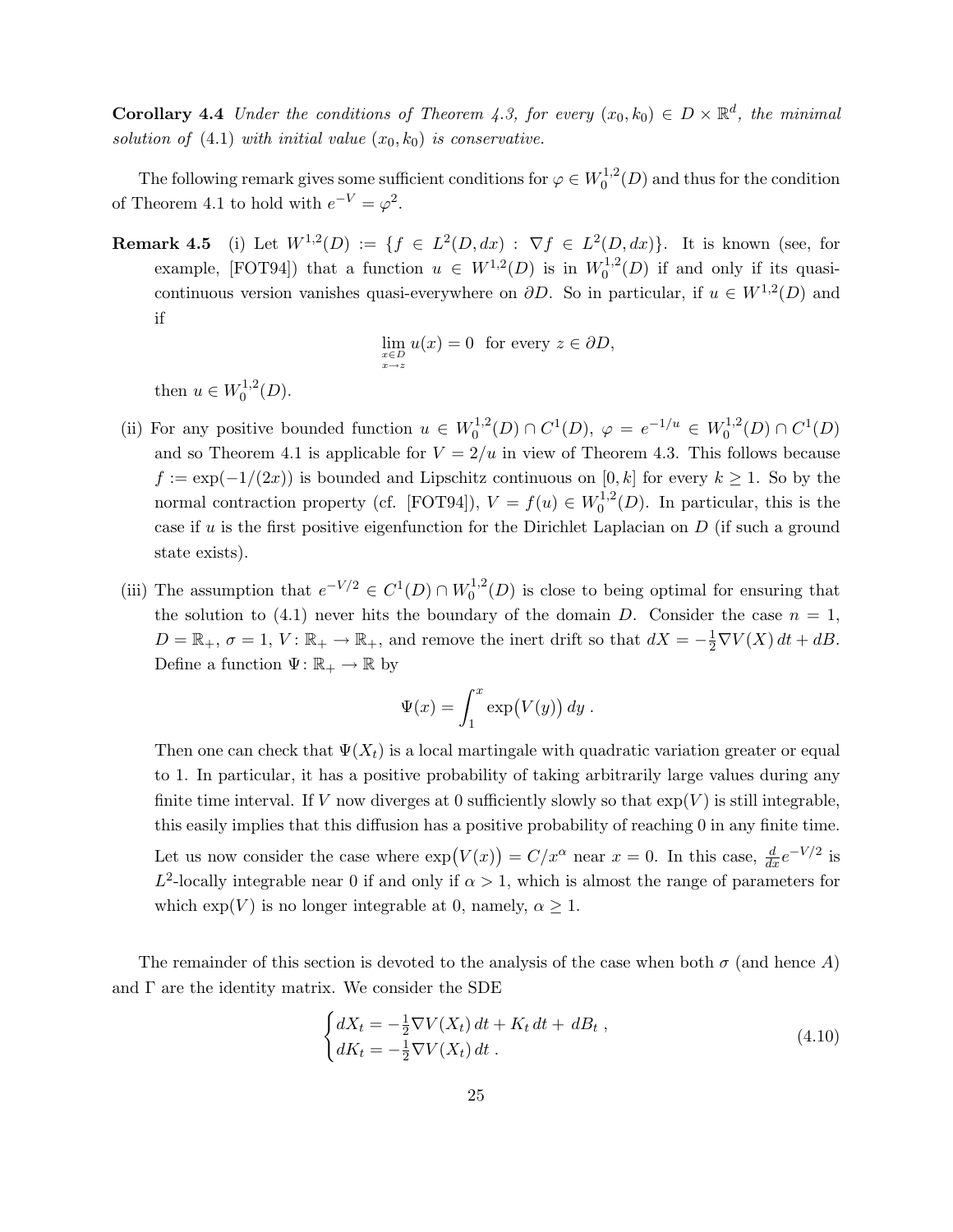It is possible to show under very weak additional assumptions that  $\pi$  is the only invariant measure for (4.10). This is not obvious for example in the case where  $V(x) = f(d(x, \partial D))$  for some function  $f: \mathbb{R}_+ \to \mathbb{R}_+$  which has a singularity at 0 and is such that  $f(r) = 0$  for r larger than some (small) constant  $\varepsilon$ . On the set  $\{x : d(x, \partial D) > \varepsilon\} \times \mathbb{R}^d$ , the diffusion (4.10) has then a deterministic component  $dK = 0$ . In particular, this shows that  $(4.10)$  is not hypoelliptic and that its transition probabilities are not absolutely continuous with respect to Lebesgue measure.

For any multi-index  $\alpha = {\alpha_1, \ldots, \alpha_\ell}$ , we define the vector field  $\nabla_\alpha V$  by

$$
(\nabla_{\alpha} V(x))_k = \frac{\partial^{\ell+1} V(x)}{\partial x_k \partial x_{\alpha_1} \dots \partial x_{\alpha_\ell}}.
$$

Denoting by  $|\alpha|$  the size of the multi-index, we furthermore assume that

**Assumption 4.6** There exists  $x_* \in D$  such that the collection  $\{\nabla_\alpha V(x_*)\}_{|\alpha|>0}$  spans all of  $\mathbb{R}^d$ .

**Remark 4.7** In the case where D is smooth and V is of the form  $V(x) = f(d(x, \partial D))$  for some smooth function  $f$  diverging at 0, Assumption 4.6 is satisfied as soon as there exists a point on the boundary such that its curvature has full rank.

We then have

**Proposition 4.8** If  $e^{-V/2} \in C^{\infty}(D) \cap W_0^{1,2}$  $\int_0^{1,2}(D)$  and Assumption 4.6 holds, then  $\pi(dx, dy) :=$  $c_0 \mathbf{1}_D(x) \exp(-V(x) - |y|^2) dx dy$  is the unique invariant measure for (4.10).

**Proof.** Let us first introduce the following concept. Given a Markov operator  $P$  over a Polish space X, we say that P is *strong Feller at x* if  $\mathcal{P}\phi$  is continuous at x for every bounded measurable function  $\phi: \mathcal{X} \to \mathbb{R}$ . The proof of Proposition 4.8 is then based on the following fact, a version of which can be found for example in [HM06, Thm 3.16], which is a consequence of well-known results from [DPZ96, Chapter 4] and [MT93, Section 6.1.2]: If  $\{\mathcal{P}_t\}_{t\geq0}$  is a Markov semigroup over X such that

- (i) There exists  $t > 0$  and  $x \in \mathcal{X}$  such that  $\mathcal{P}_t$  is strong Feller at x,
- (ii) One has  $x \in supp \pi$  for every invariant probability measure  $\pi$  for the semigroup  $\{\mathcal{P}_t\},$

then the semigroup  $\{P_t\}$  can have at most one invariant probability measure.

Denote now by  $\mathcal{P}_t$  the Markov semigroup generated by solutions to (4.10). It is easy to check that Assumption 4.6 means precisely that the operator  $\partial_t - \mathcal{G}$ , where  $\mathcal{G}$  is the generator of (4.10), satisfies Hörmander's condition [Hor85, Nua95] in some neighborhood of  $(x_*, K, t)$  for every  $K \in \mathbb{R}^d$ and every  $t > 0$ . Since for any  $\phi \in \mathcal{B}_b(\mathbb{R}^d)$ , the map  $\Phi(t, y, K) = (\mathcal{P}_t \phi)(y, K)$  is a solution (in the sense of distributions) of the equation  $(\partial_t - \mathcal{G})\Phi = 0$ , this implies that  $\mathcal{P}_t\phi$  is  $\mathcal{C}^\infty$  in a neighborhood of  $(x_*,0)$  for every  $t > 0$ . In particular,  $\mathcal{P}_t$  is strong Feller at  $(x_*,0)$  for every  $t > 0$ .

It now remains to show that the point  $(x_*, 0)$  belongs to the support of every invariant measure of (4.10). This will be checked by showing first that (ii) follows from the following two properties: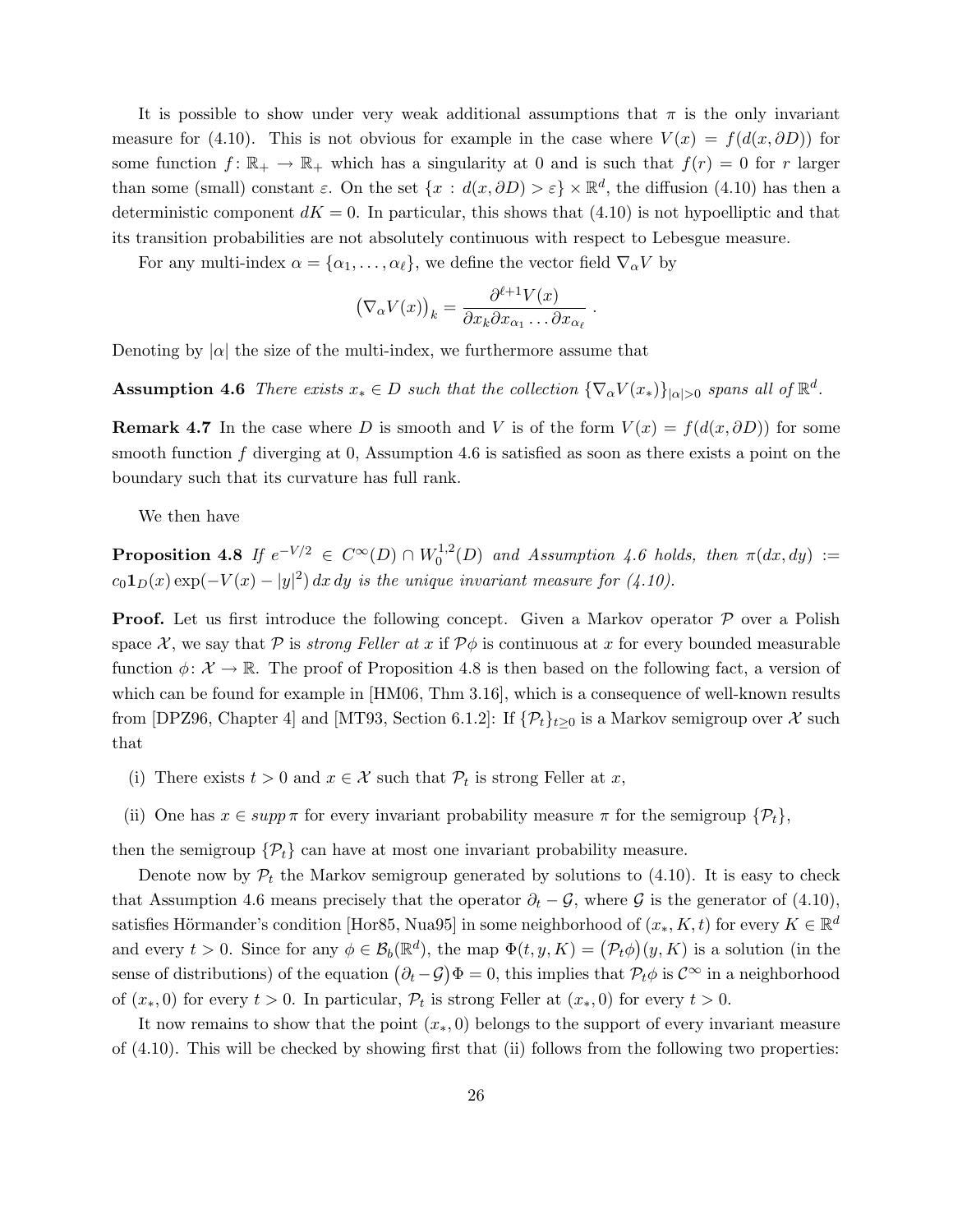- (iii) for all  $y \in \mathcal{X}$ , there exists  $s(y) \geq 0$  such that  $x_* \in \text{supp } \mathcal{P}_{s(y)}(y, \cdot)$ .
- (iv) for every neighborhood U of  $x_*$  there exists a neighborhood  $U' \subset U$  and a time  $T_U > 0$  such that  $\inf_{y \in U'} \mathcal{P}_t(y, U) > 0$  for every  $t < T_U$ .

The argument as to why (iii) and (iv) imply (ii) is the following:

Fix an arbitrary neighborhood U of  $x_*$  and an arbitrary invariant measure  $\pi$ . By the definition of an invariant measure, one then has

$$
\pi(U) = \int_0^\infty \int_{\mathcal{X}} e^{-t} \mathcal{P}_t(y, U) \, \pi(dy) \, dt \ge \int_{\mathcal{X}} \int_0^{T_U} e^{-(s(y)+t)} \mathcal{P}_{s(y)+t}(y, U) \, dt \, \pi(dy) \n= \int_{\mathcal{X}} \int_0^{T_U} \int_{U'} e^{-(s(y)+t)} \mathcal{P}_t(y', U) \mathcal{P}_{s(y)}(y, dy') \, dt \, \pi(dy) > 0.
$$

In the last inequality, we used the facts that  $\mathcal{P}_{s(y)}(y, U') > 0$  by (iii) and  $\mathcal{P}_t(y', U) > 0$  by (iv). Since  $U$  was arbitrary, this inequality is precisely (ii).

Since (iv) is satisfied for every SDE with locally Lipschitz coefficients, it remains to check that (iii) is also satisfied. For this, it is enough to check that, for every  $(x, K) \in \mathbb{R}^{2d}$ , there exists  $T > 0$ such that  $\mathcal{P}_T(x,K;A) > 0$  for every neighborhood A of the point  $(x_*,0)$ . In order to show this, we are going to apply the Stroock-Varadhan support theorem [SV72], so we consider the control system

$$
\dot{x} = -\frac{1}{2}\nabla V(x) + K + u(t) , \qquad \dot{K} = -\frac{1}{2}\nabla V(x) , \qquad (4.11)
$$

where  $u: [0, T] \to \mathbb{R}^d$  is a smooth control. The claim is proved if we can show that for every  $(x_0, K_0)$ , there exists  $T > 0$  such that, for every  $\varepsilon > 0$  there exists a control such that the solution to (4.11) at time T is located in an  $\varepsilon$ -neighborhood of the point  $(x_*,0)$ . Our proof is based on the fact that, since we assumed that  $V(x)$  grows to  $+\infty$  as x approaches  $\partial D$ , there exists a collection of  $\ell$  points  $x_1, \ldots, x_{\ell}$   $(\ell > n)$  such that the positive cone generated by  $\nabla V(x_1), \ldots, \nabla V(x_{\ell})$  is all of  $\mathbb{R}^d$ . (This fact has already been noted in the paragraph following (4.3).) Fix now an initial condition  $(x_0, K_0)$ . From the previous argument, there exist positive constants  $\alpha_1, \ldots, \alpha_\ell$  such that  $\sum_{i=1}^{\ell} \alpha_i \nabla V(x_i) = -K_0$ . Fix now  $T = \sum_{i=1}^{\ell} \alpha_i$  and consider a family  $X_{\varepsilon} : [0, T] \to \mathbb{R}^d$  of smooth trajectories such that:

- (i) there are time intervals  $I_i$  of lengths greater than or equal to  $\alpha_i \varepsilon$  such that  $X_{\varepsilon}(t) = x_i$  for  $t \in I_i$ ,
- (ii)  $X_{\varepsilon}(0) = x_0$  and  $X_{\varepsilon}(T) = x_*$ ,
- (iii) one has  $\int_{[0,T]\setminus\bigcup I_i} |\nabla V(X_{\varepsilon}(t))| dt \leq \varepsilon$ .

Such a family of trajectories can easily be constructed (take a single trajectory going through all the  $x_i$  and run through it at the appropriate speed). It now suffices to take as control

$$
u(t) = \dot{X}_{\varepsilon}(t) + \frac{1}{2}\nabla V(X_{\varepsilon}(t)) + \frac{1}{2}\int_0^t \nabla V(X_{\varepsilon}(s)),
$$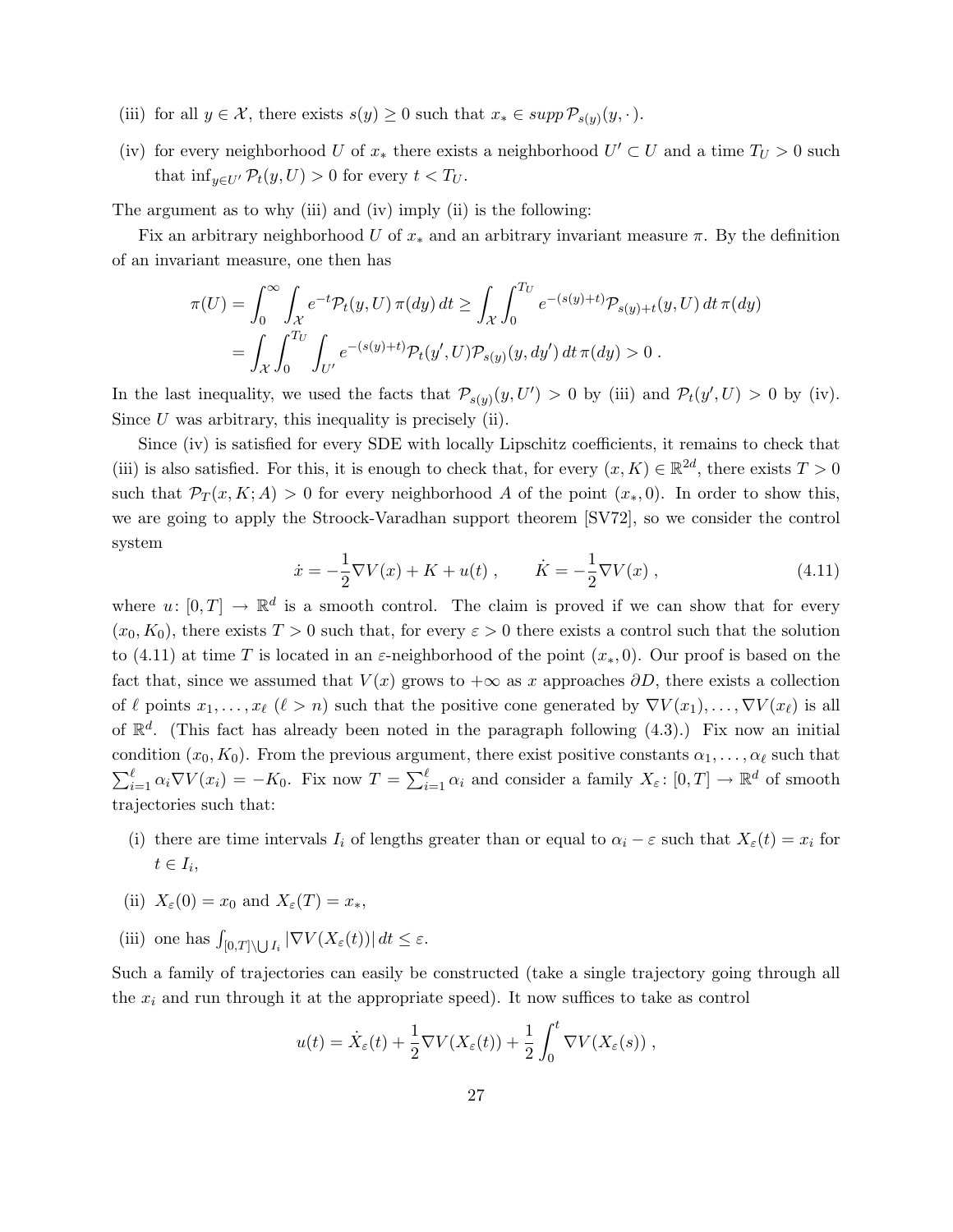and to note that the solution to (4.11) is given by  $(X_{\varepsilon}(t), K_0 - \int_0^t \nabla V(X_{\varepsilon}(s)))$ . This solution has the desired properties by construction.  $\Box$ 

Remark 4.9 The paper [BRO07] also shows uniqueness of the invariant measure for a mechanical system for which hypoellipticity fails to hold on an open set. However, the techniques used there seem to be less straightforward than the argument used here and cannot easily be ported to our setting.

**Remark 4.10** Through all of this section, the assumption that  $\exp(-V/2) \in W_0^{1,2}$  $b_0^{1,2}(D)$  could have been replaced by the assumptions that  $V \in \mathcal{C}^{\infty}$ ,  $\lim_{x \to \partial D} V(x) = +\infty$ ,  $\int_D \exp(-V(x)) dx < \infty$ , and there exists a constant  $C \in \mathbb{R}$  such that the relation

$$
\Delta V(x) \le |\nabla V(x)|^2 + C\left(1 + V(x)\right) \tag{4.12}
$$

holds for every  $x \in D$ . This is because (4.12) ensures that  $V(x) + \frac{K^2}{2}$  is a Lyapunov function for the diffusion (4.10) and so guarantees the non-explosion of solutions.

### 5 Weak convergence

In this section, we will prove that reflecting diffusions with inert drift can be approximated by diffusions with smooth inert drifts.

Let D be a bounded Lipschitz domain in  $\mathbb{R}^d$  and use  $\delta_D(x)$  to denote the Euclidean distance between x and  $D^c$ . A continuous function  $x \mapsto \delta(x)$  is called a regularized distance function to  $D^c$ if there are constants  $c_2 > c_1 > 0$  such that

- (i)  $c_1 \delta_D(x) \leq \delta(x) \leq c_2 \delta_D(x)$  for every  $x \in \mathbb{R}^d$ ;
- (ii)  $\delta \in C^{\infty}(D)$  and for any multi-index  $\alpha = (\alpha_1, \dots, \alpha_d)$  with  $|\alpha| := \sum_{k=1}^d \alpha_k$ , there is a constant  $c_{\alpha}$  such that

$$
\left|\frac{\partial^{|\alpha|}\delta(x)}{(\partial x_1)^{\alpha_1}\cdots(\partial x_d)^{\alpha_d}}\right| \leq c_{\alpha}\delta_D(x)^{1-|\alpha|} \quad \text{for every } x \in D.
$$

The existence of such a regularized distance function  $\delta$  is given by [WZ90, Lemma 2.1]. For  $n \geq 1$ , define

$$
V_n(x) := \begin{cases} \exp\left(\frac{1}{n\delta(x)}\right) & \text{for } x \in D, \\ +\infty & \text{for } x \in D^c. \end{cases}
$$
 (5.1)

Observe that  $V_n \in C^{\infty}(D)$  and for every multi-index  $\alpha$ , the  $\alpha$ -derivative of  $e^{-V_n}$  at  $x \in D$  tends to zero as  $x \to \partial D$ . So  $e^{-V_n} \in C^{\infty}(\mathbb{R}^d)$ . Observe also that as  $n \to \infty$ ,  $e^{-V_n(x)}$  increases to  $e^{-1} \mathbf{1}_D(x)$ .

Suppose that  $A = \sigma^T \sigma$  is a uniformly elliptic and bounded matrix having  $C^2$  entries  $a_{ij}$  on  $\overline{D}$ , and  $\rho$  is a  $C^2$  function on  $\overline{D}$  that is bounded between two positive constants.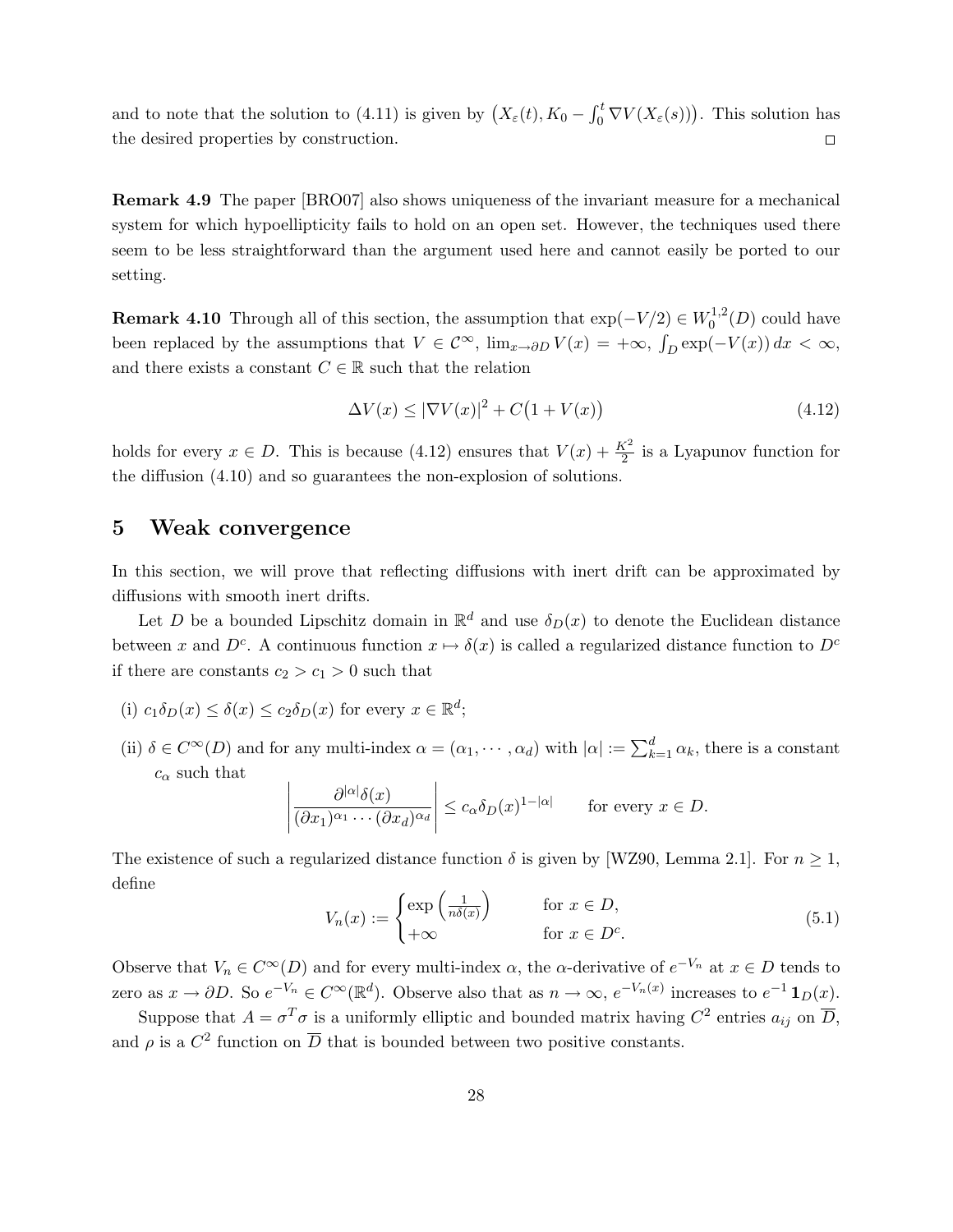We will consider the smooth potential approximations to the symmetric reflecting diffusion process on D associated with generator  $\mathcal{L} = \frac{1}{2\rho} \nabla(\rho A \nabla)$  but with an additional generalized inert drift. More precisely, let  $\Gamma$  be a positive definite constant symmetric  $d \times d$ -matrix. As before, we use  $\mathbf{n}(x)$  to denote the unit inward normal vector at  $x \in \partial D$  and define  $\mathbf{u}(x) := A(x)\mathbf{n}(x)$ . We consider the following diffusion process  $X$  with "generalized inert drift"  $K$ :

$$
\begin{cases}\ndX_t = \sigma(X_t) dB_t + \mathbf{b}(X_t) dt + \frac{1}{2} (A \nabla \log \rho)(X_t) dt + \mathbf{u}(X_t) dL_t + K_t dt, \\
dK_t = \Gamma \mathbf{n}(X_t) dL_t + \Gamma \nabla \log \rho(X_t) dt,\n\end{cases} \tag{5.2}
$$

where  $X_t \in \overline{D}$  for every  $t \geq 0$ , and L is continuous and non-decreasing with  $L_t = \int_0^1 \mathbf{1}_{\partial D}(X_s) dL_s$ . Here B is a d-dimensional Brownian motion and the drift **b** is given by  $\mathbf{b} = (b_1, \dots, b_d)$  with  $b_k(x) := \frac{1}{2} \sum_{i=1}^d \partial_i a_{ik}(x)$ . When  $\rho \equiv 1$ , (5.2) becomes

$$
\begin{cases}\ndX_t = \sigma(X_t) dB_t + \mathbf{b}(X_t) dt + \mathbf{u}(X_t) dL_t + K_t dt, \\
dK_t = \Gamma \mathbf{n}(X_t) dL_t,\n\end{cases}
$$
\n(5.3)

which is a special case of  $(2.1)$ .

Let  $X^{(n)}$  be the diffusion given by

$$
dX_t^{(n)} = \sigma(X_t^{(n)}) dB_t^{(n)} + \mathbf{b}(X_t^{(n)}) dt + \frac{1}{2} (A \nabla \log \rho)(X_t^{(n)}) dt - \frac{1}{2} (A \nabla V_n)(X_t^{(n)}) dt,
$$

with initial probability distribution  $\pi_n(dx) := c_n \exp(-V_n(x)) \rho(x) \mathbf{1}_D(x) dx$ , where  $B^{(n)}$  is a ddimensional Brownian motion, and  $c_n > 0$  is a normalizing constant so that  $\pi_n(\mathbb{R}^d) = 1$ . Hence  $X^{(n)}$  is the minimal diffusion in D with infinitesimal generator

$$
\mathcal{L}^{(n)} = \frac{1}{2\rho(x)e^{-V_n(x)}} \sum_{i,j=1}^d \partial_i \left( \rho(x)e^{-V_n(x)} a_{ij}(x)\partial_j \right),
$$

which is symmetric with respect to the measure  $\pi_n$ . Observe that here  $V_n - \log \rho$  plays the role of the potential V in Section 3. Clearly  $e^{(\log \rho - V_n)/2} \in C(D) \cap W_0^{1,2}$  $\mathcal{O}_0^{1,2}(D)$  and so by Theorem 4.2,  $X^{(n)}$ is conservative and never reaches  $\partial D$ . In addition,  $X^{(n)}$  is a symmetric diffusion with respect to the measure  $\pi_n$  in D and its Dirichlet form  $(\mathcal{E}^{(n)}, \mathcal{F}^{(n)})$  in  $L^2(D, \pi_n(dx))$  is given by (see [WZ90, Lemma 3.5])

$$
\mathcal{E}^{(n)}(f,f) := \frac{1}{2} \int_D \sum_{i,j=1}^d a_{ij}(x) \partial_i f(x) \partial_j f(x) \pi_n(dx) ,
$$

$$
\mathcal{F}^{(n)} := \left\{ f \in L^2(D, \pi_n) : \mathcal{E}^{(n)}(f,f) < \infty \right\} .
$$

Without loss of generality, we assume that  $X^{(n)}$  is defined on the canonical path space  $\Omega :=$  $C([0,\infty),\mathbb{R}^d)$  with  $X_t^{(n)}$  $t_t^{(n)}(\omega) = \omega(t)$ . On  $\Omega$ , for every  $t > 0$ , there is a time-reversal operator  $r_t$ , defined for  $\omega \in \Omega$  by

$$
r_t(\omega)(s) := \begin{cases} \omega(t-s), & \text{if } 0 \le s \le t, \\ \omega(0), & \text{if } s \ge t. \end{cases}
$$
\n
$$
(5.4)
$$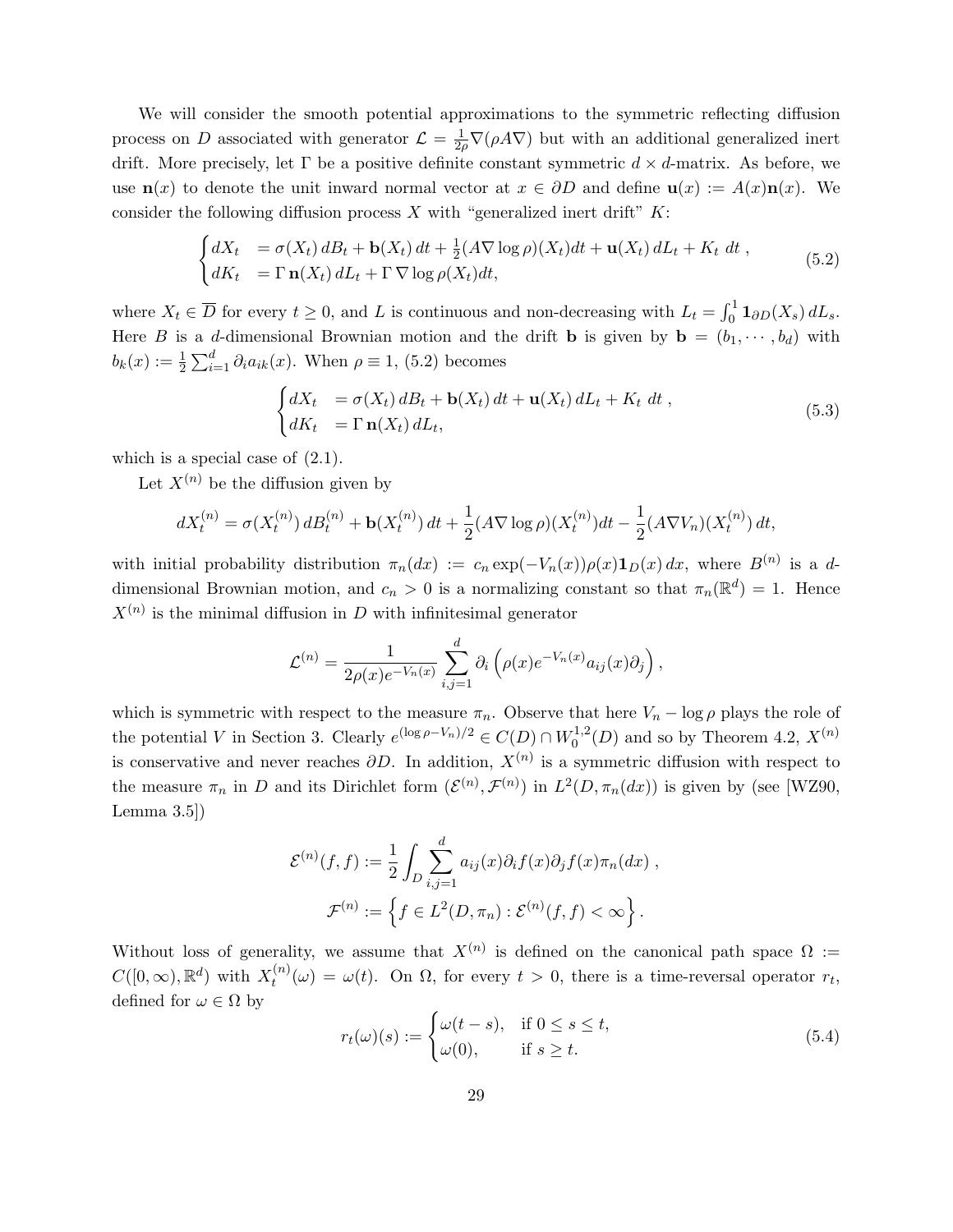Let  $\mathbb{P}_n$  denote the law of  $X^{(n)}$  with initial distribution  $\pi_n$  and let  $\{\mathcal{F}_t^{(n)}, t \geq 0\}$  denote the minimal augmented filtration generated by  $X^{(n)}$ . Then it follows from the reversibility of  $X^{(n)}$  that for every  $t > 0$ , the measure  $\mathbb{P}_n$  on  $\mathcal{F}_t^{(n)}$  $t_t^{(n)}$  is invariant under the time-reversal operator  $r_t$  (cf. [FOT94, Lemma 5.7.1]). We know that

$$
X_t^{(n)} - X_0^{(n)} = M_t^{(n)} + \int_0^t \left(\mathbf{b} + \frac{1}{2}A \nabla \log \rho - \frac{1}{2}A \nabla V_n\right) (X_s^{(n)}) ds, \qquad t \ge 0,
$$
 (5.5)

where  $M_t^{(n)}$  $t_t^{(n)} := \int_0^t \sigma(X_s^{(n)}) dB_s^{(n)}$  is a square-integrable martingale. On the other hand, by the Lyons-Zheng's forward and backward martingale decomposition (see [FOT94, Theorem 5.7.1]), we have for every  $T > 0$ ,

$$
X_t^{(n)} - X_0^{(n)} = \frac{1}{2} M_t^{(n)} - \frac{1}{2} (M_T^{(n)} - M_{T-t}^{(n)}) \circ r_T \qquad \text{for } t \in [0, T].
$$
 (5.6)

Since  $\sigma$  is bounded, for every  $T > 0$ , the law of  $\{M_t^{(n)}\}$  $t_t^{(n)}, t \geq 0$ } under  $\mathbb{P}_n$  is tight in the space  $C([0,T], \mathbb{R}^d)$  and so is  $\frac{1}{2}(M_T^{(n)} - M_{T-}^{(n)})$  $T_{T-t}^{(n)}$ ) o  $r_T$ . It follows that the laws of  $(X^{(n)}, M^{(n)}, (M_T^{(n)} M_{T-}^{(n)}$  $T_{(n)}^{(n)}$  or  $r_T$ ) under  $\mathbb{P}_n$  are tight in the space  $C([0,T], \mathbb{R}^{3d})$  for every  $T > 0$ . On the other hand, by  $(5.5)-(5.6),$ 

$$
H^{(n)}(t) := -\frac{1}{2} \int_0^t (A \nabla V_n)(X_s^{(n)}) ds
$$
  
=  $-\frac{1}{2} B_t^{(n)} - \frac{1}{2} (B_T^{(n)} - B_{T-t}^{(n)}) \circ r_T - \int_0^t \mathbf{b}(X_s^{(n)}) ds - \frac{1}{2} \int_0^t (A \nabla \log \rho)(X_s^{(n)}) ds.$ 

Thus the laws of  $(X^{(n)}, M^{(n)}, \int_0^{\cdot} \mathbf{b}(X_s^{(n)}) ds, \int_0^{\cdot} (A \nabla \log \rho)(X_s^{(n)}) ds, H^{(n)}, B^{(n)})$  under  $\mathbb{P}_n$  are tight with respect to the space  $C([0,T], \mathbb{R}^{6d})$  for every  $T > 0$ . By almost the same argument as that for [PW94, Theorems 4.1 and 4.4],  $(X^{(n)}, \mathbb{P}_n)$  converges weakly in  $C([0, T], \mathbb{R}^d)$  to a stationary reflecting diffusion X in D with normalized initial distribution  $c\rho(x) dx$  on D. Passing to a subsequence, if necessary, we conclude that

$$
\left(\left(X^{(n)}, M^{(n)}, \int_0^{\cdot} \mathbf{b}(X_s^{(n)}) ds, \int_0^{\cdot} (A \nabla \log \rho)(X_s^{(n)}) ds, H^{(n)}, B^{(n)}\right), \mathbb{P}_n\right) \text{ converges weakly}
$$
  
in  $C([0, T], \mathbb{R}^{4d})$  to a process  $((X, M, \int_0^{\cdot} \mathbf{b}(X_s) ds, \int_0^{\cdot} (A \nabla \log \rho)(X_s) ds, H, B), \mathbb{P}).$ 

Now we apply the Skorokhod representation (see Theorem 3.1.8 in [EK86]) to construct the processes  $(X^{(n)}, M^{(n)}, \int_0^{\cdot} \mathbf{b}(X_s^{(n)}) ds, \int_0^{\cdot} (A \nabla \log \rho)(X_s^{(n)}) ds, H^{(n)}, B^{(n)})$  and  $(X, M, \int_0^{\cdot} \mathbf{b}(X_s) ds, \int_0^{\cdot} (A \nabla \log \rho)(X) ds, H, B)$  on the same probability space  $(\Omega, \mathcal{F}, \mathbb{P})$  in such a way that  $(X^{(n)}, M^{(n)}, \int_0^{\cdot} \mathbf{b}(X_s^{(n)}) ds, \int_0^{\cdot} (A \nabla \log \rho)(X_s^{(n)}) ds, H^{(n)}, B^{(n)})$  converges to  $(X, M, \int_0^{\cdot} \mathbf{b}(X_s) ds, \int_0^{\cdot} (A \nabla \log \rho)(X_s) ds, H, B)$  a.s., on the time interval  $[0, 1]$  in the supremum norm. Therefore, in view of  $(5.5)$ ,

$$
X_t = X_0 + M_t + \int_0^t \mathbf{b}(X_s) ds + \frac{1}{2} \int_0^t (A \nabla \log \rho)(X_s) ds + H_t \quad \text{for every } t \ge 0.
$$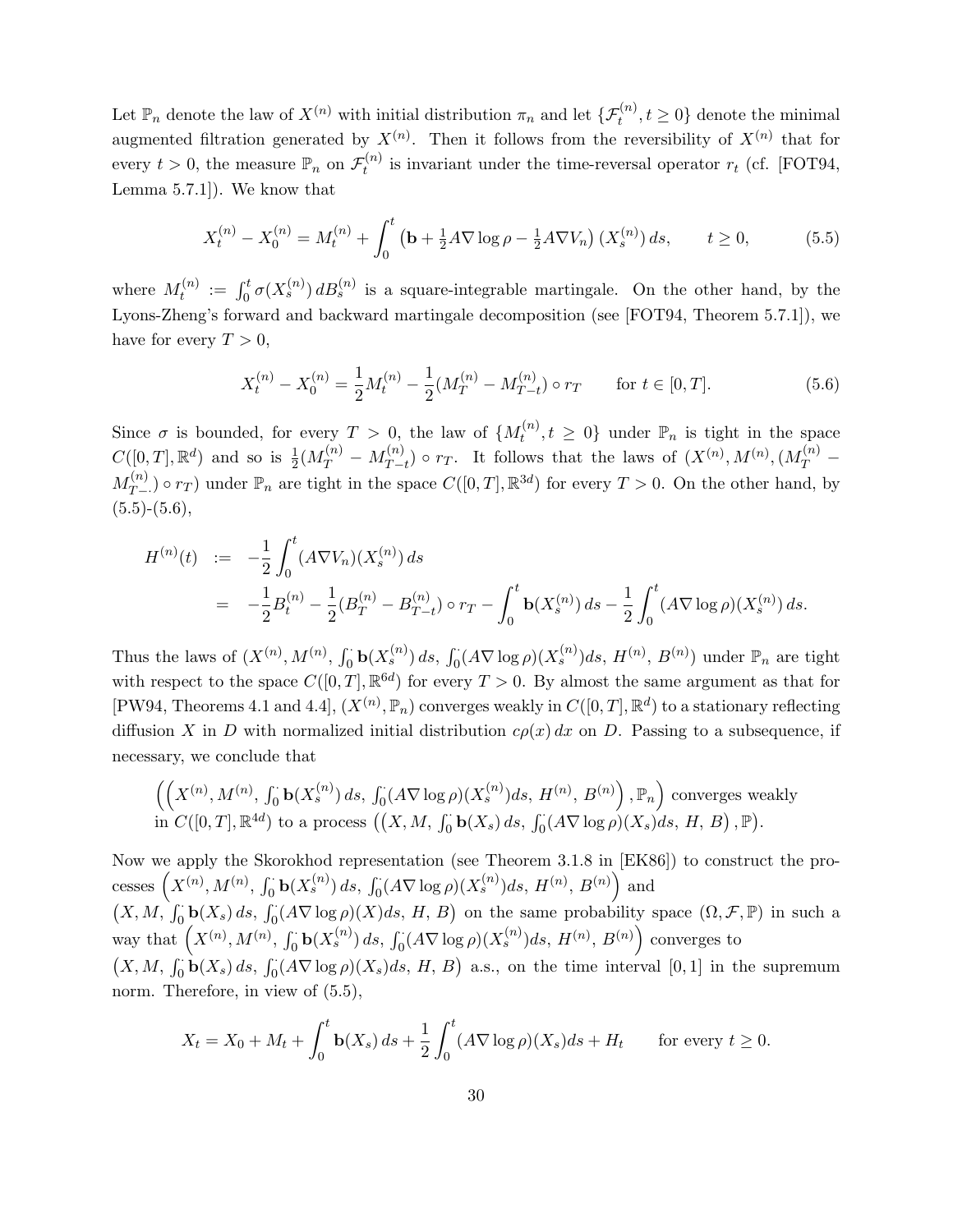By the proof of [PW94, Theorem 6.1 and Remark 6.2], H is a continuous process of locally finite variation. On the other hand, since X is reflecting diffusion in a Lipschitz domain, by  $[Che93]$  it admits a Skorokhod decomposition. That is,

$$
X_t = X_0 + \int_0^t \sigma(X_s) \, dB_t + \int_0^t \mathbf{b}(X_s) \, ds + \frac{1}{2} \int_0^t (A \nabla \log \rho)(X_s) \, ds + \int_0^t A(X_s) \mathbf{n}(X_s) \, dL_s, \qquad t \ge 0,
$$

where  $B$  is a Brownian motion with respect to the minimal augmented filtration generated by  $X_t$ , n is the unit inward normal vector field on  $\partial D$ , which is well defined a.e. with respect to the surface measure  $\mu$  on  $\partial D$ , and L is a positive continuous additive functional of X with Revuz measure 1  $\frac{1}{2}\rho(x)\mu(dx)$ . By the uniqueness of Doob-Meyer decomposition, we have

$$
H_t = \int_0^t A(X_s) \mathbf{n}(X_s) dL_s, \quad \text{for } t \ge 0.
$$

Recall that  $V_n - \nabla \log \rho$  plays the role of the potential V in Section 3. Define for  $t \geq 0$ ,

$$
K_t^{(n)} := K_0^{(n)} - \frac{1}{2} \Gamma \int_0^t \nabla (V_n - \log \rho)(X_s^{(n)}) ds \text{ and } K_t := K_0 + \Gamma \int_0^t \mathbf{n}(X_s) dL_s + \int_0^t \nabla \log \rho(X_s) ds.
$$

Set

$$
Z_t = \exp\left(\int_0^t \sigma^{-1}(X_s) K_s \, dB_s - \frac{1}{2} \int_0^t |\sigma^{-1}(X_s) K_s|^2 \, ds\right), \quad t \ge 0,
$$

and

$$
Z_t^{(n)} = \exp\left(\int_0^t \sigma^{-1}(X_s^{(n)})K_s^{(n)}\,dB_s^{(n)} - \frac{1}{2}\int_0^t |\sigma^{-1}(X_s^{(n)})K_s^{(n)}|^2\,ds\right), \qquad t \ge 0.
$$

Let  $d\mathbb{Q} = Z_1 d\mathbb{P}$  and  $d\mathbb{Q}_n = Z_1^{(n)}$  $\mathbb{Q}_1^{(n)}$  dP. By the Girsanov theorem, under  $\mathbb{Q}_n$ ,  $(X^{(n)}, K^{(n)})$  satisfies the following equation

$$
\begin{cases} dX_t^{(n)} = \sigma(X_t^{(n)}) dW_t^{(n)} + \mathbf{b}(X_t^{(n)}) - \frac{1}{2}A\nabla(V_n - \log \rho)(X_t^{(n)}) dt + K_t^{(n)} dt, \\ dK_t^{(n)} = -\frac{1}{2}\Gamma \nabla(V_n - \log \rho)(X_t^{(n)}) dt, \end{cases}
$$

where  $W^{(n)}$  is a d-dimensional Brownian motion. On the other hand, by the proofs of Theorems 2.1 and 2.3,  $(X, K)$  under  $\mathbb Q$  is a diffusion with generalized inert drift, and satisfies

$$
\begin{cases} dX_t = \sigma(X_t) dW_t + \mathbf{b}(X_t) dt + \frac{1}{2} A \nabla \log \rho(X_t) dt + (A \mathbf{n})(X_t) dL_t + K_t dt, \\ dK_t = \Gamma \mathbf{n}(X_t) dL_t + \Gamma \nabla \log \rho(X) t) dt, \end{cases}
$$

where  $W$  is a d-dimensional Brownian motion.

In the following, the initial distribution of  $(X_0^{(n)})$  $\binom{n}{0}, K_0^{(n)}$  and  $(X_0, K_0)$  under  $\mathbb P$  are taken to be

$$
c_n \mathbf{1}_D(x) \rho(x) e^{-V_n(x) - (\Gamma^{-1}y, y)} dx dy \tag{5.7}
$$

and  $c\mathbf{1}_D(x)\rho(x)e^{-(\Gamma^{-1}y,y)} dx dy$ , respectively, where  $c_n > 0$  and  $c > 0$  are normalizing constants chosen to make sure that the corresponding measures are probability measures. We may assume, without loss of generality, that  $(X_0^{(n)}$  $\binom{n}{0}, K_0^{(n)}$  converges to  $(X_0, K_0)$  almost surely. Since  $e^{(\log \rho - V_n)/2} \in$  $C(D) \cap W_0^{1,2}$  $C_0^{1,2}(D)$ , we know from Theorem 4.3 that  $c_n \mathbf{1}_D(x) \rho(x) e^{-V_n(x) - (\Gamma^{-1}y, y)} dx dy$  is a stationary measure for  $(X^{(n)}, K^{(n)})$  under  $\mathbb{Q}_n$ .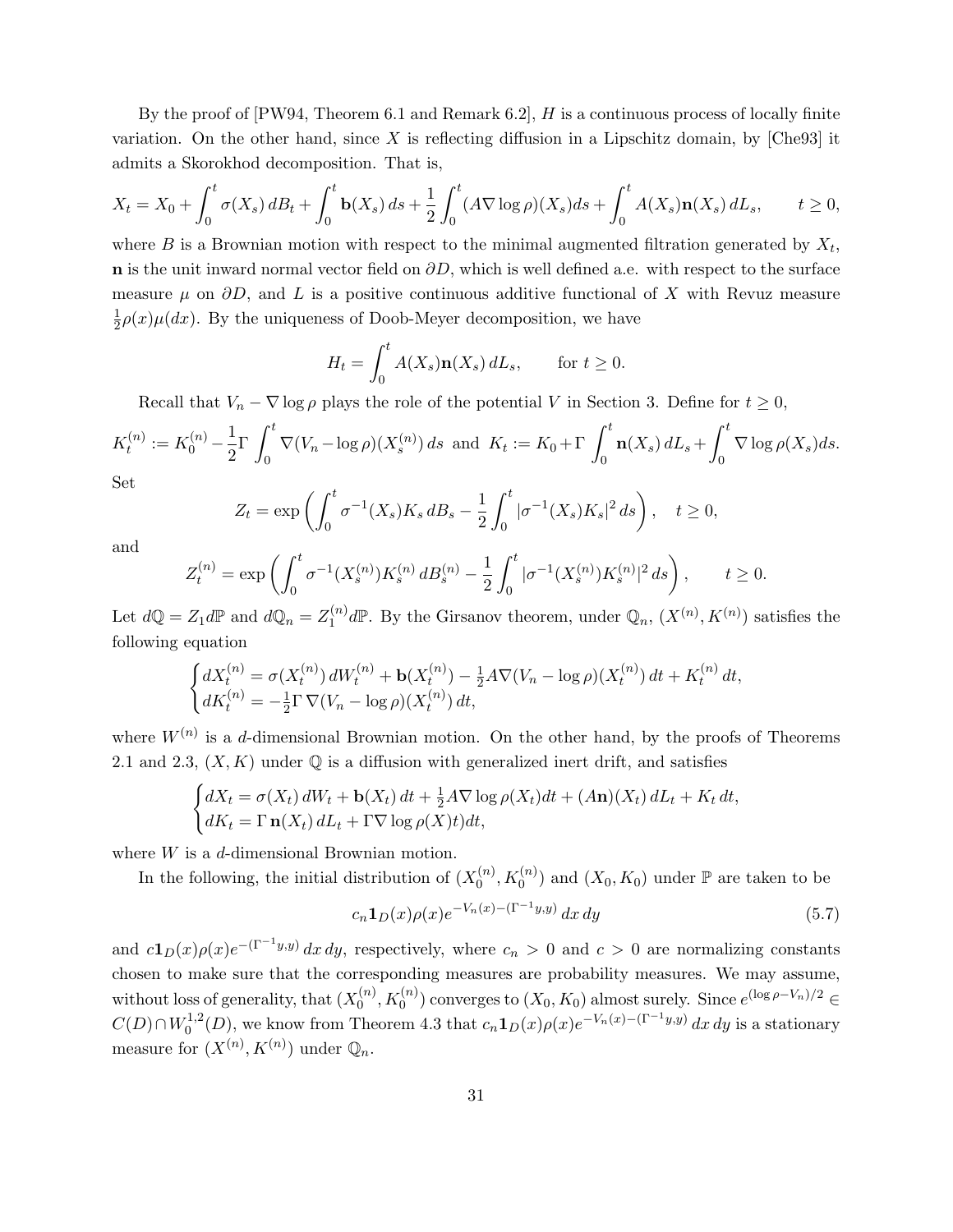**Theorem 5.1** For every  $T > 0$ , the law of  $(X^{(n)}, K^{(n)})$  under  $\mathbb{Q}_n$  converges weakly in the space  $C([0,T], \mathbb{R}^{2d})$  to that of the law of  $(X, K)$  in  $(5.2)$  under  $\mathbb{Q}$ .

**Proof.** Without loss of generality, we take  $T = 1$ .

Observe that  $A(X^{(n)})$  converges to  $A(X)$  uniformly on [0, 1] and

$$
K_t^{(n)} = K_0^{(n)} + \Gamma \int_0^t A^{-1}(X_s^{(n)}) dH_s^{(n)} + \Gamma \int_0^t \nabla \log \rho(X_s^{(n)}) ds.
$$

Let  $|H^{(n)}|_t$  and  $|K^{(n)}|_t$  denote the total variation process of  $H^{(n)}$  and  $K^{(n)}$  over the interval  $[0,t]$ , respectively. Then there is a constant  $c > 0$  independent of  $n \ge 1$  such that

$$
|K^{(n)}|_{t} \le |K_0^{(n)}| + |H^{(n)}|_{t} + \int_0^t |\Gamma \nabla \log \rho(X_s^{(n)})| ds \quad \text{for every } t \ge 0.
$$

On the other hand, we know from the proof of Theorem 6.1 in [PW94, p.58-59] that

$$
\sup_{n\geq 1}\mathbb{E}_{\mathbb{P}_n}\left[|H^{(n)}|_t\right]<\infty \qquad \text{for every } t\geq 0.
$$

Hence by Theorem 2.2 of [KP91],  $K^{(n)}$  converges to K in probability with respect to the uniform topology on  $C[0,1]$ . This yields, by [KP91, Theorem 2.2] again, that  $\int_0^1 \sigma^{-1}(X_s^{(n)})K_s^{(n)} dB_s^{(n)} \to$  $\int_0^1 \sigma^{-1}(X_s)K_s dB_s$  as  $n \to \infty$ , in probability. By passing to a subsequence, we may assume that the convergence is  $\mathbb{P}\text{-almost sure. We conclude that } \lim_{n \to \infty} Z_1^{(n)} = Z_1$ ,  $\mathbb{P}\text{-a.s.}$ 

Let  $\Phi$  be a continuous function on  $(C[0,1])^2$  with  $0 \le \Phi \le 1$ . Since  $\Phi(X^{(n)}, K^{(n)}) \to \Phi(X, K)$ ,  $\mathbb{P}\text{-a.s., and } Z_1^{(n)} \to Z_1, \, \mathbb{P}\text{-a.s., by Fatou's lemma,}$ 

$$
\mathbb{E}_{\mathbb{P}}[\Phi(X,K)Z_1] \le \liminf_{n \to \infty} \mathbb{E}_{\mathbb{P}}[\Phi(X^{(n)},K^{(n)})Z_1^{(n)}] \le \limsup_{n \to \infty} \mathbb{E}_{\mathbb{P}}[\Phi(X^{(n)},K^{(n)})Z_1^{(n)}] \tag{5.8}
$$

and

$$
\mathbb{E}_{\mathbb{P}}[(1-\Phi)(X,K)Z_1] \le \liminf_{n \to \infty} \mathbb{E}_{\mathbb{P}}[(1-\Phi)(X^{(n)},K^{(n)})Z_1^{(n)}].
$$
\n(5.9)

 $\hfill \square$ 

Summing (5.8) and (5.9) we obtain  $\mathbb{E}_{\mathbb{P}}[Z_1] \leq \limsup_{n \to \infty} \mathbb{E}_{\mathbb{P}}[Z_1^{(n)}]$  $\binom{n}{1}$ . Note that by the proof of Theorem 4.3,  $Z^{(n)}$  is a continuous non-negative P-martingale, while by the proof of Theorem 2.1, M is a continuous  $\mathbb{P}$ -martingale. Hence,  $\mathbb{E}_{\mathbb{P}}[Z_1] = 1 = \mathbb{E}_{\mathbb{P}}[Z_1^{(n)}]$  $\binom{n}{1}$  and, therefore the inequalities in (5.8) and (5.9) are in fact equalities. It follows that

$$
\lim_{n\to\infty}\mathbb{Q}_n[\Phi(X^{(n)},K^{(n)})]=\lim_{n\to\infty}\mathbb{E}_{\mathbb{P}}[\Phi(X^{(n)},K^{(n)})Z_1^{(n)}]=\mathbb{E}_{\mathbb{P}}[\Phi(X,K)Z_1]=\mathbb{Q}[\Phi(X,K)].
$$

This proves the weak convergence of  $(X^{(n)}, K^{(n)})$  under  $\mathbb{Q}_n$  to  $(X, K)$  under  $\mathbb{Q}$ .

**Theorem 5.2** Consider the SDE (5.2) on a bounded Lipschitz domain  $D \subset \mathbb{R}^d$ . A stationary distribution for the solution  $(X, K)$  to  $(5.2)$  is

$$
\pi(dx, dy) = c_1 \mathbf{1}_D(x) \rho(x) e^{-(\Gamma^{-1}y, y)} dx dy,
$$

where  $c_1$  is the normalizing constant so that  $\pi(\overline{D} \times \mathbb{R}^d) = 1$ .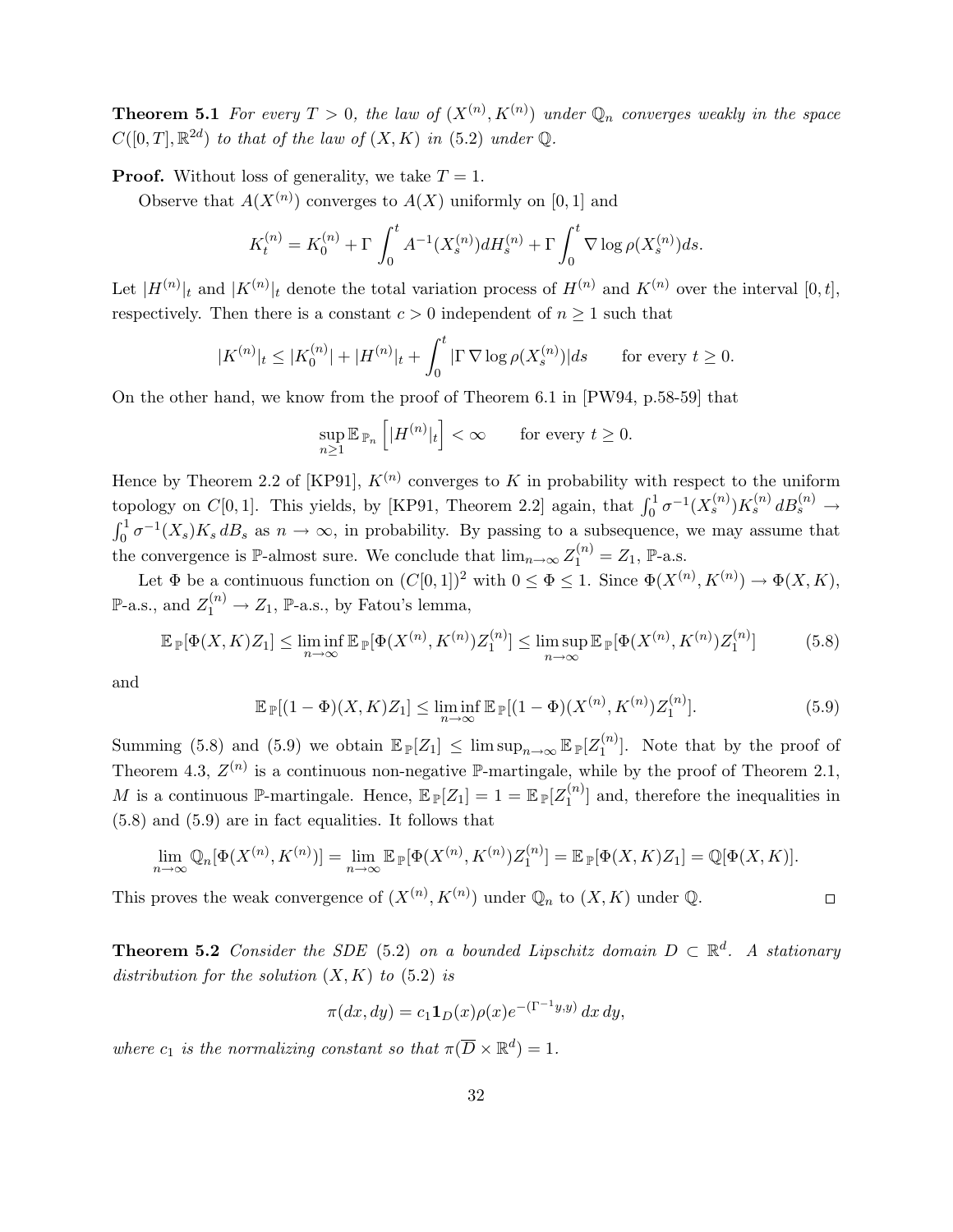**Proof.** Recall the notation from previous proofs in this section. We start  $(X^{(n)}, K^{(n)})$  with the stationary distribution  $\pi_n$  of Theorem 4.3, namely,

$$
\mathbb{Q}_n((X_0^{(n)}, K_0^{(n)}) \in A) = \pi_n(A) = c_n \int_A e^{-V_n(x)} \rho(x) e^{-(\Gamma^{-1}y, y)} dx dy, \qquad A \subset \overline{D} \times \mathbb{R}^d,
$$

where  $c_n$  is a normalizing constant. Note that here we have  $e^{-V_n(x)}\rho(x)$  in place of  $e^{-V(x)}$  in Theorem 4.1. Clearly  $\pi_n$  converge weakly on  $\overline{D} \times \mathbb{R}^d$  to the probability  $\pi$ . Also, the  $\mathbb{Q}_n$  laws of  $(X^{(n)}, B^{(n)}, K^{(n)})$  converge weakly to the Q law of  $(X, B, K)$ . If f is any continuous and bounded function on  $\mathbb{R}^{2d}$ , then for  $t_0 \leq 1$ ,

$$
\mathbb{E}_{\mathbb{Q}}[f(X_{t_0}, K_{t_0})] = \lim_{n \to \infty} \mathbb{E}_{\mathbb{Q}_n} \left[ f(X_{t_0}^{(n)}, K_{t_0}^{(n)}) \right] = \lim_{n \to \infty} \int_{\overline{D} \times \mathbb{R}^d} f(x, y) \pi_n(dx, dy)
$$

$$
= \int_{\overline{D} \times \mathbb{R}^d} f(x, y) \pi(dx, dy).
$$

This shows that  $\pi$  is a stationary distribution for the solution to (5.2).

 $\Box$ 

Taking  $\rho \equiv 1$ , Theorem 5.2 shows that  $\pi(dx, dy) = c_1 \mathbf{1}_D(x) e^{-(\Gamma^{-1}y, y)} dx dy$ , where  $c_1$  is the normalizing constant so that  $\pi(\overline{D} \times \mathbb{R}^d) = 1$ , is a stationary distribution for the solution to (5.3).

# 6 Irreducibility

In this section, D is a bounded  $C^2$  domain in  $\mathbb{R}^d$ . We will prove uniqueness of the stationary distribution for  $(X, K)$  under assumptions stronger than those in previous sections. Let  $\mathbb{Q}_{x,y}$  denote the distribution of  $(X, K)$  with inert drift starting from  $(x, y)$ . We say that  $(X, K)$  is irreducible in the sense of Harris if there exists a positive measure  $\mu$  on  $\overline{D} \times \mathbb{R}^d$  and  $t_0 > 0$  such that if  $\mu(A) > 0$ , then for all  $(x, y) \in \overline{D} \times \mathbb{R}^d$ ,  $\mathbb{Q}_{x,y}((X_{t_0}, K_{t_0}) \in A) > 0$ .

Let  $\Gamma$  be a positive definite constant symmetric  $d \times d$ -matrix.

**Theorem 6.1** Assume that  $\sigma$  is the identity matrix (consequently  $\mathbf{u} \equiv \mathbf{n}$ ) and  $\mathbf{b} = 0$ . Then the solution  $(X, K)$  to  $(5.3)$  is irreducible in the sense of Harris.

**Proof.** Let X denote a solution to  $(2.2)$ , i.e., the usual normally reflecting Brownian motion in D, let L be the local time of X on  $\partial D$ , and  $K_t = y_0 + \int_0^t \mathbf{n}(X_s) dL_s$ . The distribution of  $(X, K)$ starting from  $(X_0, K_0) = (x, y)$  will be denoted  $\mathbb{P}_{x,y}$ . First, we will prove Harris irreducibility for  $(X, K)$  under  $\mathbb{P}_{x,y}$ , with respect to 2d-dimensional Lebesgue measure.

In order to do so, our main ingredient will be that for  $t > 0$  the law of  $(X_t, K_t)$  has a component that has a strictly positive density with respect to Lebesgue measure on some open set. The idea behind the proof of this result is that one can find d small balls  ${B_j}_{j=1}^d$  on the boundary  $\partial D$  such that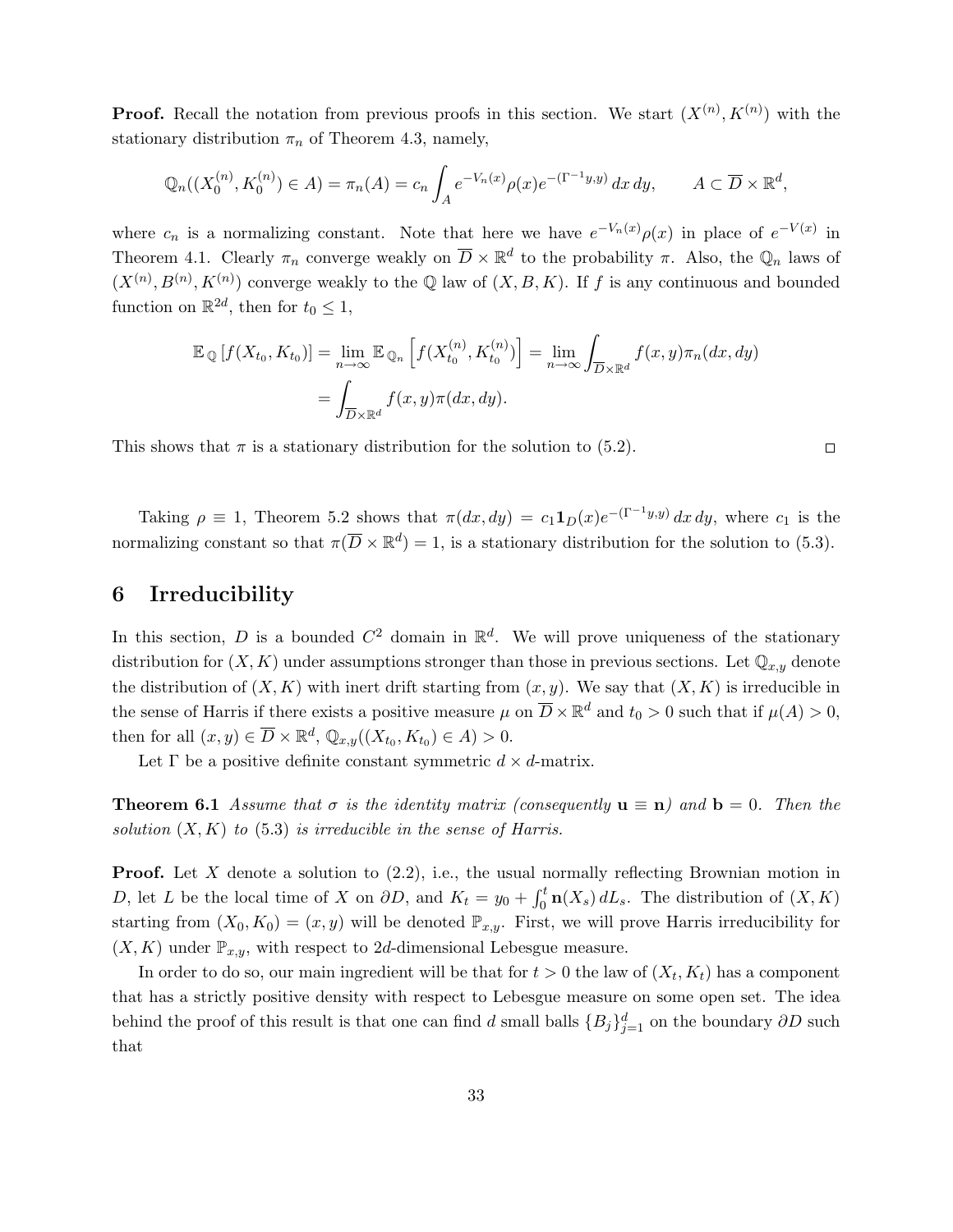- (i) The normal vector  $\mathbf{n}(x)$  is 'almost' parallel to the j-th unit vector  $e_j$  for  $x \in B_j$ .
- (ii) With positive probability, the process  $X_s$  has visited all of the  $B_j$ 's in chronological order before time t, but has not hit the boundary  $\partial D$  anywhere outside of the  $B_j$ 's.
- (iii) The amounts  $S_j$  of local time that X has accumulated on the  $B_j$ 's are 'almost' independent.

This suggests that at time t, the law of  $K_t$  has a positive component which 'almost' looks like the law of a random vector with independent components, each of them having a density with respect to Lebesgue measure. It follows that the law of  $K_t$  has a component which has a density with respect to d-dimensional Lebesgue measure. Since, as long as  $X$  is in the interior of the domain  $D$ , it is just Brownian motion with drift and K remains constant, we conclude that the law of  $(X_t, K_t)$ has a density with respect to 2d-dimensional Lebesgue measure.

The detailed proof is broken into several distinct steps. In the first step, we use a support theorem and a controllability argument to show that given any point  $z_1 \in D$ ,  $\varepsilon > 0$  and any final time  $t_0$ , the process  $(X_t, K_t)$  has a positive probability to be in an  $\varepsilon$ -neighborhood of  $(z_1, 0)$  after time  $t_0/2$ , whatever its initial condition. In the second step, we present a review of excursion theory and show how the path of a reflecting Brownian motion can be decomposed into a collection of excursions and how reflecting Brownian motion up to the first hitting time of some subset  $U \subset D$ can be constructed from the excursions of a reflecting Brownian motion conditioned never to hit U by adding a 'last excursion' after a suitably chosen amount of local time spent at the boundary. This construction is then used in the third step to 'stitch together' a reflecting Brownian motion from d independent reflecting Brownian motions  $Y_t^j$  $t<sub>t</sub><sup>t</sup>$ . In the final step, we show how to condition each of the Y<sup>j</sup>'s on hitting the boundary  $\partial D$  only in  $B_j$  and deduce from this that the local time  $K_t$  has a density with respect to Lebesgue measure. We conclude by showing how to combine these results to obtain the desired Harris irreducibility.

Step 1. Fix any  $t_0, r > 0$  and  $z_1 \in D$ . In this step, we will show that for any  $(x_0, y_0) \in \overline{D} \times \mathbb{R}^d$ there exists  $p_1 > 0$  such that  $\mathbb{P}_{x_0,y_0}((X_{t_0/2}, K_{t_0/2}) \in \mathcal{B}(z_1,r) \times \mathcal{B}(0,r)) \geq p_1$ .

We recall the deterministic Skorokhod problem in  $D$  with normal vector of reflection. Suppose a continuous function  $f: [0, T] \to \mathbb{R}^d$  is such that  $f(0) \in \overline{D}$ . Then the Skorokhod problem is to find a continuous function  $g : [0, T] \to \overline{D}$  and a non-decreasing function  $\ell : [0, T] \to [0, \infty)$ , such that  $\ell(0) = 0, g(0) = f(0), \int_0^T \mathbf{1}_D(g(s)) d\ell_s = 0$ , and  $g(t) = f(t) + \int_0^t \mathbf{n}(g(s)) d\ell_s$ . It has been proved in [LS84] that the Skorokhod problem has a unique solution  $(g, \ell)$  in every  $C^2$  domain.

Since D is a bounded smooth domain, the set  $\{\mathbf{n}(x)/|\mathbf{n}(x)|, x \in \partial D\}$  is the whole unit sphere in  $\mathbb{R}^d$ . Find  $x_1 \in \partial D$  such that  $\mathbf{n}(x_1) = -c_0y_0$  for some  $c_0 > 0$ . It is elementary to construct a continuous function  $f: [0, t_0/2] \to \mathbb{R}^d$  such that  $f(0) = x_0, f(t) \in D$  for  $t \in (0, t_0/4), f(t_0/4) = x_1$ , f is linear on  $[t_0/4, 3t_0/8]$ ,  $f(3t_0/8) = x_1+y_0$ ,  $f(t)-y_0 \in D$  for  $t \in (3t_0/8, t_0/2)$ , and  $f(t_0/2)-y_0 =$  $z_1$ . It is straightforward to check that the pair  $(g, \ell)$  that solves the Skorokhod problem for f has the following properties:  $g(t) = f(t)$  for  $t \in (0, t_0/4)$ ,  $g(t) = x_1$  for  $t \in [t_0/4, 3t_0/8]$ ,  $g(t) = f(t) - y_0$ for  $t \in (3t_0/8, t_0/2)$ , and  $\int_0^{t_0/2} \mathbf{n}(g(s)) d\ell_s = -y_0$ .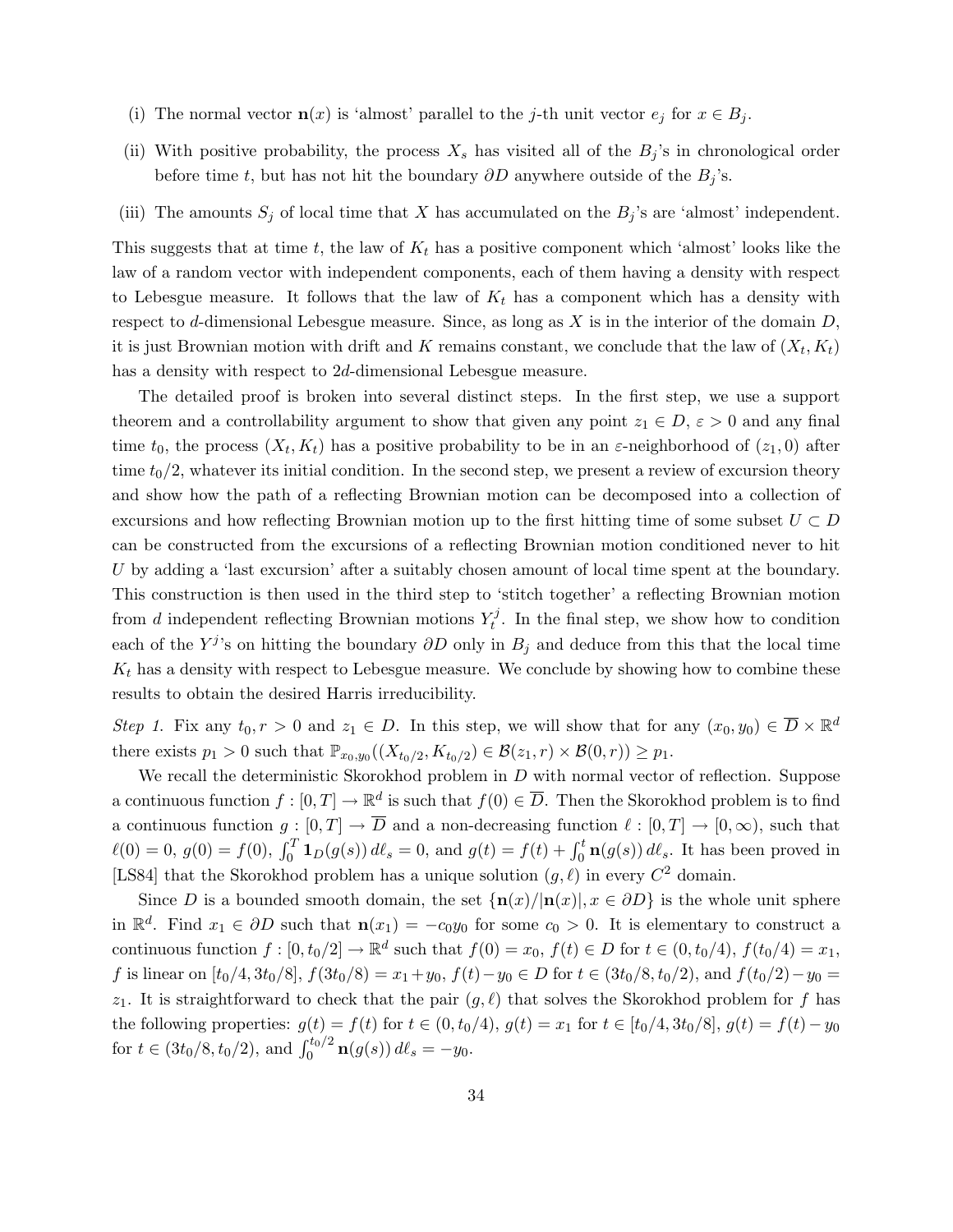For a function  $f^1: [0, t_0/2] \to \mathbb{R}^d$  with  $f^1(0) \in \overline{D}$ , let  $(g^1, \ell^1)$  denote the solution of the Skorokhod problem for  $f^1$ . Let  $\mathcal{B}_C(f,\delta)$  be the ball in  $C([0,t_0/2],\mathbb{R}^d)$  centered at f, with radius  $\delta$ , in the supremum norm. By Theorem 2.1 and Remark 2.1 of [LS84], for any  $r > 0$  there exists  $\delta \in (0, r/2)$ , such that if  $f^1 \in \mathcal{B}_C(f, \delta)$ , then  $g^1 \in \mathcal{B}_C(g, r/2)$ . This implies that

$$
\sup_{t \in [0, t_0/2]} \Big| \int_0^{t_0/2} \mathbf{n}(g^1(s)) d\ell_s^1 - \int_0^{t_0/2} \mathbf{n}(g(s)) d\ell_s \Big|
$$
  
\n
$$
\leq \sup_{t \in [0, t_0/2]} (|f^1(t) - f(t)| + |g^1(t) - g(t)|)
$$
  
\n
$$
\leq \delta + r/2 \leq r.
$$

Thus, if  $f^1 \in \mathcal{B}_C(f,\delta)$ , then  $(g^1(t_0/2), \int_0^{t_0/2} \mathbf{n}(g^1(s)) d\ell_s^1 \bigg) \in \mathcal{B}(z_1,r) \times \mathcal{B}(-y_0,r)$ . Let  $\widetilde{\mathbb{P}}_x$  denote the distribution of standard Brownian motion. By the support theorem for Brownian motion,  $\widetilde{\mathbb{P}}_{x_0}(\mathcal{B}_C(f,\delta)) > p_1$ , for some  $p_1 > 0$ . Hence,  $\mathbb{P}_{x_0,y_0}((X_{t_0/2}, K_{t_0/2}) \in \mathcal{B}(z_1,r) \times \mathcal{B}(0,r)) > p_1 > 0$ .

Step 2. This step is mostly a review of the excursion theory needed in the rest of the argument. See, e.g., [Mai75] for the foundations of excursion theory in abstract settings and [Bur87] for the special case of excursions of Brownian motion. See also [Hsu86] for excursions of reflecting Brownian motion on  $C^3$  domains. Although [Bur87] does not discuss reflecting Brownian motion, all the results we need from that book readily apply in the present context. We will use two different but closely related exit systems. The first one represents excursions of reflecting Brownian motion from ∂D.

We consider X under a probability measure  $\mathbb{P}_x$ , i.e., X denotes reflecting Brownian motion without inert drift.

An exit system for excursions of reflecting Brownian motion X from  $\partial D$  is a pair  $(L_t^*, \mathbf{H}_x)$ consisting of a positive continuous additive functional  $L_t^*$  and a family of excursion laws  ${\{\mathbf H_x\}}_{x \in \partial D}$ . We will soon show that  $L_t^* = L_t$ . Let  $\Delta$  denote a "cemetery" point outside  $\mathbb{R}^d$  and let C be the space of all functions  $f : [0, \infty) \to \mathbb{R}^d \cup {\Delta}$  which are continuous and take values in  $\mathbb{R}^d$  on some interval [0,  $\zeta$ ), and are equal to  $\Delta$  on  $[\zeta, \infty)$ . For  $x \in \partial D$ , the excursion law  $H_x$  is a  $\sigma$ -finite (positive) measure on C, such that the canonical process is strong Markov on  $(t_0, \infty)$  for every  $t_0 > 0$ , with the transition probabilities of Brownian motion killed upon hitting  $\partial D$ . Moreover,  $\mathbf{H}_x$  gives zero mass to paths which do not start from  $x$ . We will be concerned only with "standard" excursion laws; see Definition 3.2 of [Bur87]. For every  $x \in \partial D$  there exists a standard excursion law  $H_x$  in D, unique up to a multiplicative constant.

Excursions of X from  $\partial D$  will be denoted e or  $e_s$ , i.e., if  $s < u$ ,  $X_s$ ,  $X_u \in \partial D$ , and  $X_t \notin \partial D$  for  $t \in (s, u)$ , then  $e_s = \{e_s(t) = X_{t+s}, t \in [0, u - s)\}\$  and  $\zeta(e_s) = u - s$ . By convention,  $e_s(t) = \Delta$  for  $t \ge \zeta$ . So  $e_t \equiv \Delta$  if  $\inf\{r > t : X_r \in \partial D\} = t$ . Let  $\mathcal{E}_u = \{e_s : s \le u\}.$ 

Let  $\sigma_t = \inf\{s \geq 0 : L_s^* \geq t\}$  and let I be the set of left endpoints of all connected open components of  $(0, \infty) \setminus \{t \geq 0 : X_t \in \partial D\}$ . The following is a special case of the exit system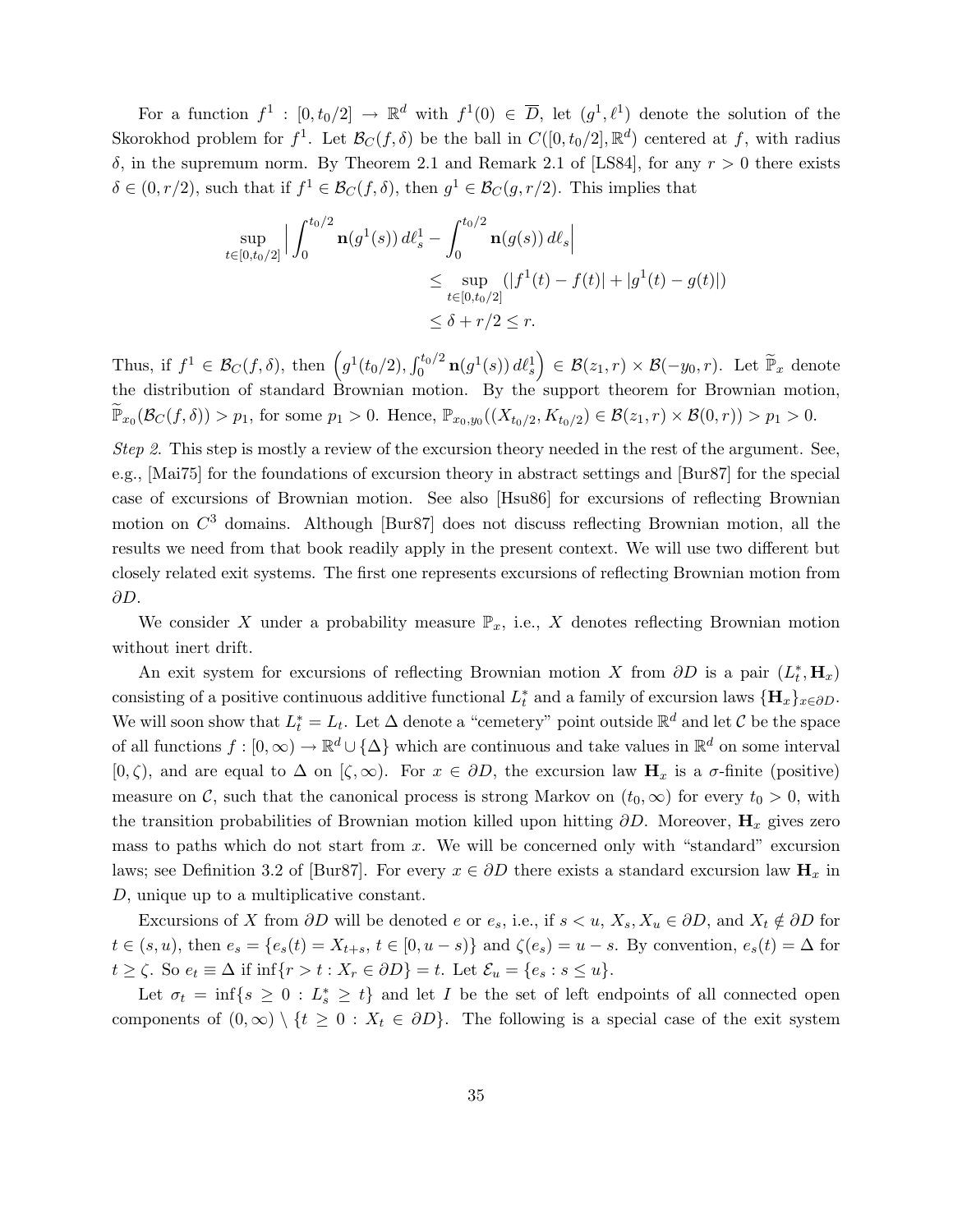formula of [Mai75]. For every  $x \in \overline{D}$ ,

$$
\mathbb{E}_x \left[ \sum_{t \in I} Z_t \cdot f(e_t) \right] = \mathbb{E}_x \left[ \int_0^\infty Z_{\sigma_s} \mathbf{H}_{X(\sigma_s)}(f) \, ds \right] = \mathbb{E}_x \left[ \int_0^\infty Z_t \mathbf{H}_{X_t}(f) \, dL_t^* \right],\tag{6.1}
$$

where  $Z_t$  is a predictable process and  $f: \mathcal{C} \to [0, \infty)$  is a universally measurable function which vanishes on those excursions  $e_t$  identically equal to  $\Delta$ . Here and elsewhere  $\mathbf{H}_x(f) = \int_{\mathcal{C}} f d\mathbf{H}_x$ .

The normalization of the exit system is somewhat arbitrary, for example, if  $(L_t^*, \mathbf{H}_x)$  is an exit system and  $c \in (0,\infty)$  is a constant then  $(cL_t^*, (1/c)H_x)$  is also an exit system. Let  $\mathbb{P}_y^D$  denote the distribution of Brownian motion starting from  $y$  and killed upon exiting  $D$ . Theorem 7.2 of [Bur87] shows how to choose a "canonical" exit system; that theorem is stated for the usual planar Brownian motion but it is easy to check that both the statement and the proof apply to reflecting Brownian motion in  $D \subset \mathbb{R}^d$ . According to that result, we can take  $L_t^*$  to be the continuous additive functional whose Revuz measure is a constant multiple of the surface area measure dx on  $\partial D$  and the  $\mathbf{H}_x$ 's to be standard excursion laws normalized so that for some constant  $c_1 \in (0, \infty)$ ,

$$
\mathbf{H}_x(A) = c_1 \lim_{\delta \downarrow 0} \frac{1}{\delta} \mathbb{P}^D_{x + \delta \mathbf{n}(x)}(A) \tag{6.2}
$$

for any event A in a  $\sigma$ -field generated by the process on an interval  $[t_0, \infty)$  for any  $t_0 > 0$ . The Revuz measure of L is  $c_2 dx$  on  $\partial D$ . We choose  $c_1$  so that  $(L_t, \mathbf{H}_x)$  is an exit system.

We will now discuss another exit system, for a different process  $X'$ . Let  $U \subset D$  be a fixed closed ball with positive radius, and let X' be the process X conditioned by the event  $\{T_U^X > \sigma_1\}$ , where  $T_U^X = \inf\{t > 0 : X \in U\}$ . One can show using Theorem 2.1 and Remark 2.1 of [LS84] that for any starting point in  $D \setminus U$ , the probability of  $\{T_U^X > \sigma_1\}$  is greater than 0. It is easy to see that  $(X'_t, L_t)$  is a time-homogeneous Markov process. For notational consistency, we will write  $(X'_t, L'_t)$ instead of  $(X'_t, L_t)$ .

We will now describe an exit system  $(L'_t, \mathbf{H}'_{x,\ell})$  for  $(X'_t, L'_t)$  from the closed set  $\overline{D} \times [0, \infty)$ . We will construct this exit system on the basis of  $(L_t, \mathbf{H}_x)$  because of the way that X' has been defined in relation to X. It is clear that  $L'$  does not change within any excursion interval of  $X'$  away from  $\partial D$ , so we will assume that  $\mathbf{H}'_{x,\ell}$  is a measure on paths representing X' only. The local time L' is the continuous additive functional with Revuz measure  $c_2 dx$  on  $\partial D$ . For  $\ell \geq 1$  we let  $\mathbf{H}'_{x,\ell} = \mathbf{H}_x$ . Let  $\widehat{\mathbb{P}}_y^D$  denote the distribution of Brownian motion starting from  $y \in D \setminus U$ , conditioned to hit  $\partial D$ before hitting U, and killed upon exiting D. For  $\ell < 1$ , we have

$$
\mathbf{H}'_{x,\ell}(A) = c_1 \lim_{\delta \downarrow 0} \frac{1}{\delta} \widehat{\mathbb{P}}_{x+\delta \mathbf{n}(x)}^D(A). \tag{6.3}
$$

Let  $A_* \subset \mathcal{C}$  be the event that the path hits U. It follows from (6.2) and (6.3) that for  $\ell < 1$ ,

$$
\mathbf{H}'_{x,\ell}(A) = \mathbf{H}_x(A \setminus A_*). \tag{6.4}
$$

One can deduce easily from (6.2) and standard estimates for Brownian motion that for some  $c_3, c_4 \in (0, \infty)$  and all  $x \in \partial D$ ,

$$
c_3 < \mathbf{H}_x(A_*) < c_4. \tag{6.5}
$$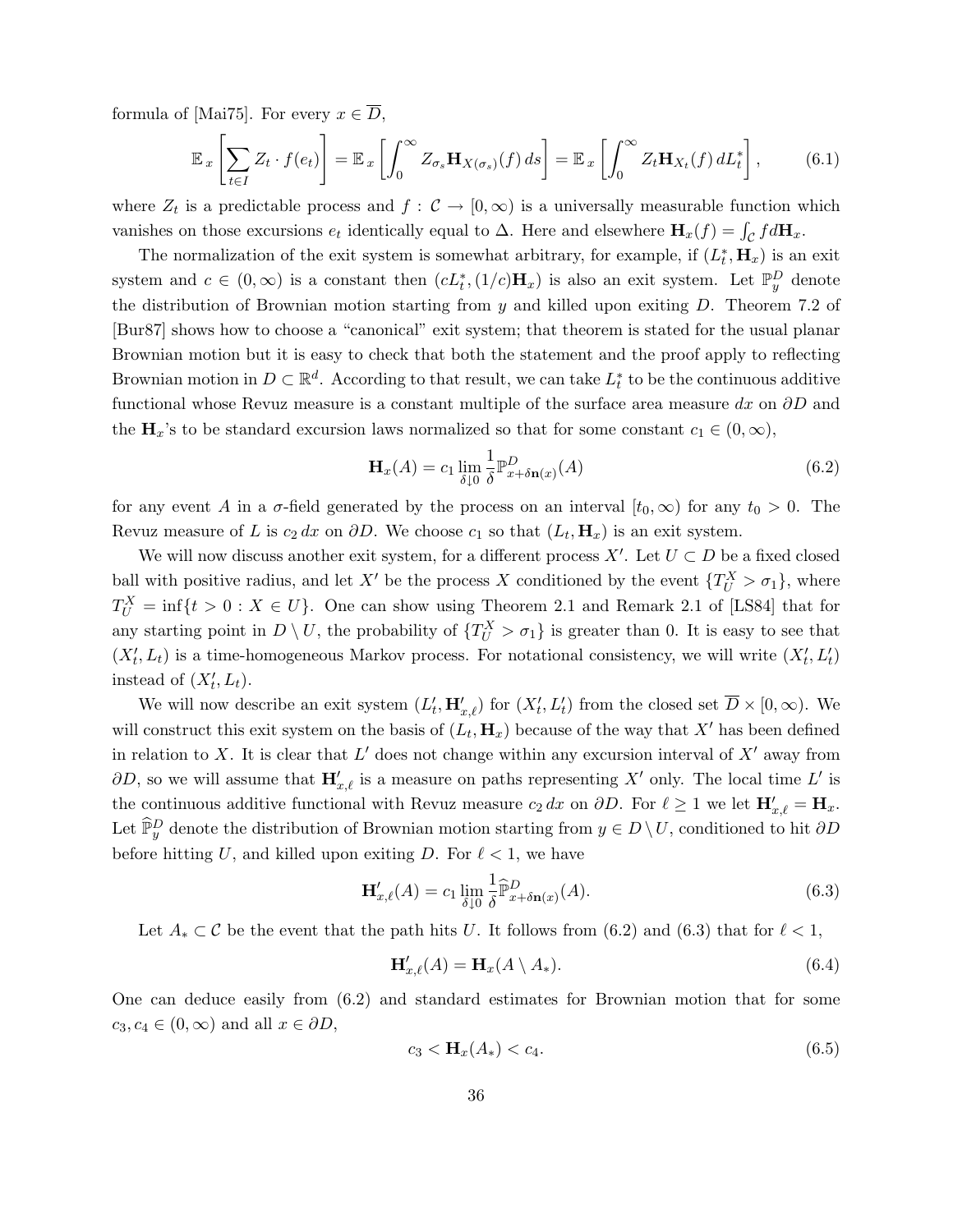Let  $\sigma'_t = \inf\{s \geq 0 : L'_s \geq t\}$ . The exit system formula (6.1) and (6.4) imply that we can construct X (on a random interval, to be specified below) using  $X'$  as a building block, in the following way. Suppose that  $X'$  is given. We enlarge the probability space, if necessary, and construct a Poisson point process  $\mathcal E$  with state space  $[0,\infty) \times \mathcal C$  whose intensity measure conditional on the whole trajectory  $\{X'_t, t \geq 0\}$  is given by

$$
\mu([s_1, s_2] \times F) = \int_{1 \wedge s_1}^{1 \wedge s_2} \mathbf{H}_{X'_{\sigma'_t}}(F \cap A_*) dt.
$$
\n(6.6)

Since  $\mu([0,\infty)\times\mathcal{C})<\infty$ , the Poisson point process  $\mathcal E$  may be empty; that is, if the Poisson process is viewed as a random measure, then the support of that measure may be empty. Consider the case when it is not empty and let  $S_1$  be the minimum of the first coordinates of points in  $\mathcal{E}$ . Note that there can be only one point  $(S_1, e_{S_1}) \in \mathcal{E}$  with first coordinate  $S_1$ , because of (6.5). By convention, let  $S_1 = \infty$  if  $\mathcal{E} = \emptyset$ . Recall that  $T_V^X = \inf\{t > 0 : X_t \in U\}$  and let

$$
T_U^{X'} = \inf\{t > 0 : X'_t \in U\},\
$$
  

$$
T_* = \sigma'_{S_1} + \inf\{t > 0 : e_{S_1}(t) \in U\}.
$$

It follows from the exit system formula (6.1) that the distribution of the process

$$
\widehat{X}_t = \begin{cases} X'_t & \text{if } 0 \le t \le T_U^{X'} \wedge \sigma'_{S_1}, \\ e_{S_1}(t - \sigma'_{S_1}) & \text{if } \mathcal{E} \ne \emptyset \text{ and } \sigma'_{S_1} < t \le T_*, \end{cases}
$$

is the same as the distribution of  $\{X_t, 0 \le t \le T_U^X\}$ .

*Step 3.* We will now construct reflecting Brownian motion in  $D$  from several trajectories, including a family of independent paths.

Let  $U_j = \overline{\mathcal{B}(z_j, r)}$  for  $j = 1, \ldots, d + 1$ , where  $z_j \in D$  and  $r > 0$  are chosen so that  $U_j \cap U_k = \emptyset$ for  $j \neq k$ , and  $\bigcup_{1 \leq j \leq d+1} U_j \subset D$ .

Recall from the last step how the process  $X$  was constructed from a process  $X'$ . Fix some  $x_1 \in U_1$  and let  $X^1$  be a process starting from  $X_0^1 = x_1$ , with the same transition probabilities as X', relative to  $U_2$ . We then construct Y<sup>1</sup> based on  $X^1$ , by adding an excursion that hits  $U_2$ , in the same way as X was constructed from X'. We thus obtain a process  $\{Y_t^1, 0 \le t \le T_1\}$ , where  $T_1 = \inf\{t > 0 : Y_t^1 \in U_2\}$ , whose distribution is that of reflecting Brownian motion in D starting with the uniform distribution on  $U_j$ , observed until the first hit of  $U_2$ .

We next construct a family of independent reflecting Brownian motions  ${Y^{j}}_{1\leq j\leq d}$ . For a fixed  $j = 2, \ldots, d$ , we let  $X^{j}$  be a process with the same transition probabilities as  $X'$ , relative to  $U_{j+1}$ , and initial distribution uniform in  $U_j$ . We then construct  $Y^j$  based on  $X^j$ , by adding an excursion that hits  $U_{j+1}$ , in the same way as X was constructed from X'. We thus obtain a process  $\{Y_t^j$  $\{f_t^j, 0 \le t \le T_j\},\$  where  $T_j = \inf\{t > 0 : Y_t^1 \in U_{j+1}\}\$ , whose distribution is that of reflecting Brownian motion in D, observed until the first hit of  $U_{j+1}$ .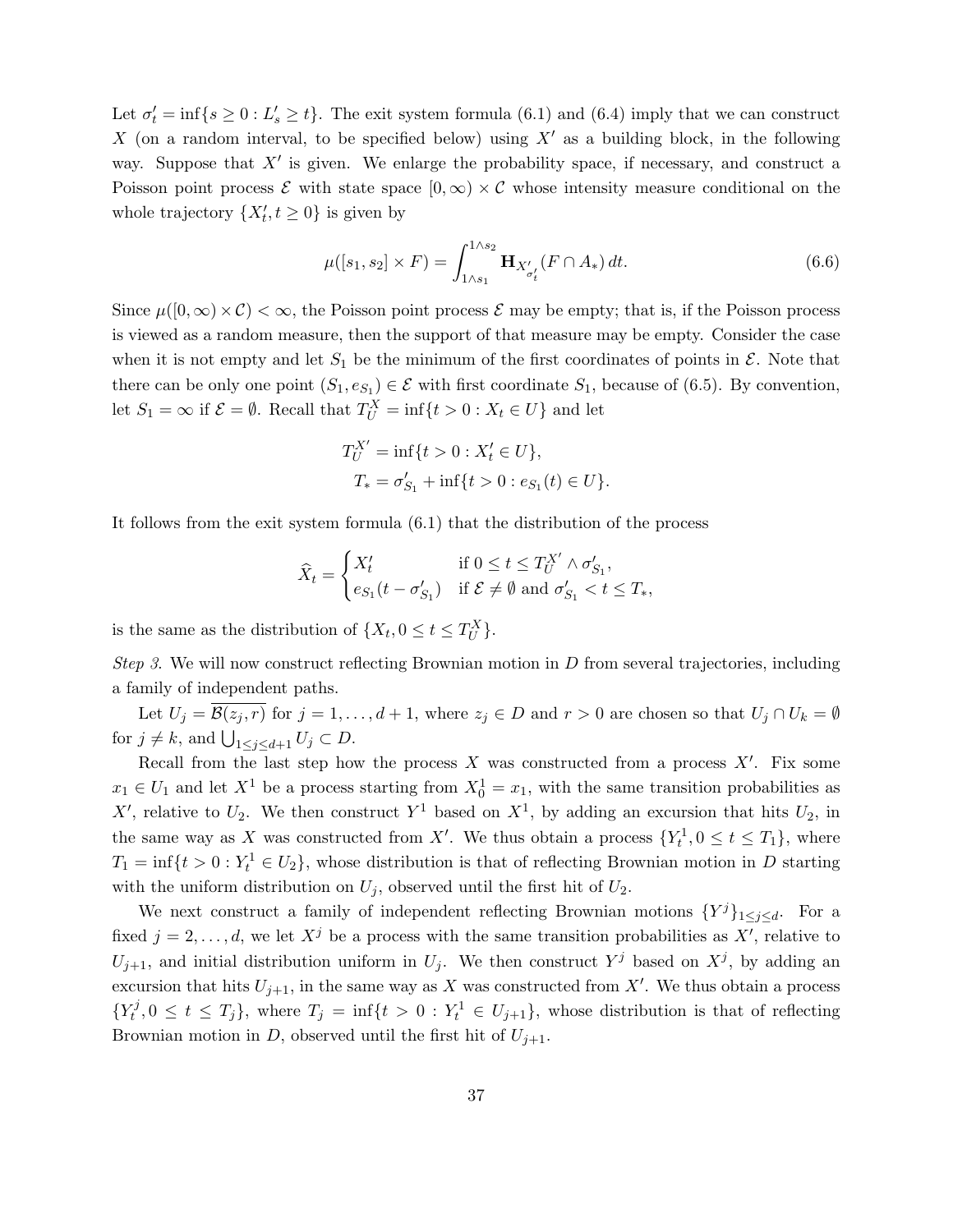Note that for some  $c_5 > 0$  and all  $x, y \in U_{j+1}, j = 1, \ldots, d$ ,

$$
\mathbb{P}_x(X_1 \in dy \text{ and } X_t \notin \partial D \text{ for } t \in [0,1]) \ge c_5 dy.
$$

We can assume that all  $X^j$ 's and  $Y^j$ 's are defined on the same probability space. The last formula and standard coupling techniques show that on an enlarged probability space, there exist reflecting Brownian motions  $Z^j$ ,  $j = 1, ..., d$ , with the following properties. For  $1 \leq j \leq d-1$ ,  $Z_0^j = Y_T^j$  $\stackrel{\cdot j}{T_j},$ and for some  $c_6 > 0$ ,

$$
\mathbb{P}\left(Z_1^j = Y_0^{j+1} \text{ and } Z_t^j \notin \partial D \text{ for } t \in [0,1] \, \Big| \, \{Y^k\}_{1 \le k \le j}, \{Z^k\}_{1 \le k \le j-1}\right) \ge c_6. \tag{6.7}
$$

The process  $Z^j$  does not depend otherwise on  $\{Y^k\}_{1\leq k\leq d}$  and  $\{Z^k\}_{k\neq j}$ . We define  $Z^d$  as a reflecting Brownian motion in D with  $Z_0^d = Y_{T_d}^d$  but otherwise independent of  $\{Y^k\}_{1 \leq k \leq d}$  and  $\{Z^k\}_{1 \leq k \leq d-1}$ . Let

$$
F_j = \left\{ Z_1^j = Y_0^{j+1} \text{ and } Z_t^j \notin \partial D \text{ for } t \in [0,1] \right\}.
$$

We define a process  $X^*$  as follows. We let  $X_t^* = Y_t^1$  for  $0 \le t \le T_1$ . If  $F_1^c$  holds, then we let  $X_t^* = Z_{t-T_1}^1$  for  $t \geq T_1$ . If  $F_1$  holds, then we let  $X_t^* = Z_{t-T_1}^1$  for  $t \in [T_1, T_1 + 1]$  and  $X_t^* = Y_{t-T_1-1}^2$ for  $t \in [T_1 + 1, T_1 + 1 + T_2]$ . We proceed by induction. Suppose that  $X_t^*$  has been defined so far only for

$$
t \in [0, T_1 + 1 + T_2 + 1 + \cdots + T_k],
$$

for some  $k < d$ . If  $F_k^c$  holds, then we let

$$
X_t^* = Z_{t-T_1-1-T_2-1-\cdots-T_k}^k
$$

for  $t \geq T_1 + 1 + T_2 + 1 + \cdots + T_k$ . If  $F_k$  holds, then we let

$$
X_t^* = Z_{t-T_1-1-T_2-1-\cdots-T_k}^k
$$

for  $t \in [T_1 + 1 + T_2 + 1 + \cdots + T_k, T_1 + 1 + T_2 + 1 + \cdots + T_k + 1]$  and

$$
X_t^* = Y_{t-T_1-1-T_2-1-\cdots-T_k-1}^{k+1}
$$

for  $t \in [T_1 + 1 + T_2 + 1 + \cdots + T_k + 1, T_1 + 1 + T_2 + 1 + \cdots + T_k + 1 + T_{k+1}].$  We let

$$
X_t^* = Z_{t-T_1-1-T_2-1-\cdots-T_d}^d
$$

for  $t > T_1 + 1 + T_2 + 1 + \cdots + T_d$ .

By construction,  $X^*$  is a reflecting Brownian motion in D starting from  $x_1$ . Note that in view of (6.7), conditional on  $\{X_t^j\}$  $t, t \geq 0$ ,  $j = 1, ..., d$ , there is at least probability  $c_6^d$  that  $X^*$  is a time-shifted path of  $X_t^j$  $t_i^j$  on an appropriate interval, for all  $j = 1, ..., d$ .

Step 4. In this step, we will show that with a positive probability, the process  $K$  can have "almost" independent and "almost" perpendicular increments over disjoint time intervals. Moreover, the distributions of the increments have densities in an appropriate sense.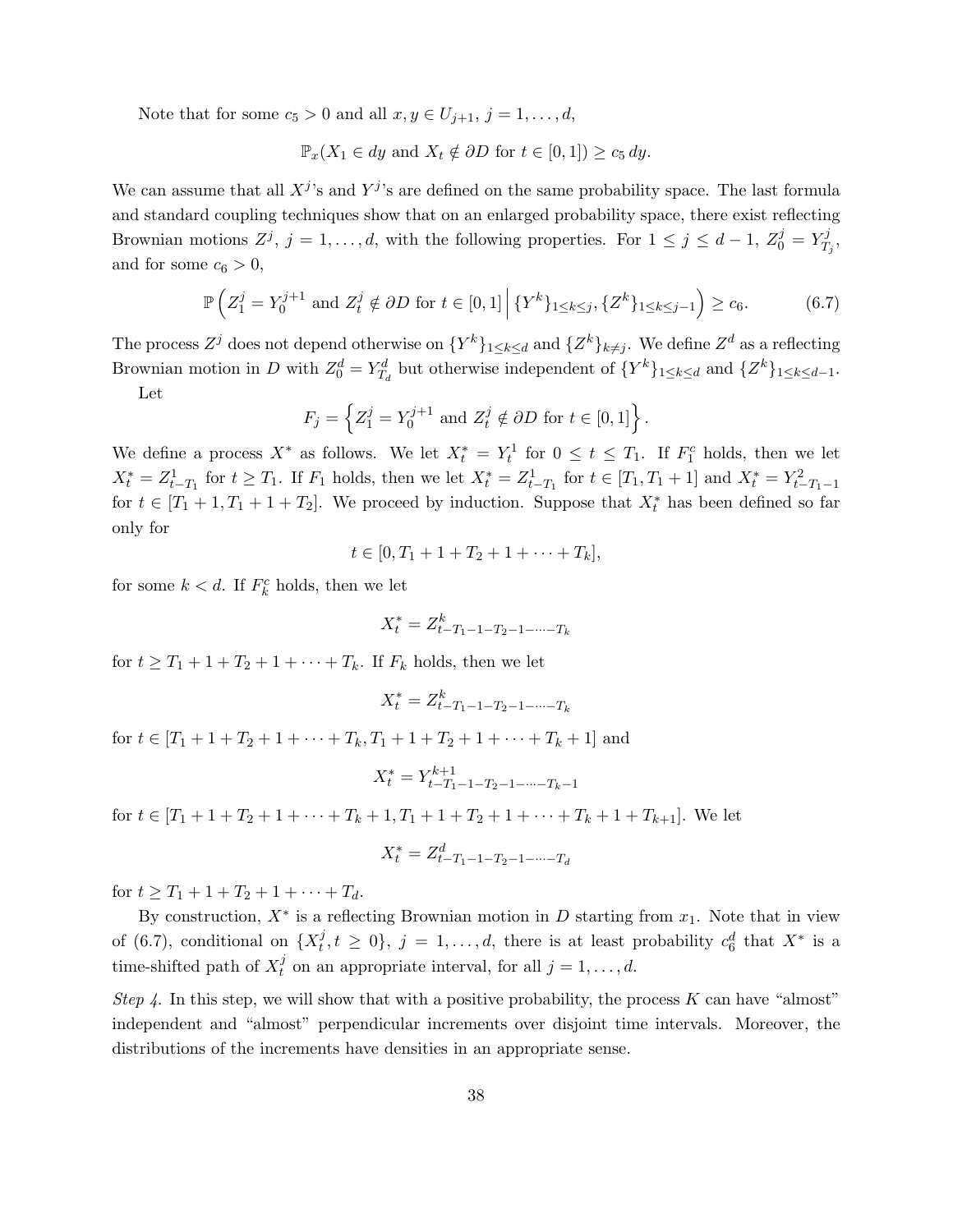We find d points  $y_1, \ldots, y_d \in \partial D$  such that the  $\mathbf{n}(y_j)$ 's point in d orthogonal directions. Let  $C_j = {\mathbf{z} \in \mathbb{R}^d : \angle(\mathbf{n}(y_j), \mathbf{z}) \le \delta_0},$  for some  $\delta_0 > 0$  so small that for any  $\mathbf{z}_j \in C_j$ ,  $j = 1, \ldots, d$ , the vectors  $\{z_j\}$  are linearly independent. Let  $\delta_1 > 0$  be so small that for every  $j = 1, \ldots, d$ , and any  $y \in \partial D \cap \mathcal{B}(y_i, \delta_1)$ , we have  $\mathbf{n}(y) \in C_i$ .

Let  $L^j$  be the local time of  $X^j$  on  $\partial D$  and  $\sigma_t^j = \inf\{s \geq 0 : L^j_s \geq t\}$ . It is easy to see that there exists  $p_2 > 0$  such that with probability greater than  $p_2$ , for every  $j = 1, \ldots, d$ , we have  $X_t^j \notin \partial D \setminus \mathcal{B}(y_j, \delta_1)$ , for  $t \in [0, \sigma_1^j]$  $_{1}^{j}$ ]. Let

$$
R_j = \sup\{t < T_j : Y_t^j \in \partial D\} \qquad \text{and} \qquad S_j = L_{R_j}^j
$$

.

Let  $F_*$  be the event that for every  $j = 1, \ldots, d$ ,  $X_t^j \notin \partial D \setminus \mathcal{B}(y_j, \delta_1)$  for  $t \in [0, \sigma_1^j]$  $j_1^j$  and  $S_j < \sigma_1^j$ . Then (6.5) shows that  $\mathbb{P}_{x_1}(F_*) \ge p_2(1 - e^{-c_3})^d$ .

Let  $K_t^j = \Gamma \int_0^t \mathbf{n}(X_\sigma^j)$  $\int_{\sigma_s^j}^{j} ds$  and note that if  $F_*$  holds, then  $K_t^j \in \Gamma C_j$  for all  $j = 1, ..., d$  and  $t \in [0, 1]$ . Define for any  $0 \le a_k < b_k \le k$  for  $k = 1, \dots, d$ ,

$$
\Lambda([a_1,b_1],[a_2,b_2],\ldots,[a_d,b_d]) = \{K_{t_1}^1 + K_{t_2}^2 + \cdots + K_{t_d}^d : t_k \in [a_k,b_k] \text{ for } 1 \leq k \leq d\}.
$$

It is easy to show using the definition of  $C_j$ 's that the d-dimensional volume of  $\Lambda([a_1, b_1], \ldots, [a_d, b_d])$ is bounded below by  $c_7 \prod_{1 \leq k \leq d} (b_k - a_k)$ , and bounded above by  $c_8 \prod_{1 \leq k \leq d} (b_k - a_k)$ .

Let us consider the processes defined above, conditioned on the  $\sigma$ -field

$$
\mathcal{G} = \sigma\left(\{K_t^j, t \in [0, 1]\}_{1 \le j \le d}\right)
$$

.

By (6.5) and (6.6), conditional on  $\mathcal{G}$ , the random variables  $S_j = L_j^j$  $\mathcal{L}_{R_j}^j, j=1,\cdots,d,$  have distributions whose densities on  $[0, 1]$  are bounded below. In view of our remarks on the volume of  $\Lambda$ , it follows that conditional on G, the vector  $K_{S_1}^1 + \cdots + K_{S_d}^d$  has a density with respect to d-dimensional Lebesgue measure that is bounded below by  $c_9 > 0$  on a ball  $U_*$  with positive radius. We now remove the conditioning to conclude that  $K_{S_1}^1 + \cdots + K_{S_d}^d$  has a component with a density with respect to d-dimensional Lebesgue measure that is bounded below on  $U_*$ .

Define  $K_t^* = \Gamma \int_0^t \mathbf{n}(X^*s) d\tilde{L}_s$  and  $T_* = \sum_{j=1}^d T_j$ , where  $\tilde{L}$  is the boundary local time for reflecting Brownian motion  $X^*$ . Using conditioning on  $F_*$ , we see that the distribution of  $K_{T_*}^*$ has a component with density greater than  $c_9$  on  $U_*$ . Since  $K^*$  does not change when  $X^*$  is inside the domain and  $X^*$  is a reflecting Brownian motion, we conclude that  $(X^*_{T_*+1}, K^*_{T_*+1})$  has a component with a density with respect to 2d-dimensional Lebesgue measure on a non-empty open set. It follows that for some fixed  $t_* > 0$ ,  $(X_{t_*}^*, K_{t_*}^*)$  has a component with a density with respect to 2d-dimensional Lebesgue measure on a non-empty open set.

We leave it to the reader to check that the argument can be easily modified so that we can show that for any fixed  $t_0 > 0$ ,  $(X_{t_0/2}^*, K_{t_0/2}^*)$  has a component with a strictly positive density with respect to 2d-dimensional Lebesgue measure on a non-empty open set. We can now combine this with the result of Step 1 using the Markov property to see that for some non-empty open set  $\overline{U}$  and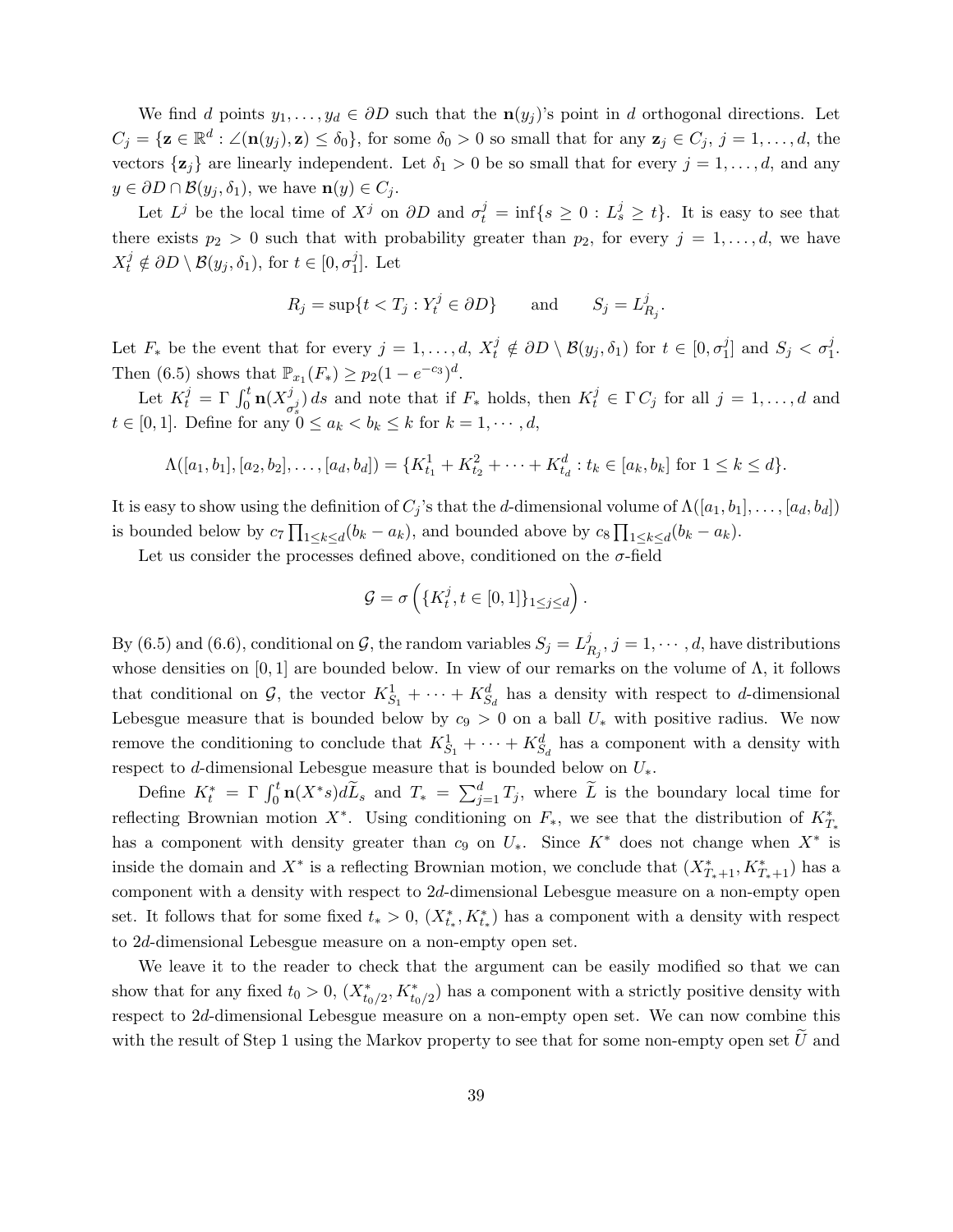any starting point  $(X_0, K_0) = (x_0, y_0)$ , the process  $(X_{t_0}, K_{t_0})$  has a positive density with respect to 2d-dimensional Lebesgue measure on  $\widetilde{U}$  under  $\mathbb{P}_{x_0,y_0}$ .

By the Girsanov theorem the same conclusion holds for  $(X, K)$  under the measure  $\mathbb{Q}_{x_0, y_0}$ , which, by the proof of Theorem 2.1, is the reflecting diffusion with inert drift. This proves the theorem.

 $\Box$ 

**Theorem 6.2** Consider the SDE (5.3) with  $\sigma$  being the identity matrix,  $\mathbf{b} = 0$ , and  $\mathbf{u} \equiv \mathbf{n}$ . The probability distribution  $\pi(dx, dy)$  defined by

$$
\pi(A) = \int_A c_1 \mathbf{1}_D(x) e^{-(\Gamma^{-1}y, y)} dx dy, \qquad A \subset \overline{D} \times \mathbb{R}^d,
$$

is the only invariant measure for the solution  $(X, K)$  to  $(5.3)$ .

**Proof.** In view of Theorem 5.2, all we have to show is uniqueness. If there were more than one invariant measure, at least two of them (say,  $\mu$  and  $\nu$ ) would be mutually singular by Birkhoff's ergodic theorem [Sin94]. However, we have just shown that there exists a strictly positive measure  $\psi$  which is absolutely continuous with respect to any transition probability, so that in particular,  $\psi \ll \mu$  and  $\psi \ll \nu$ . Since  $\mu \perp \nu$  by assumption, there exists a set A such that  $\mu(A) = 0$  and  $\nu(A^c) = 0$ . Therefore, one must have  $\psi(A) = \psi(A^c) = 0$  which contradicts the fact that the measure  $\psi$  is non-zero.  $\Box$ 

# References

- [Bas97] R. F. Bass, Diffusions and Elliptic Operators. Berlin, Springer, 1997.
- [BBC05] R. F. Bass, K Burdzy and Z.-Q. Chen, Uniqueness for reflecting Brownian motion in lip domains. Ann. Inst. Henri Poincare Probab. Statist. 41 (2005), 197-235.
- [BBC07] R. F. Bass, K Burdzy and Z.-Q. Chen, Pathwise uniqueness for a degenerate stochastic differential equation. Ann. Probab. 35 (2007) 2385–2418.
- [BH91] R. F. Bass and P. Hsu, Some potential theory for reflecting Brownian motion in Hölder and Lipschitz domains. Ann. Probab. 19 (1991), 486–508.
- [BL02] M. Benaïm, M. Ledoux and O. Raimond, Self-interacting diffusions. Probab. Theory Re*lated Fields*  $122$ ,  $(2002)$ ,  $1-41$ .
- [BR03] M. Benaïm and O. Raimond, Self-interacting diffusions. II. Convergence in law. Ann. Inst. H. Poincaré Probab. Statist. 39, (2003), 1043-1055.
- [BR05] M. Benaïm and O. Raimond, Self-interacting diffusions. III. Symmetric interactions. Ann. Probab. 33,  $(2005)$ , 1717–1759.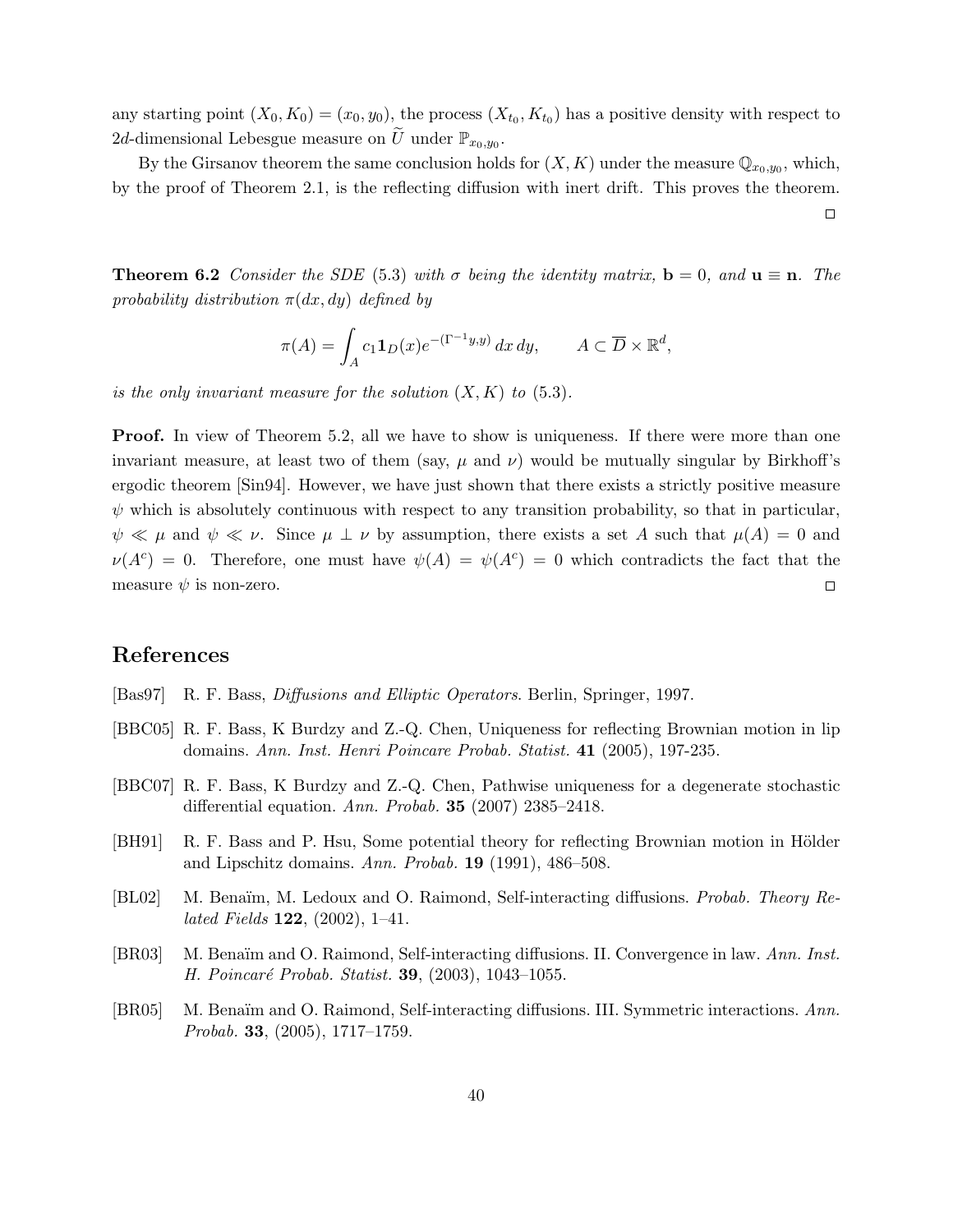- [BRO07] N. Bou-Rabee and H. Owhadi, Ergodicity of Langevin processes with degenerate diffusion in momentums. Int. J. Pure Appl. Math., to appear, (2007)
- [Bur87] K. Burdzy, Multidimensional Brownian Excursions and Potential Theory, Longman Sci. Tech., Harlow, 1987.
- [BHP07] K. Burdzy, R. Holyst and L. Pruski, Brownian motion with inert drift, but without flux: a model. *Physica A* **384** (2007) 278-284.
- [BW04] K. Burdzy and D. White, A Gaussian oscillator. Electron. Comm. Probab. 9 (2004), 92–95.
- [Che93] Z.-Q. Chen, On reflecting diffusion processes and Skorokhod decompositions. Probab. Theory Related Fields 94, (1993), 281–315.
- $[C+04]$  Z.-Q. Chen, P. J. Fitzsimmons, M. Takeda, J. Ying and T.-S. Zhang, Absolute continuity of symmetric Markov processes. Ann. Probab. 32 (2004), 2067-2098.
- [DPZ96] G. Da Prato and J. Zabczyk, Ergodicity for Infinite-Dimensional Systems, Cambridge University Press 1996.
- [DI93] P. Dupuis and H. Ishii, SDEs with oblique reflection on nonsmooth domains. Ann. Probab. 21, (1993), 554–580.
- [EK86] S. N. Ethier and T. G. Kurtz, Markov Processes: Characterization and Convergence. John Wiley & Sons, 1986.
- [FOT94] M. Fukushima, Y. Oshima and M. Takeda, Dirichlet Forms and Symmetric Markov Processes. de Gruyter, 1994.
- [HM06] M. Hairer and J. C. Mattingly, Ergodicity of the 2D Navier-Stokes equations with degenerate stochastic forcing. Ann. Math. (2) 164 (2006), 993–1032.
- [Hor85] L. Hörmander, The Analysis of Linear Partial Differential Operators, Springer 1985.
- [Hsu86] P. Hsu, On excursions of reflecting Brownian motion. Trans. Amer. Math. Soc. 296 (1986), 239-264.
- [IW81] N. Ikeda and S. Watanabe, Stochastic differential equations and diffusion processes. Kodansha, Ltd., Tokyo, 1981.
- [Kni01] F. Knight, On the path of an inert object impinged on one side by a Brownian particle. Probab. Theory Related Fields  $121, (2001)$  577–598.
- [KP91] T. Kurtz and P. Protter, Weak Limit Theorems for Stochastic Integrals and Stochastic Differential Equations. Ann. Probab. 19, (1991), 1035–1070.
- [Lig85] T. M. Liggett, Interacting Particle Systems. Springer-Verlag, New York, 1985.
- [LS84] P. L. Lions and A. S. Sznitman, Stochastic differential equations with reflecting boundary conditions. Comm. Pure Appl. Math. 37 (1984), 511-537.
- [Mai75] B. Maisonneuve, Exit systems, Ann. Probability 3 (1975), no. 3, 399–411.